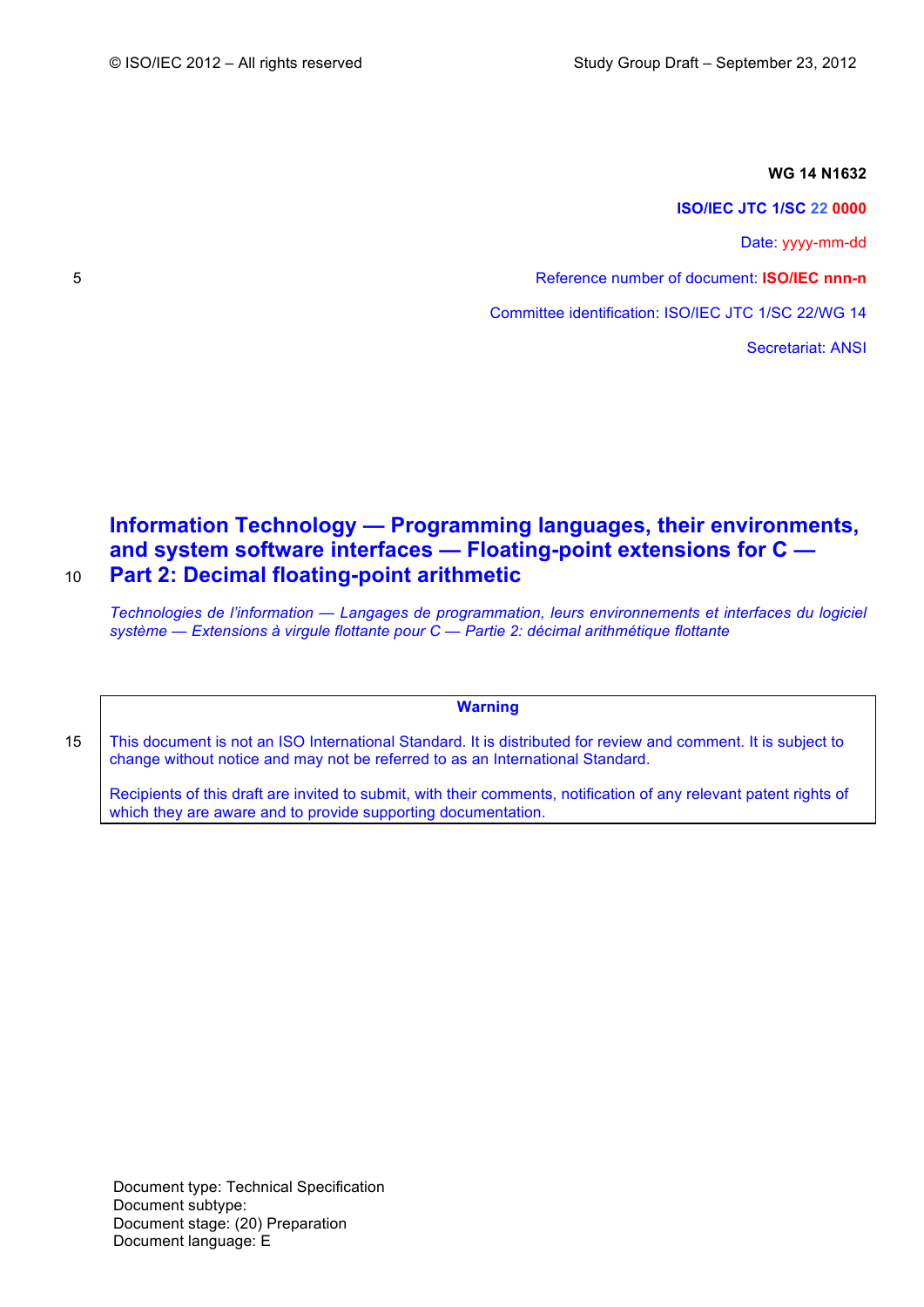# **Copyright notice**

This ISO document is a working draft or committee draft and is copyright-protected by ISO. While the reproduction of working drafts or committee drafts in any form for use by participants in the ISO standards development process is permitted without prior permission from ISO, neither this document 5 nor any extract from it may be reproduced, stored or transmitted in any form for any other purpose without prior written permission from ISO.

Requests for permission to reproduce this document for the purpose of selling it should be addressed as shown below or to ISO's member body in the country of the requester:

*ISO copyright office* 10 *Case postale 56 CH-1211 Geneva 20 Tel. +41 22 749 01 11 Fax + 41 22 749 09 47 E-mail copyright@iso.org Web www.iso.org*

15 Reproduction for sales purposes may be subject to royalty payments or a licensing agreement.

Violators may be prosecuted.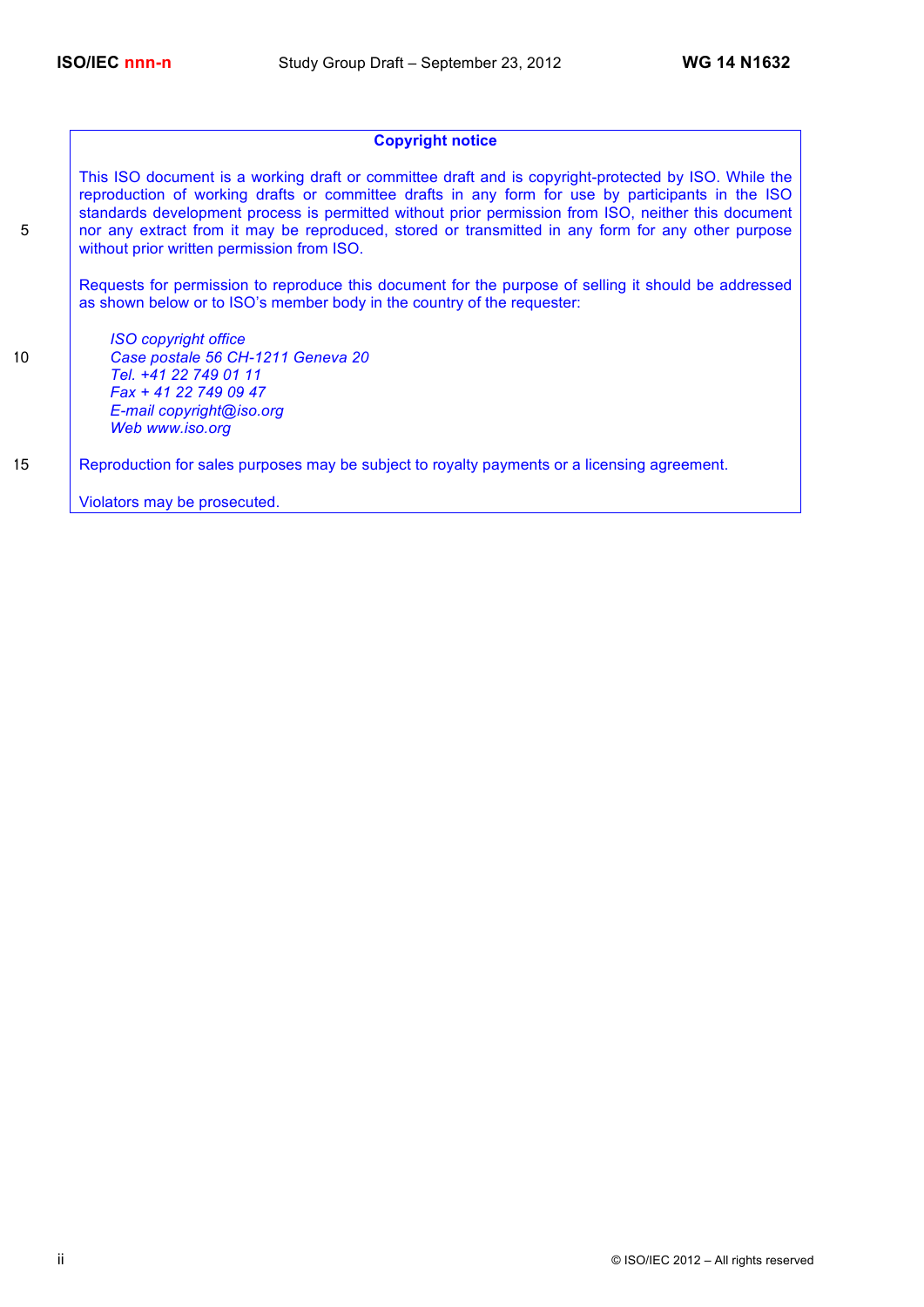# **Contents**

| 5  | 0<br>0.1<br>0.2                                                                                        |  |
|----|--------------------------------------------------------------------------------------------------------|--|
|    | 0.3<br>0.4                                                                                             |  |
|    | 1                                                                                                      |  |
|    | $\mathbf{2}$                                                                                           |  |
| 10 | 3                                                                                                      |  |
|    | 4                                                                                                      |  |
|    | 5                                                                                                      |  |
|    | 6                                                                                                      |  |
|    | 7                                                                                                      |  |
| 15 | 8                                                                                                      |  |
|    | 9                                                                                                      |  |
|    | 9.1<br>Conversions among decimal floating types, and between decimal floating types and generic<br>9.2 |  |
| 20 |                                                                                                        |  |
|    | 9.3<br>9.4                                                                                             |  |
|    | 9.5                                                                                                    |  |
|    | 10                                                                                                     |  |
|    | 11                                                                                                     |  |
| 25 | 11.1<br>11.2                                                                                           |  |
|    | 11.3                                                                                                   |  |
|    | $12 \,$                                                                                                |  |
|    | 12.1                                                                                                   |  |
| 30 | 12.2<br>12.3                                                                                           |  |
|    | 12.4                                                                                                   |  |
|    | 12.4.1                                                                                                 |  |
|    | 12.4.2                                                                                                 |  |
| 35 | 12.5                                                                                                   |  |
|    | 12.6                                                                                                   |  |
|    | 12.7                                                                                                   |  |
|    | 12.8                                                                                                   |  |
| 40 |                                                                                                        |  |
|    |                                                                                                        |  |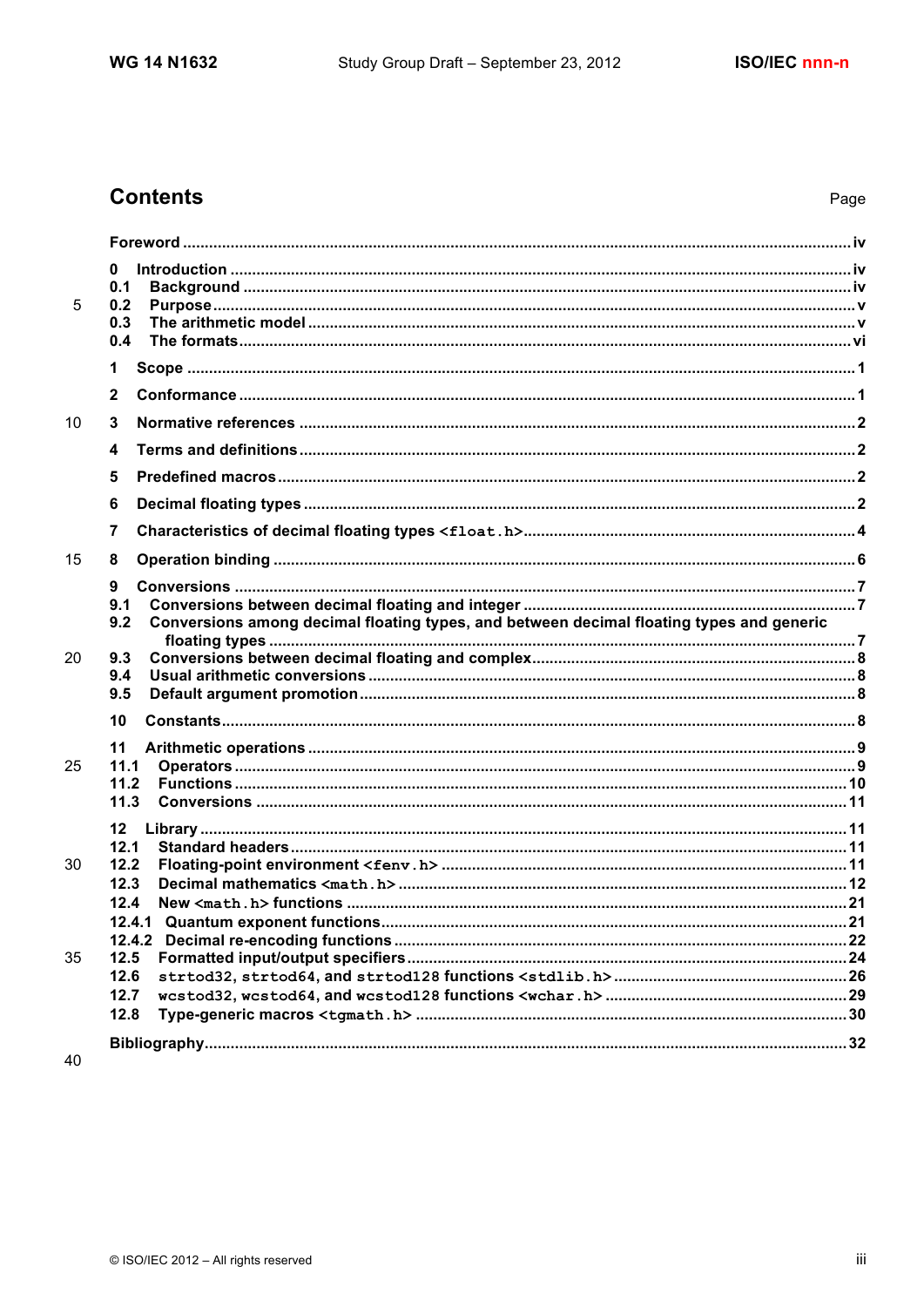# **Foreword**

ISO (the International Organization for Standardization) is a worldwide federation of national standards bodies (ISO member bodies). The work of preparing International Standards is normally carried out through ISO technical committees. Each member body interested in a subject for which a technical committee has been 5 established has the right to be represented on that committee. International organizations, governmental and non-governmental, in liaison with ISO, also take part in the work. ISO collaborates closely with the International Electrotechnical Commission (IEC) on all matters of electrotechnical standardization.

International Standards are drafted in accordance with the rules given in the ISO/IEC Directives, Part 2.

The main task of technical committees is to prepare International Standards. Draft International Standards 10 adopted by the technical committees are circulated to the member bodies for voting. Publication as an International Standard requires approval by at least 75 % of the member bodies casting a vote.

Attention is drawn to the possibility that some of the elements of this document may be the subject of patent rights. ISO shall not be held responsible for identifying any or all such patent rights.

ISO nnn-n was prepared by Technical Committee ISO JTC 1, *Information Technology*, Subcommittee SC 22, 15 *Programming languages, their environments, and system software interfaces*.

ISO nnn consists of the following parts, under the general title *Floating-point extensions for C*:

- ⎯ *Part 1: Binary floating-point arithmetic*
- ⎯ *Part 2: Decimal floating-point arithmetic*
- ⎯ *Part 3: Interchange and extended types*
- 20 ⎯ *Part 4: Supplemental functions*
	- ⎯ *Part 5: Supplemental attributes*

Part 1 updates ISO/IEC 9899:2011 (*Information technology — Programming languages, their environments and system software interfaces — Programming Language C*), Annex F in particular, to support all required features of ISO/IEC/IEEE 60559:2011 (*Information technology — Microprocessor Systems — Floating-point*  25 *arithmetic*).

- Part 2 supersedes ISO/IEC TR 24732:2008 (Information technology Programming languages, their environments and system software interfaces – Extension for the programming language C to support decimal floating-point arithmetic).
- 30

Parts 3-5 specify extensions to ISO/IEC 9899:2011 for features recommended in ISO/IEC/IEEE 60559:2011.

# **0 Introduction**

# **0.1 Background**

35 Most of today's general-purpose computing architectures provide binary floating-point arithmetic in hardware. Binary floating-point is an efficient representation that minimizes memory use, and is simpler to implement than floating-point arithmetic using other bases. It has therefore become the norm for scientific computations, with almost all implementations following the IEEE 754 standard for binary floating-point arithmetic (and the equivalent international ISO/IEC 60559 standard).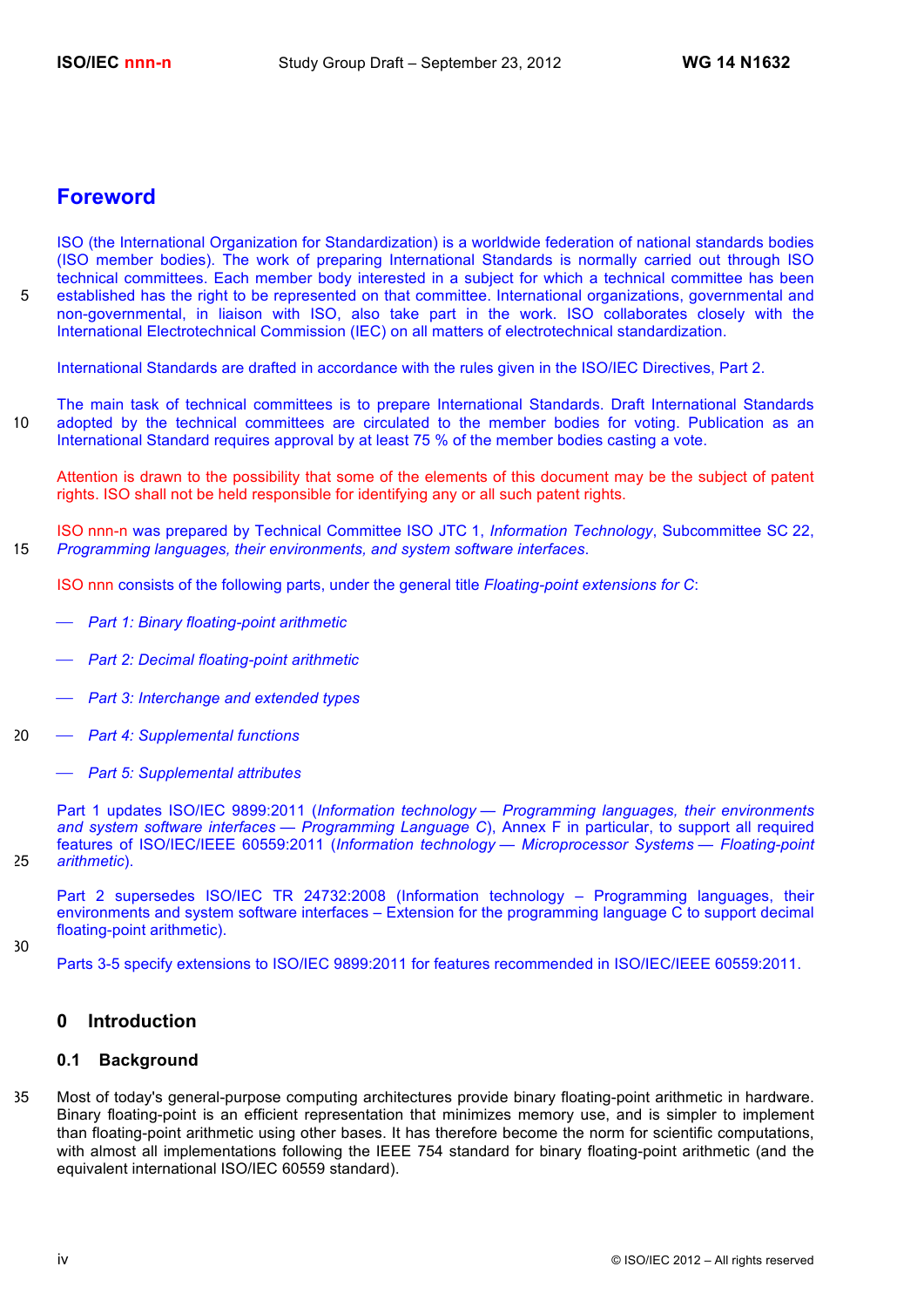However, human computation and communication of numeric values almost always uses decimal arithmetic and decimal notations. Laboratory notes, scientific papers, legal documents, business reports and financial statements all record numeric values in decimal form. When numeric data are given to a program or are displayed to a user, conversion between binary and decimal is required. There are inherent rounding errors

5 involved in such conversions; decimal fractions cannot, in general, be represented exactly by binary floatingpoint values. These errors often cause usability and efficiency problems, depending on the application.

These problems are minor when the application domain accepts, or requires results to have, associated error estimates (as is the case with scientific applications). However, in business and financial applications, computations are either required to be exact (with no rounding errors) unless explicitly rounded, or be 10 supported by detailed analyses that are auditable to be correct. Such applications therefore have to take special care in handling any rounding errors introduced by the computations.

The most efficient way to avoid conversion error is to use decimal arithmetic. Currently, the IBM z/Architecture (and its predecessors since System/360) is a widely used system that supports built-in decimal arithmetic. Prior to the IBM System z10 processor, however, this provided integer arithmetic only, meaning that every

15 number and computation has to have separate scale information preserved and computed in order to maintain the required precision and value range. Such scaling is difficult to code and is error-prone; it affects execution time significantly, and the resulting program is often difficult to maintain and enhance.

Even though the hardware may not provide decimal arithmetic operations, the support can still be emulated by software. Programming languages used for business applications either have native decimal types (such as 20 PL/I, COBOL, REXX, C#, or Visual Basic) or provide decimal arithmetic libraries (such as the BigDecimal class in Java). The arithmetic used in business applications, nowadays, is almost invariably decimal floatingpoint; the COBOL 2002 ISO standard, for example, requires that all standard decimal arithmetic calculations use 32-digit decimal floating-point.

The IEEE has recognized the importance of this. Decimal floating-point formats and arithmetic are major new 25 features in the IEEE 754:2008 standard and its international equivalent IEC 60559:2011.

Historically there has been a close tie between IEEE 754 and C with respect to floating-point specification. IEC Technical Report 24732:2008 introduced partial C support for the decimal floating-point arithmetic in IEC 60559:2011. TR 24732, for which technical content was completed while IEEE 754-2008 was still in the later stages of development, specifies decimal types based on IEC 60559:2011 decimal formats, though it does not 30 include all of the operations required by IEC 60559:2011.

# **0.2 Purpose**

The purpose of this document is to enhance TR 24732 to cover all the requirements, plus some basic recommendations, of IEC 60559:2011 for decimal floating-point arithmetic. C implementations intending to provide an extension for decimal floating-point arithmetic supporting IEC 60559-2011 are expected to conform 35 to Part 2 of this Technical Specification.

**0.3 The arithmetic model**

The model of floating-point arithmetic used in IEC 60559:2011 has three components:

- *data* numbers and NaNs, which can be manipulated by, or be the results of, the operations it specifies
- 40 *operations* (addition, multiplication, conversions, etc.) which can be carried out on data
	- *context* the status of operations (namely, exceptions flags), and controls to govern the results of operations (for example, rounding modes). (IEC 60559 does not use a single term to refer to these collectively.)
- 45 The model defines these components in the abstract. It neither defines the way in which operations are expressed (which might vary depending on the computer language or other interface being used), nor does it define the concrete representation (specific layout in storage, or in a processor's register, for example) of data or context, except that it does define specific encodings that are to be used for data that may be exchanged between different implementations that conform to the specification.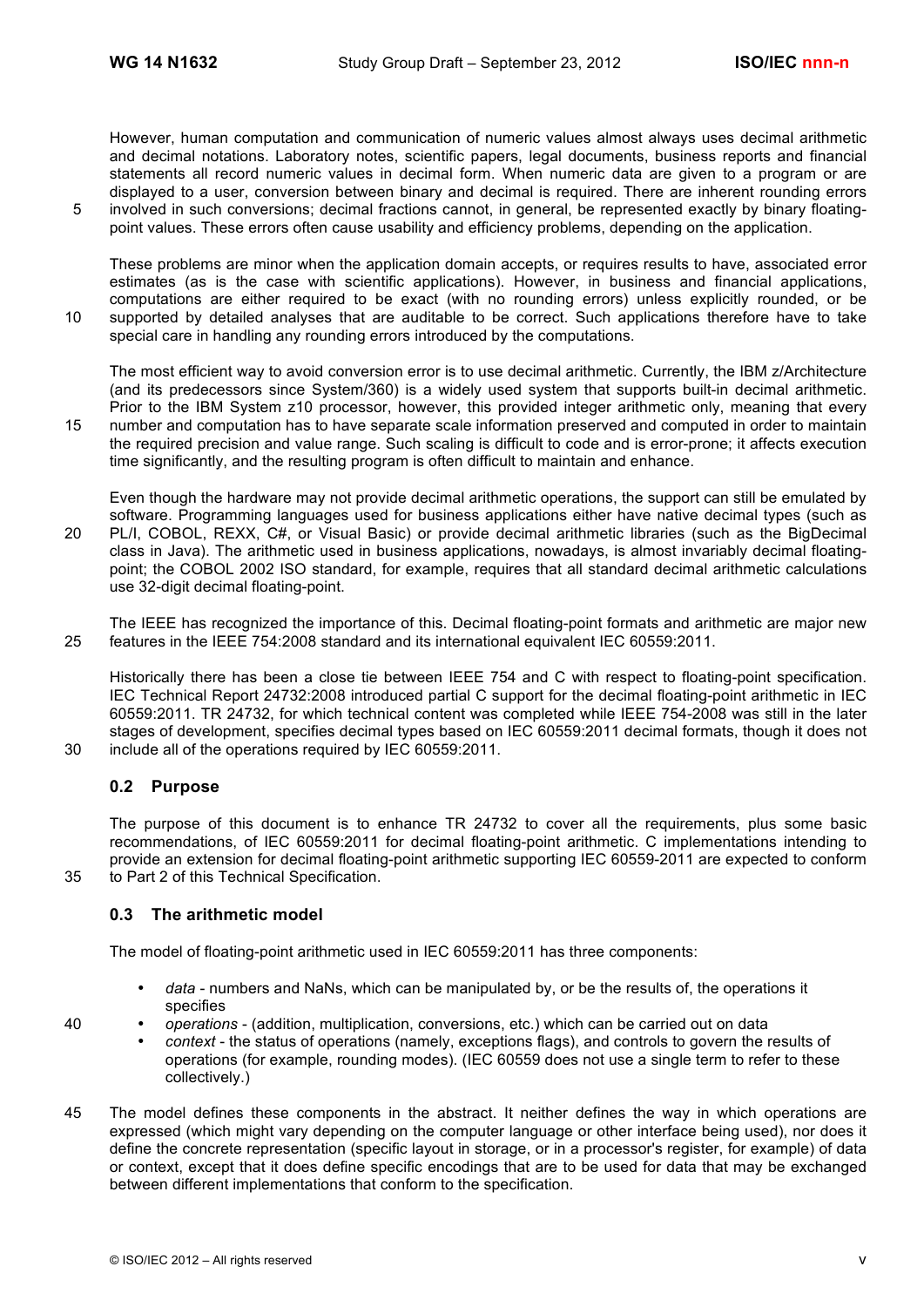From the perspective of the C language, *data* are represented by data types, *operations* are defined within expressions, and *context* is the floating environment specified in **<fenv.h>**. Part 2 of this Technical Specification, this document, specifies how the C language implements these components.

# **0.4 The formats**

- 5 IEC 60559:2011 specifies *formats*, in terms of their radix, exponent range, and precision (significand length), to support general-purpose decimal floating-point arithmetic. It specifies operation semantics in terms of values and abstract representations of data (format members). It also specifies bit-level encodings for formats intended for data interchange.
- C11 specifies floating-point arithmetic using a two-layer organization. The first layer provides a specification 10 using an abstract model. The representation of a floating-point number is specified in an abstract form where the constituent components of the representation are defined (sign, exponent, significand) but not the internals of these components. In particular, the exponent range, significand size, and the base (or radix) are implementation defined. This allows flexibility for an implementation to take advantage of its underlying hardware architecture. Furthermore, certain behaviors of operations are also implementation defined, for 15 example in the area of handling of special numbers and in exceptions.
	- The reason for this approach is historical. At the time when C was first standardized, there were already various hardware implementations of floating-point arithmetic in common use. Specifying the exact details of a representation would make most of the existing implementations at the time not conforming.
- C11 provides a binding to the previous 1989 version of the IEC 60559 standard by specifying an annex, 20 Annex F, *IEC 60559 floating point arithmetic*, and adopting that standard by reference. An implementation may choose not to conform to IEC 60559 and indicates that by not defining the macro **\_\_STDC\_IEC\_559\_\_**.This means not all implementations need to support IEC 60559, and the floating-point arithmetic need not be binary.
- Part 1 of this Technical Specification suggests changes that update C11 to provide a binding to IEC 25 60559:2011 for binary floating-point arithmetic.

Part 2 of this Technical Specification, this document, specifies decimal floating-point arithmetic according to IEC 60559:2011, with the constituent components of the representation defined. This is more stringent than the existing C11 approach for the floating types. Since it is expected that decimal floating-point implementations will conform to IEC 60559:2011, binding to this standard directly benefits both implementers 30 and programmers.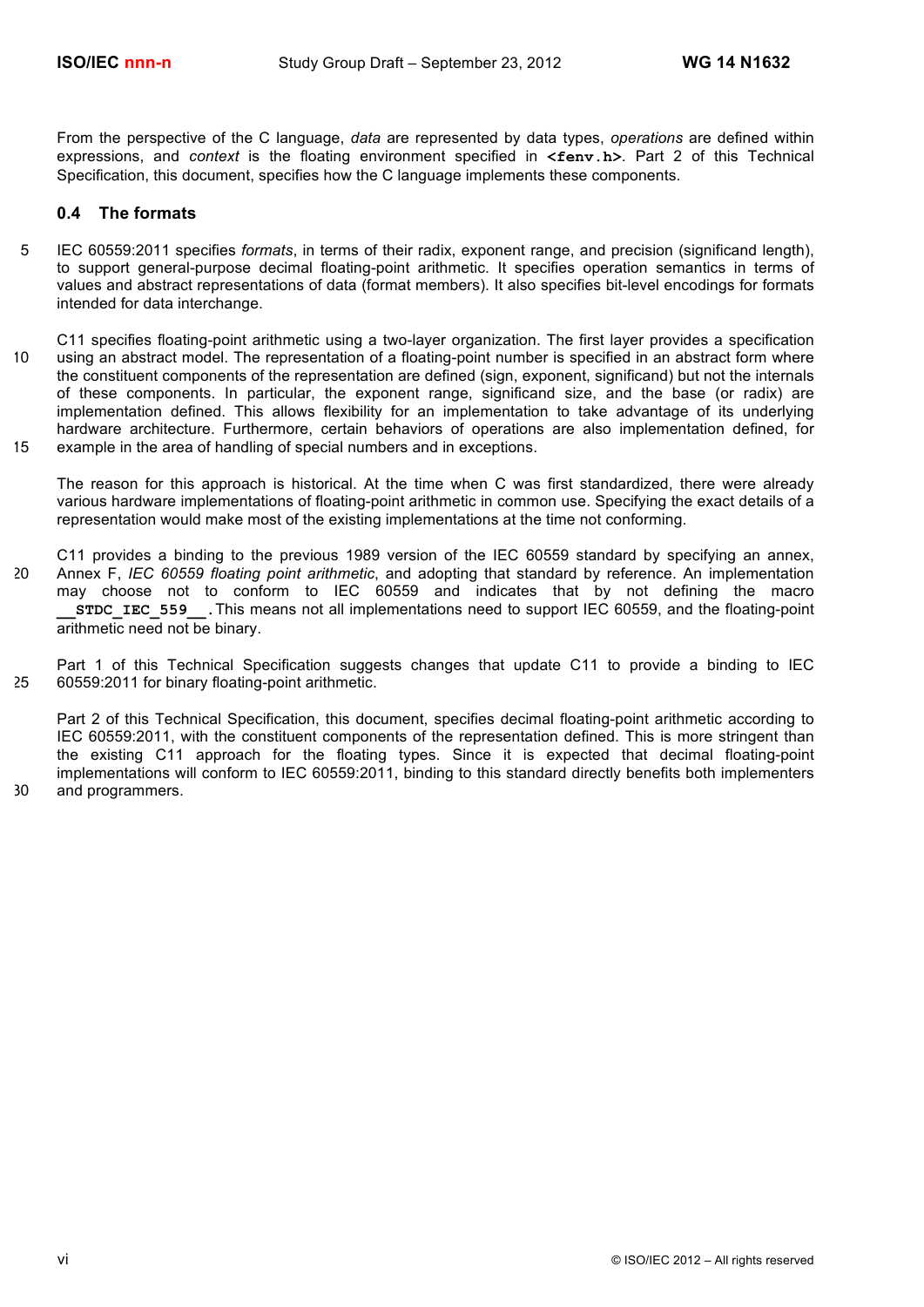# **Information Technology — Programming languages, their environments, and system software interfaces — Floating-point extensions for C — Part 2: Decimal floating-point arithmetic**

# **1 Scope**

5 Part 2 of Technical Specification 00000 extends programming language C, as specified in IEC 9899:2011 (C11), to support decimal floating-point arithmetic conforming to ISO/IEC/IEEE 60559:2011. It covers all requirements of IEC 60559 as they pertain to C decimal floating types.

TS 00000-2 supersedes ISO/IEC TR 24732:2008 (Information technology – Programming languages, their environments and system software interfaces – Extension for the programming language C to support decimal 10 floating-point arithmetic).

TS 00000-2 does not cover binary floating-point arithmetic (which is covered in TS 00000-1), nor most other optional features of IEC 60559.

# **2 Conformance**

An implementation conforms to Part 2 of this Technical Specification if

- 15 a) It conforms to Part 1 of this Technical Specification;
	- b) It meets the requirements for a conforming implementation of C11 with all the suggested changes to C11 in Part 2 of this Technical Specification; and
- 20 c) It defines **\_\_STDC\_DEC\_FP\_\_** to **201**ymm**L.**

The library functions, macros, and types defined in Part 2 of this Technical Specification are defined by their respective headers if the macro **STDC WANT DEC FP** is defined at the point in the source file where the appropriate header is first included.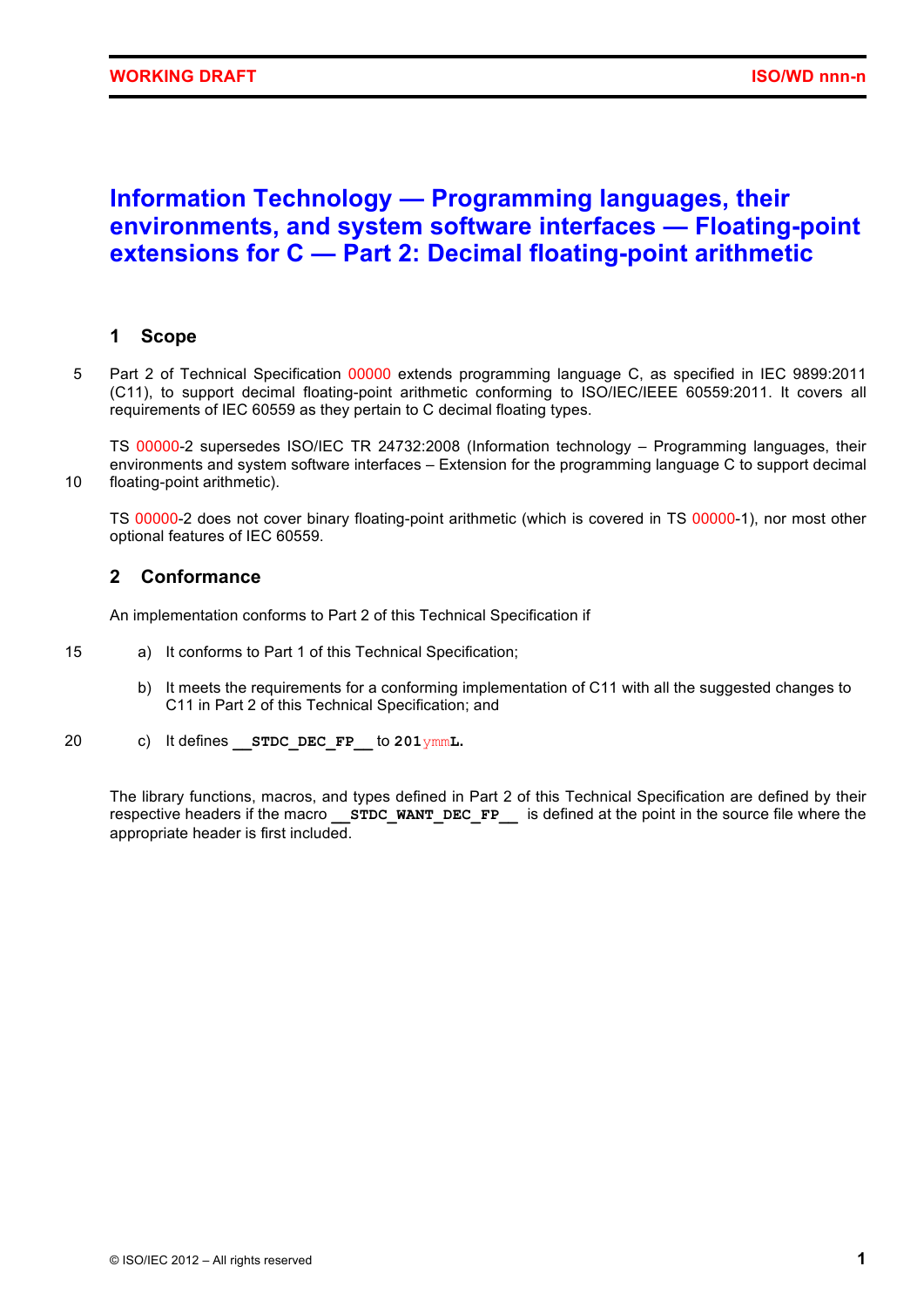# **3 Normative references**

The following referenced documents are indispensable for the application of this document. Only the editions cited apply.

ISO/IEC 9899:2011, *Information technology — Programming languages, their environments and system*  5 *software interfaces — Programming Language C*

ISO/IEC/IEEE 60559:2011, *Information technology — Microprocessor Systems — Floating-point arithmetic* (with identical content to IEEE 754-2008, *IEEE Standard for Floating-Point Arithmetic*. The Institute of Electrical and Electronic Engineers, Inc., New York, 2008)

ISO/IEC TR 24732:2008, *Information technology – Programming languages, their environments and system*  10 *software interfaces – Extension for the programming language C to support decimal floating-point arithmetic*

ISO/IEC TS nnnnn-1:yyyy, *Information technology – Programming languages, their environments and system software interfaces – Floating-point extension for C – Part 1: Binary floating-point arithmetic*

# **4 Terms and definitions**

For the purposes of this document, the terms and definitions given in ISO/IEC 9899:2011 and ISO/IEC/IEEE 15 60559:2011 and the following apply.

# **4.1**

# **C11**

standard ISO/IEC 9899:2011, *Information technology — Programming languages, their environments and system software interfaces — Programming Language C*

# 20 **5 Predefined macros**

The following suggested change to C11 provides the conditional feature macro for the features in Part 2 of this Technical Specification.

### **Suggested change to C11:**

In 6.10.8.3#1, add:

25 **\_\_STDC\_DEC\_FP\_\_** The integer constant **201**ymm**L**, intended to indicate support of decimal floating types and operations according to IEC 60559.

# **6 Decimal floating types**

Part 2 of this Technical Specification introduces three decimal floating types, designated as **Decimal32**, **Decimal64** and **\_Decimal128**. The set of values of type **Decimal32** is a subset of the set of values of 30 the type **Decimal64**; the set of values of the type **Decimal64** is a subset of the set of values of the type **\_Decimal128**.

Within the type hierarchy, decimal floating types are basic types, real types and arithmetic types.

The types **float**, **double**, and **long double** are also called generic floating types for the purpose of this Technical Report.

35 Note: C does not specify a radix for **float**, **double**, and **long double**. An implementation can choose the representation of **float**, **double**, and **long double** to be the same as the decimal floating types. In any case, the decimal floating types are distinct from **float**, **double**, and **long double** regardless of the representation.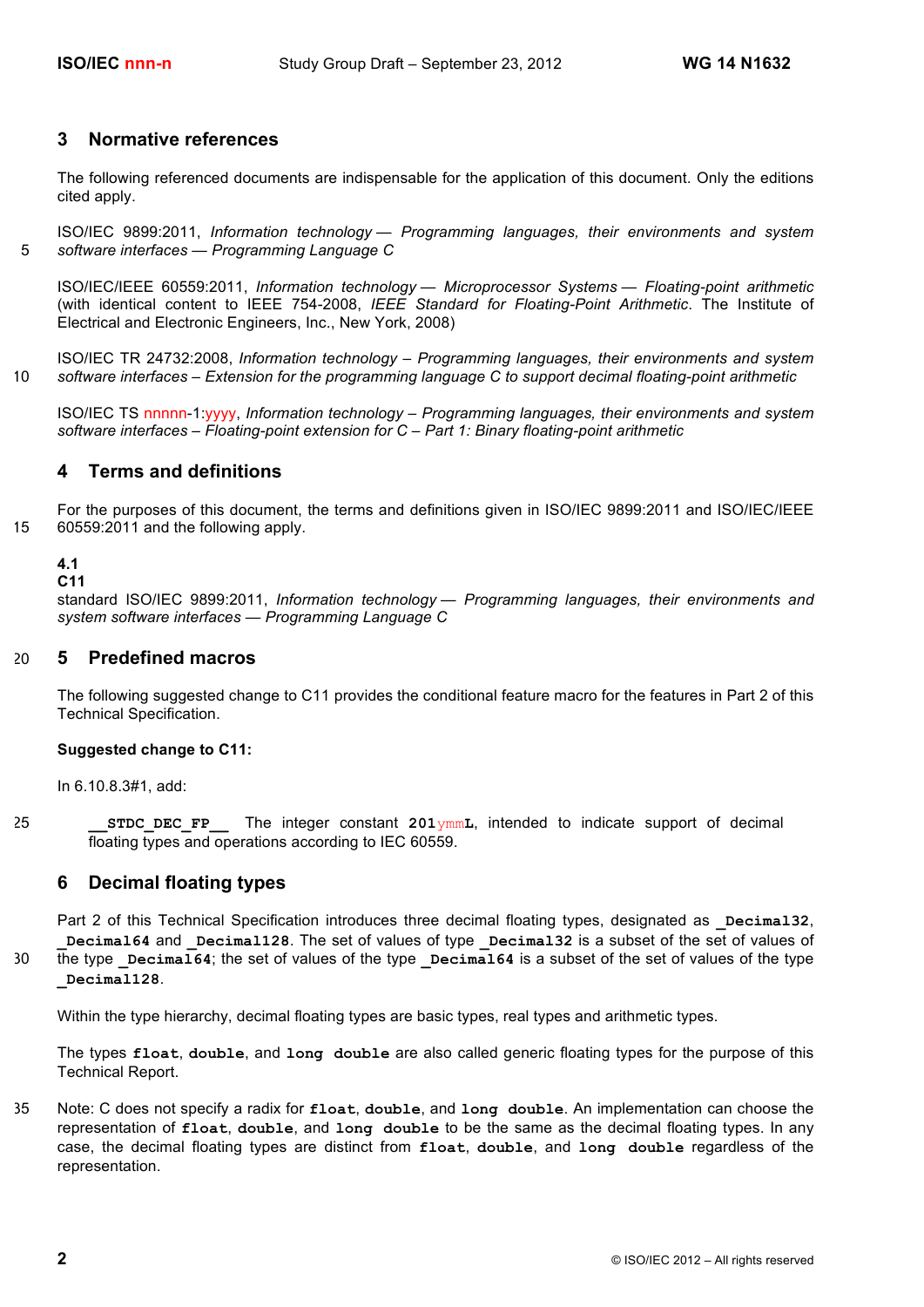Note: This Technical Report does not define decimal complex types or decimal imaginary types. The three complex types remain as **float \_Complex**, **double \_Complex**, and **long double \_Complex**, and the three imaginary types remain as **float \_Imaginary**, **double \_Imaginary**, and **long double \_Imaginary**.

### 5 **Suggested changes to C11:**

Change the first sentence of 6.2.5#10 from:

[10] There are three *real floating types,* designated as **float, double,** and **long double**

to:

- [10] There are three *generic floating types*, designated as **float**, **double**, and **long double**.
- 10 Add the following paragraphs after 6.2.5#10:

[10a] There are three *decimal floating types*, designated as **\_Decimal32**, **\_Decimal64**, and **Decimal128**. The set of values of the type **Decimal32<sup>1</sup>** is a subset of the set of values of the type **Decimal64**; the set of values of the type **Decimal64** is a subset of the set of values of the type **Decimal128**. Decimal floating types are real floating types.

15 [10b] Together, the generic floating types and the decimal floating types comprise the *real floating types*.

Add the following to 6.4.1 Keywords:

*keyword*: **\_Decimal32** 20 **\_Decimal64 \_Decimal128**

Add the following to 6.7.2 Type specifiers:

|    | type-specifier: |
|----|-----------------|
| 25 | Decimal32       |
|    | Decimal64       |
|    | Decimal128      |

Add the following bullets in 6.7.2#2 Constraints:

30 — **\_Decimal32**

- **\_Decimal64**
- **\_Decimal128**

Add the following after 6.7.2#3:

```
[3a] The type specifiers _Decimal32, _Decimal64, and _Decimal128 shall not be used if the 
35 implementation does not support decimal types (see 6.10.8.3).
```
Add the following after 6.5#8:

 <sup>1</sup> The 32-bit format is a storage only format in IEC 60559.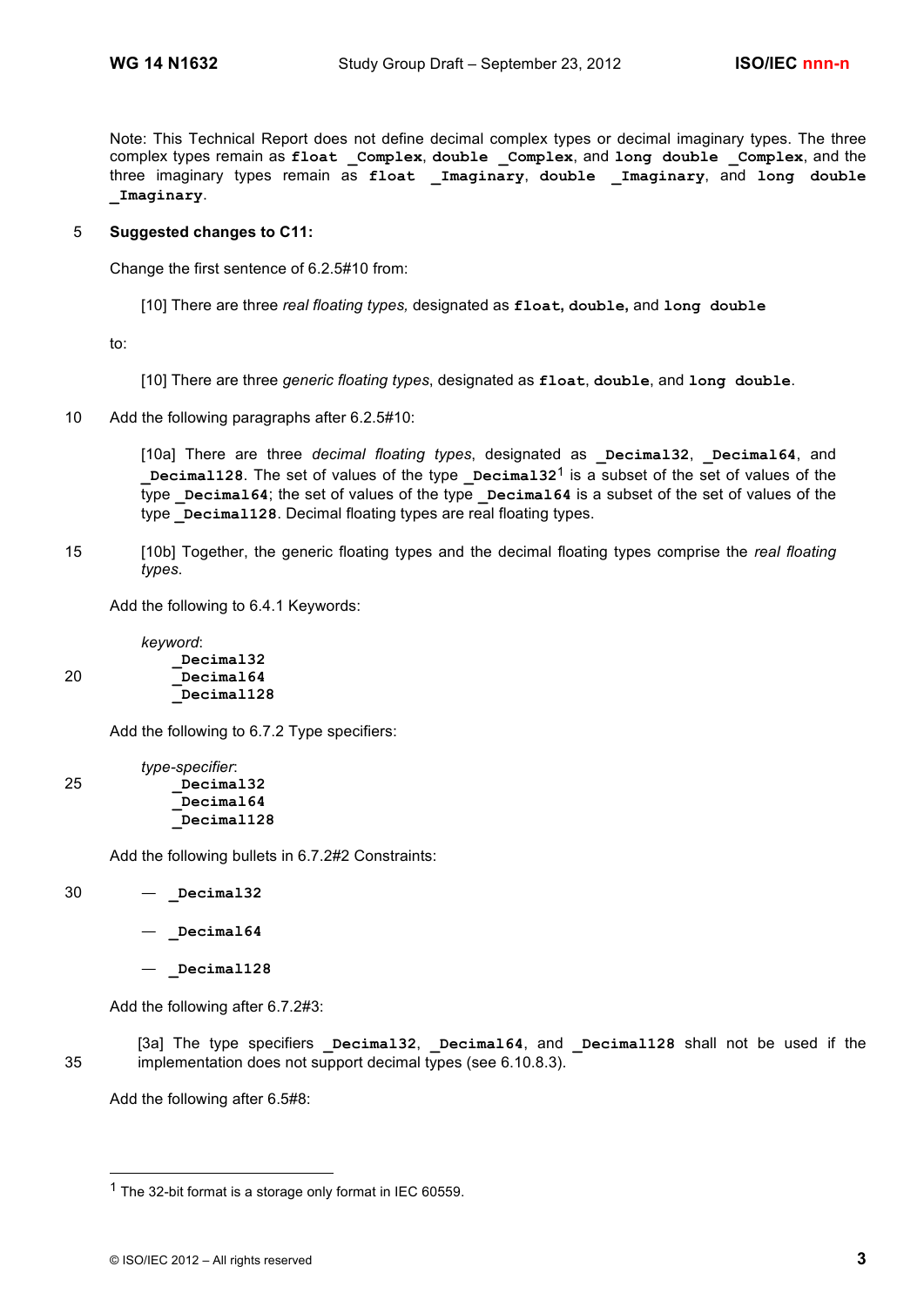[8a] Expressions involving decimal floating-point operands are evaluated according to the semantics of IEC 60559, including production of results with the preferred quantum exponent as specified in IEC 60559.

# **7 Characteristics of decimal floating types <float.h>**

5 The characteristics of decimal floating types are defined in terms of a model specifying general decimal arithmetic (0.3). The formats are specified in IEC 60559 (0.4).

The three decimal floating types correspond to the decimal formats defined in IEC 60559 as follows:

- ⎯ **\_Decimal32** is a *decimal32* format, which is encoded in four consecutive octets (32 bits)
- **Decimal64** is a *decimal64* format, which is encoded in eight consecutive octets (64 bits)
- 10 ⎯ **\_Decimal128** is a *decimal128* format, which is encoded in 16 consecutive octets (128 bits)

The value of a finite number is given by (−1)<sup>sign</sup> x coefficient x 10<sup>exponent</sup>. Refer to IEC 60559 for details of the format.

These formats are characterized by the length of the coefficient and the maximum and minimum exponent. The coefficient is not normalized, so trailing zeros are significant; i.e., 1.0 is equal to but can be distinguished 15 from 1.00. The table below shows these characteristics by format:

Coefficient length in digits | 7 16 16 16 16 17 16 17 16 17 16 17 16 17 17 18 19 18 19 18 19 18 1

| Format                                             | Decimal32 | Decimal64 | Decimal128 |
|----------------------------------------------------|-----------|-----------|------------|
| Coefficient length in digits                       |           | 16        | 34         |
| Maximum Exponent <sup>2</sup> ( $E_{\text{max}}$ ) | 97        | 385       | 6145       |
| Minimum Exponent $(E_{min})$                       | $-94$     | $-382$    | $-6142$    |

If the macro **\_\_STDC\_WANT\_DEC\_FP\_\_** is defined at the point in the source file where the header **<float.h>** is first included, the header **<float.h>** shall define several macros that expand to various limits and parameters of the decimal floating types. The names and meaning of these macros are similar to the 20 corresponding macros for generic floating types.

**Suggested change to C11:**

Add the following after 5.2.4.2.2:

### **5.2.4.2.2a Characteristics of decimal floating types <float.h>**

[1] Macros in **<float.h>** provide characteristics of floating types in terms of the model presented in 25 5.2.4.2.2. The prefixes **DEC32\_**, **DEC64\_**, and **DEC128\_** denote the types **\_Decimal32**, **\_Decimal64**, and **\_Decimal128** respectively.

[2] For decimal floating-point, it is often convenient to consider an alternate equivalent model where the significand is represented with integer rather than fraction digits: a floating-point number (*x*) is defined by the model

$$
x = s b^{(e-p)} \sum_{k=1}^{p} f_k b^{(p-k)}
$$

where *s*, *b*, *e*, *p*, and  $f_k$  are as defined in 5.2.4.2.2, and  $b = 10$ .

30

 $2$  The maximum and minimum exponents here are for floating-point numbers expressed with significands less than 1, as in the C11 model (5.2.4.2.2). They differ (by 1) from the maximum and minimum exponents in the IEC 60559 standard, where normalized floating-point numbers are expressed with one significant digit to the left of the radix point.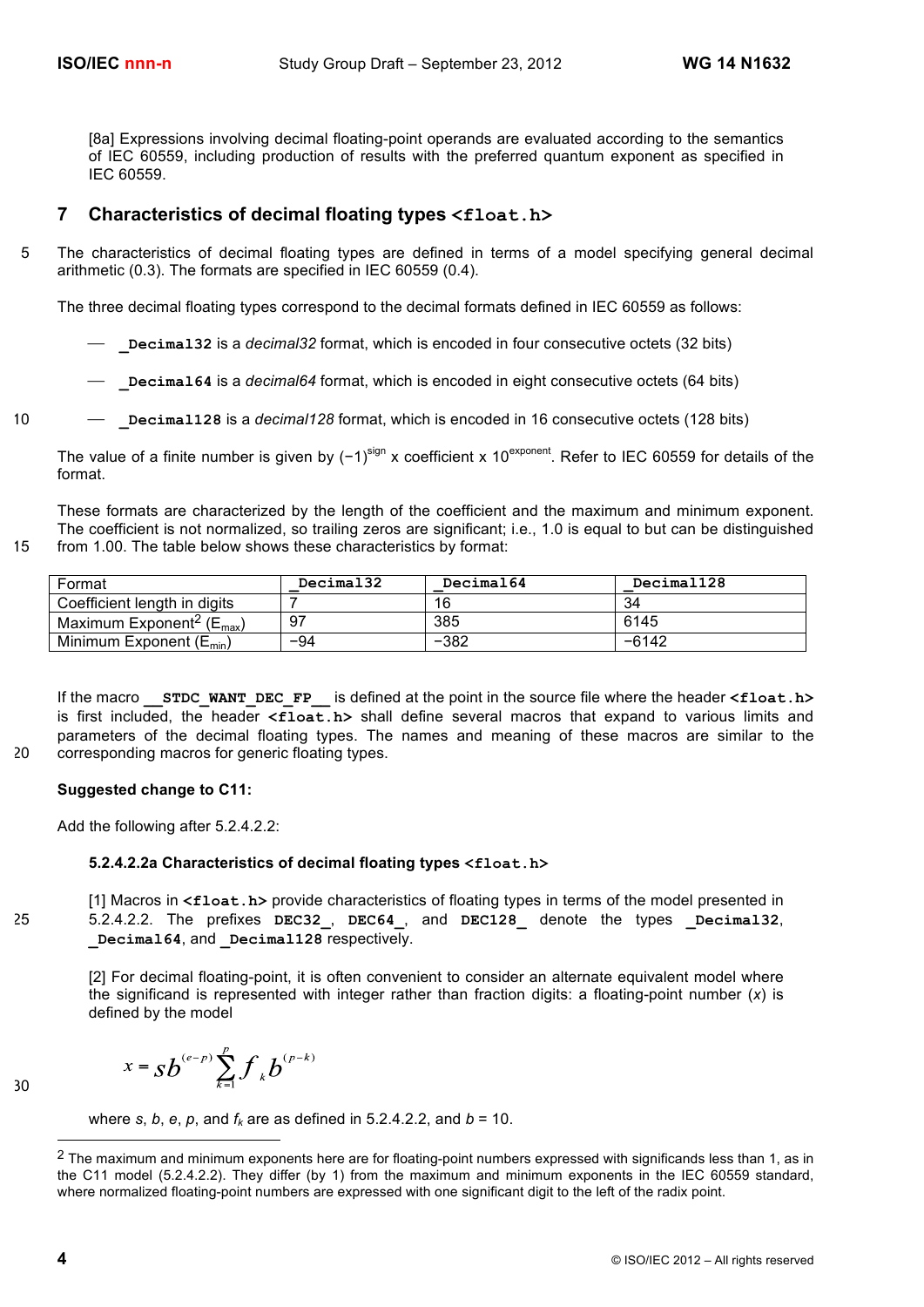[3] The term *quantum exponent* refers to  $q = e - p$  and *coefficient* to  $c = f_1 f_2...f_p$ , an integer between 0 and *b<sup>p</sup>* − 1 inclusive. Thus, *x* = *s* \* *c* \* *b<sup>q</sup>* is represented by the triple of integers *(s, c, q)*.

[4] For binary floating-point following IEC 60559 (and IEC 60559), representations in the model described in 5.2.4.2.2 that have the same numerical value are indistinguishable in the arithmetic. 5 However, for decimal floating-point, representations that have the same numerical value but different quantum exponents, e.g., (1, 10, -1) representing 1.0 and (1, 100, -2) representing 1.00, are distinguishable. To facilitate exact fixed-point calculation, standard decimal floating-point operations and functions have a *preferred quantum exponent*, as specified in IEC 60559, which is determined by the quantum exponents of the operands if they have decimal floating-point types (or by specific rules 10 for conversions from other types), and they produce a result with that preferred quantum exponent, or as close to it as possible within the limitations of the type. For example, the preferred quantum exponent for addition is the minimum of the quantum exponents of the operands. Hence (1, 123, −2)  $+$  (1, 4000,  $-3$ ) = (1, 5230,  $-3$ ) or 1.23 + 4.000 = 5.230.

- [5] Except for assignment and casts, the values of operations with decimal floating operands and 15 values subject to the usual arithmetic conversions and of decimal floating constants are evaluated to a format whose range and precision may be greater than required by the type. The use of evaluation formats is characterized by the implementation-defined value of **DEC\_EVAL\_METHOD**:
	- **-1** indeterminable;
	- **0** evaluate all operations and constants just to the range and precision of the type;
- 20 **1** evaluate operations and constants of type **\_Decimal32** and **\_Decimal64** to the range and precision of the **\_Decimal64** type, evaluate **\_Decimal128** operations and constants to the range and precision of the **Decimal128** type;
	- **2** evaluate all operations and constants to the range and precision of the **\_Decimal128** type.

[6] The integer values given in the following lists shall be replaced by constant expressions suitable 25 for use in **#if** preprocessing directives:

• radix of exponent representation, *b(=10)*

For the generic floating-point types, this value is implementation-defined and is specified by the macro **FLT** RADIX. For the decimal floating-point types there is no corresponding macro, 30 since the value 10 is an inherent property of the types. Wherever **FLT** RADIX appears in a description of a function that has versions that operate on decimal floating-point types, it is noted that for the decimal floating-point versions the value used is implicitly 10, rather than **FLT\_RADIX**.

• number of digits in the coefficient

35

45

**DEC32\_MANT\_DIG 7 DEC64\_MANT\_DIG 16 DEC128\_MANT\_DIG 34** 40 • minimum exponent **DEC32\_MIN\_EXP -94 DEC64\_MIN\_EXP -382 DEC128\_MIN\_EXP -6142** • maximum exponent **DEC32\_MAX\_EXP 97 DEC64\_MAX\_EXP 385**

**DEC128\_MAX\_EXP 6145**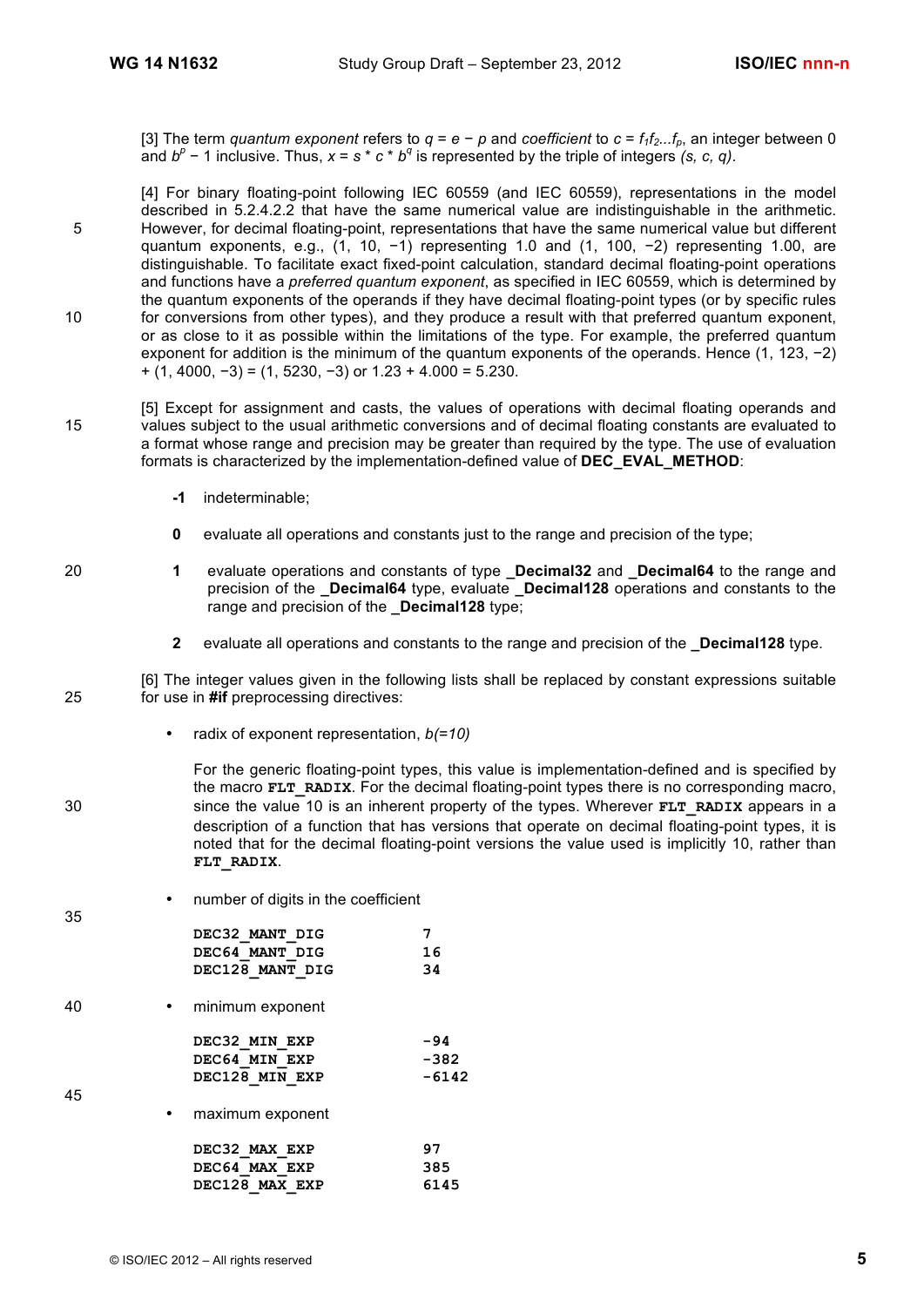15

• maximum representable finite decimal floating number (there are 6, 15 and 33 9's after the decimal points respectively)

| - | DEC32 MAX  | 9.999999E96DF                                |
|---|------------|----------------------------------------------|
|   | DEC64 MAX  | 9.999999999999999E384DD                      |
|   | DEC128 MAX | 9.99999999999999999999999999999999999E6144DL |

• the difference between 1 and the least value greater than 1 that is representable in the given 10 **floating point type** 

| DEC32 EPSILON  | $1E-6DF$  |
|----------------|-----------|
| DEC64 EPSILON  | 1E-15DD   |
| DEC128 EPSILON | $1E-33DL$ |

• minimum normalized positive decimal floating number

|    | DEC32 MIN  | $1E-95DF$ |
|----|------------|-----------|
|    | DEC64 MIN  | 1E-383DD  |
| 20 | DEC128 MIN | 1E-6143DL |

• minimum positive subnormal decimal floating number

|     | DEC32 TRUE MIN  | 0.000001E-95DF                                 |
|-----|-----------------|------------------------------------------------|
| -25 | DEC62 TRUE MIN  | 0.000000000000001E-383DD                       |
|     | DEC128 TRUE MIN | $0.0000000000000000000000000000000001E-6143DL$ |

# **8 Operation binding**

Table 1 and subsequent text in Part 1 clause 8 of this Technical Specification show how C operators, functions, and function-like macros provide the operations required by IEC 60559 for binary floating point. This 30 table, with the exceptions noted below, also serves to show how the C decimal operations specified in Part 2 of this Technical Specification provide the operations required by IEC 60559 for decimal floating point. For the decimal operation binding, the functions shown in the second column indicate the decimal versions of the functions.

Decimal versions of the C **remquo** function are not provided. (The C decimal **remainder** functions provide 35 the remainder operation defined by IEC 60559.)

The C **quantize** functions (7.12.11.5) provide the quantize operation defined in IEC 60559.

IEC 60559 specifies the convertFromHexCharacter and convertToHexCharacter operations only for binary floating point.

The C expression  $x = 0$ . **df** provides the isZero operation defined in IEC 60559.

40 The C integer constant **10** provides the radix operation defined in IEC 60559.

The C **samequantum** functions (7.12.11.6) provide the sameQuantum operation defined in IEC 60559.

The C **fe\_dec\_getround** (7.6.3.3) and **fe\_dec\_setround** (7.6.3.4) functions provide the getDecimalRoundingDirection and setDecimalRoundingDirection operations defined in IEC 60559.

The C **quantexp** functions (7.12.11.7) compute the (quantum) exponent *q* defined in IEC 60559 for decimal 45 numbers viewed as having integer significands.

The C **encodedpd** (7.12.11.8) and **decodedpd** (7.12.11.9) functions provide the encodeDecimal and decodeDecimal operations defined (specifically for decimal floating point) in IEC 60559.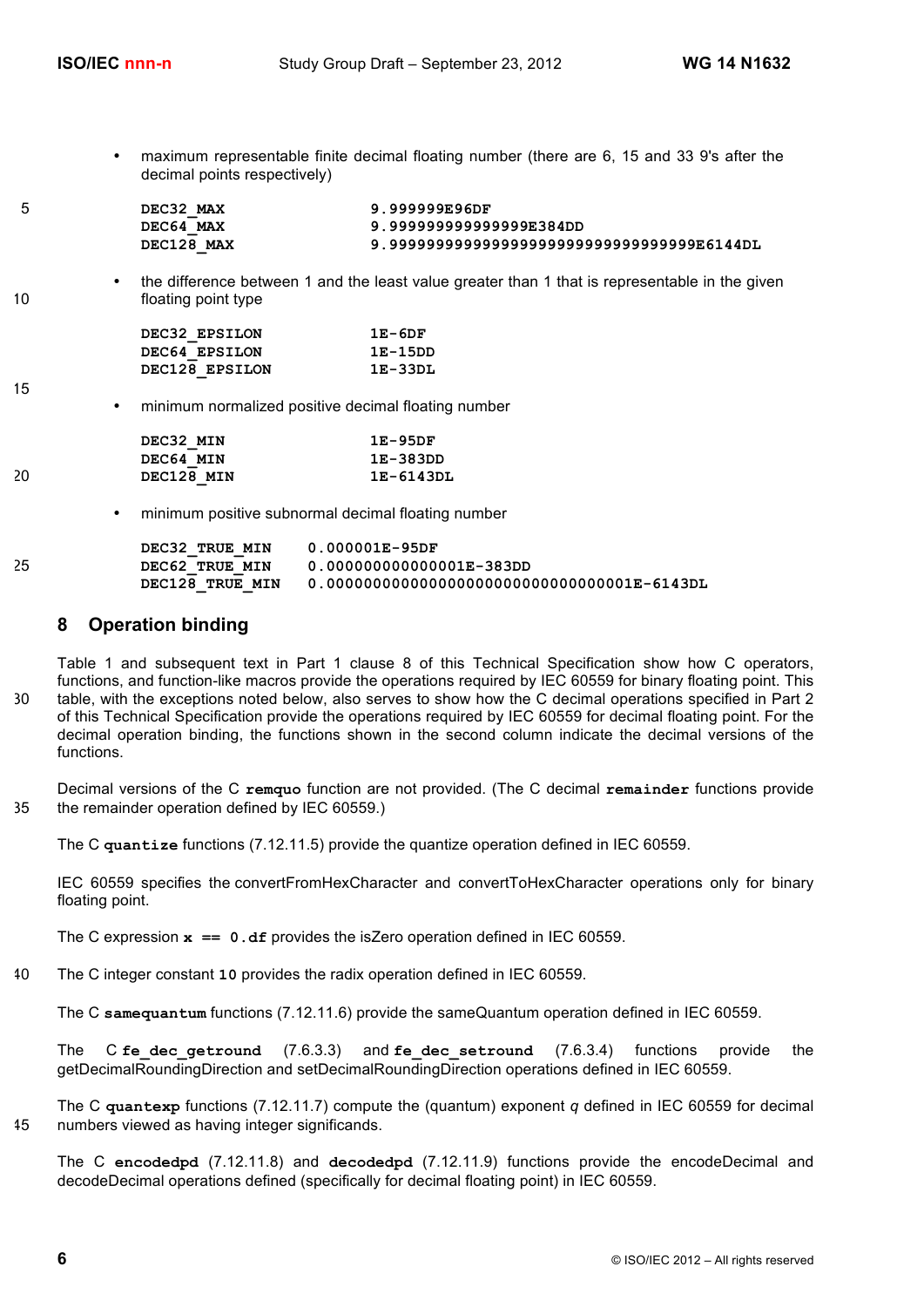The C **encodebid** (7.12.11.10) and **decodebid** (7.12.11.11) functions provide the encodeBinary and decodeBinary operations defined (specifically for decimal floating point) in IEC 60559.

# **9 Conversions**

# **9.1 Conversions between decimal floating and integer**

5 For conversions between real floating and integer types, C11 6.3.1.4 leaves the behavior undefined if the conversion result cannot be represented (Annex F.4 tightened up the behavior.) To help writing portable code, Part 2 of this Technical Specification provides defined behavior for decimal floating types. Furthermore, it is useful to allow program execution to continue without interruption unless the program needs to check the condition.

### 10 **Suggested changes to C11:**

Change the first sentence of 6.3.1.4 paragraph 1 from:

[1] When a finite value of real floating type is converted to an integer type …

to:

[1] When a finite value of generic floating type is converted to an integer type …

### 15 Add the follow paragraph after 6.3.1.4 paragraph 1:

[1a] When a finite value of decimal floating type is converted to an integer type other than **\_Bool**, the fractional part is discarded (i.e., the value is truncated toward zero). If the value of the integral part cannot be represented by the integer type, the "invalid" floating-point exception shall be raised and the result of the conversion is unspecified.

### 20 *ISSUE 1: Should we capture in C11 the IEC 60559 recommendation for implicit inexact conversion to raise the "inexact" exception? Would this conflict with conventions that assignments and casts are equivalent?*

Change the first sentence of 6.3.1.4 paragraph 2 from:

[2] When a value of integer type is converted to a real floating type, …

25 to:

[2] When a value of integer type is converted to a generic floating type, …

Add the following paragraph after 6.3.1.4 paragraph 2:

[2a] When a value of integer type is converted to a decimal floating type, if the value being converted can be represented exactly in the new type, it is unchanged. If the value being converted cannot be 30 represented exactly, the result shall be correctly rounded with exceptions raised as specified in IEC 60559.

# **9.2 Conversions among decimal floating types, and between decimal floating types and generic floating types**

The specification is similar to the existing ones for **float**, **double**, and **long double**, except that when the 35 result cannot be represented exactly, the behavior is tightened to become correctly rounded.

### **Suggested change to C11:**

Add after 6.3.1.5#1.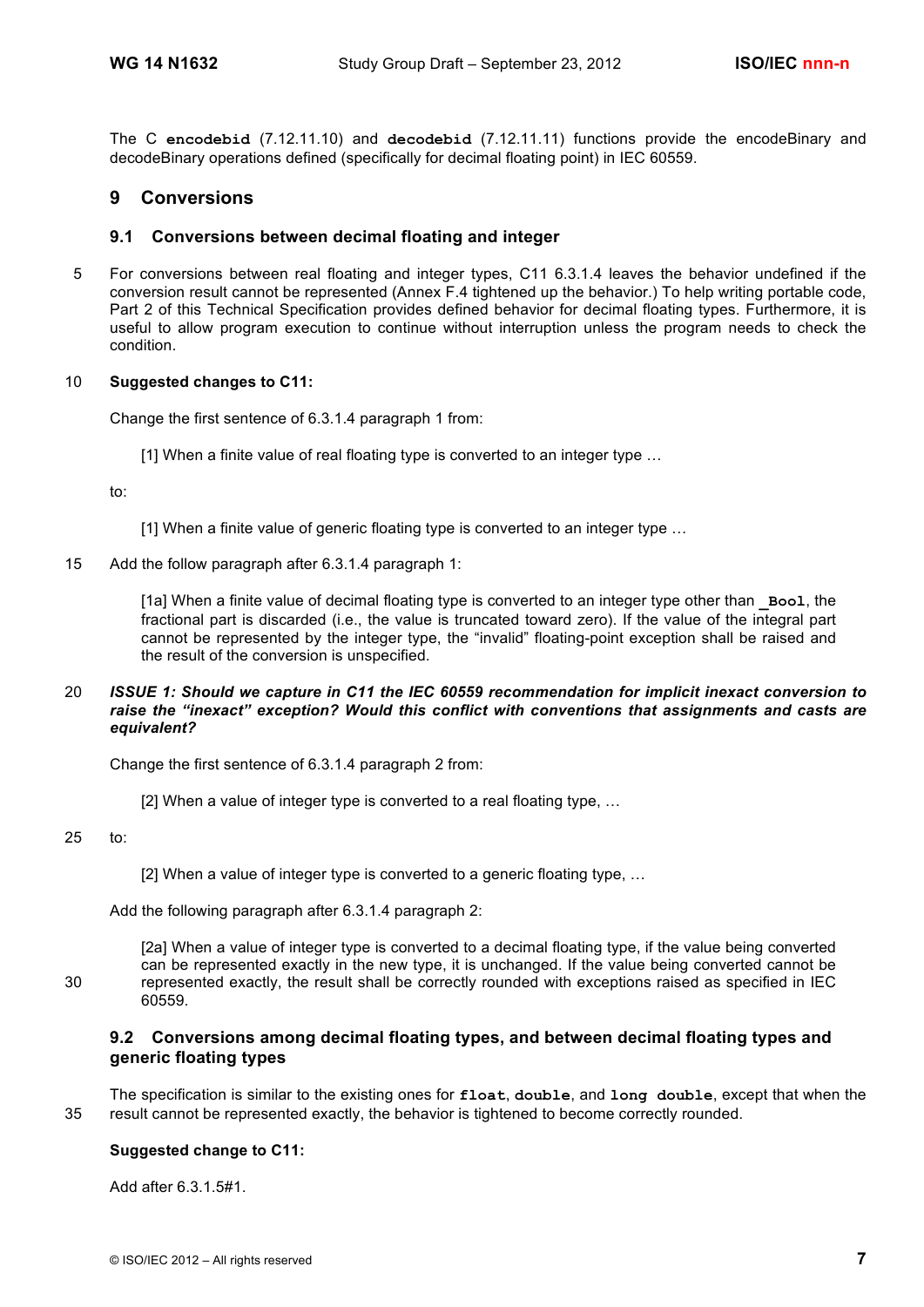[2] When a value of real floating type is converted to a real floating type and one or both of the types are decimal types, if the value being converted cannot be represented exactly, the result is correctly rounded with exceptions raised as specified in IEC 60559.

# **9.3 Conversions between decimal floating and complex**

5 This is covered by C11 6.3.1.7.

# **9.4 Usual arithmetic conversions**

In an application that is written using decimal arithmetic, mixed operations between decimal and other real types are likely to occur only when interfacing with other languages, calling existing libraries written for binary floating point arithmetic, or accessing existing data. Determining the common type for mixed operations is 10 difficult because ranges overlap; therefore, mixed mode operations are not allowed and the programmer must use explicit casts. Implicit conversions are allowed only for simple assignment, **return** statement, and in argument passing involving prototyped functions.

### **Following are suggested changes to C11:**

Insert the following to 6.3.1.8#1, after "This pattern is called the *usual arithmetic conversions*:"

15 If one operand is a decimal floating type, all other operands shall not be generic floating type, complex type, or imaginary type:

First if either operand is **Decimal128**, the other operand is converted to **Decimal128**.

Otherwise, if either operand is **Decimal64**, the other operand is converted to **Decimal64**.

Otherwise, if either operand is **Decimal32**, the other operand is converted to **Decimal32**.

20 If there are no decimal floating types in the operands:

First, if the corresponding real type of either operand is **long double**, the other operand is converted, without ... < the rest of 6.3.1.8#1 remains the same>

### **9.5 Default argument promotion**

There is no default argument promotion specified for the decimal floating types. Default argument promotion 25 covered in C11 6.5.2.2 [6] and [7] remains unchanged, and applies to generic floating types only.

# **10 Constants**

New suffixes are added to denote decimal floating constants: **DF** for **\_Decimal32**, **DD** for **\_Decimal64**, and DL for **Decimal128**.

Part 2 of this specification does not carry forward two freatures introduced in TR 24732: the 30 **FLOAT\_CONST\_DECIMAL64** pragma and the **d** and **D** suffixes for floating constants. The pragma changed the interpretation of unsuffixed floating constants between **double** and **Decimal46**. The suffixes provided a way to designate **double** floating constants so that the pragma would not affect them. The pragma is not included because of its potential for inadvertently reinterpreting constants. Without the pragma, the suffixes are no longer needed. Also, significant implementations use the **d** and **D** suffixes for other purposes.

### 35 **Suggested changes to C11:**

Change *floating-suffix* in 6.4.4.2 from:

*floating-suffix*: one of **f l F L**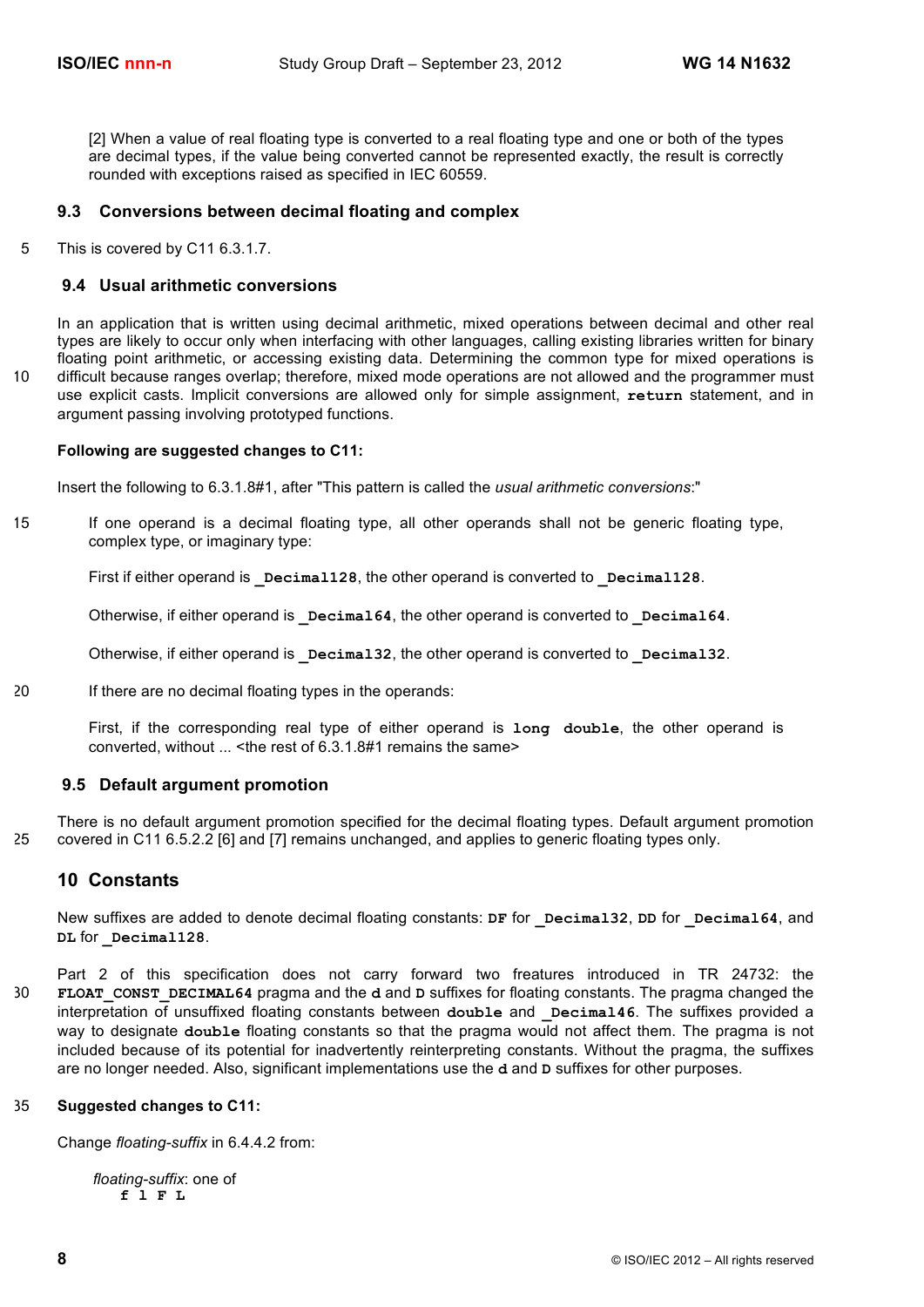to:

*floating-suffix*: one of **f l F L df dd dl DF DD DL**

Add the following paragraph after 6.4.4.2#2:

### 5 [2a] Constraints

A *floating-suffix* **df**, **dd**, **dl**, **DF**, **DD**, or **DL** shall not be used in a *hexadecimal-floating-constant*.

Add the following paragraph after 6.4.4.2#4:

[4a] If a floating constant is suffixed by **df** or **DF**, it has type **\_Decimal32**. If suffixed by **dd** or **DD**, it has type **Decimal64**. If suffixed by **dl** or **DL**, it has type **Decimal128**.

10 Add the following paragraph after 6.4.4.2#5:

[5a] Decimal floating-point constants that have the same numerical value but different quantum exponents have distinguishable internal representations. The quantum exponent is specified to be the same as for the corresponding **strtod32**, **strtod64**, or **strtod128** function for the same numeric string.

# 15 **11 Arithmetic operations**

### **11.1 Operators**

The operators *Add* (C11 6.5.6), *Subtract* (C11 6.5.6), *Multiply* (C11 6.5.5), *Divide* (C11 6.5.5), *Relational operators* (C11 6.5.8), *Equality operators* (C11 6.5.9), *Unary Arithmetic operators* (C11 6.5.3.3), and *Compound Assignment operators* (C11 6.5.16.2) when applied to decimal floating type operands shall follow 20 the semantics as defined in IEC 60559.

### **Suggested changes to C11:**

Add the following after 6.5.5 paragraph 2:

[2a] If either operand has decimal floating type, the other operand shall not have generic floating type, complex type, nor imaginary type.

25 Add the following after 6.5.6 paragraph 3:

[3a] If either operand has decimal floating type, the other operand shall not have generic floating type, complex type, nor imaginary type.

Add the following after 6.5.8 paragraph 2:

[2a] If either operand has decimal floating type, the other operand shall not have generic floating 30 type.

Add the following after 6.5.9 paragraph 2:

[2a] If either operand has decimal floating type, the other operand shall not have generic floating type, complex type, nor imaginary type.

Add the following bullet to 6.5.15 paragraph 3:

35 — one operand has decimal floating type, and the other has arithmetic type other than generic floating type, complex type, or imaginary type;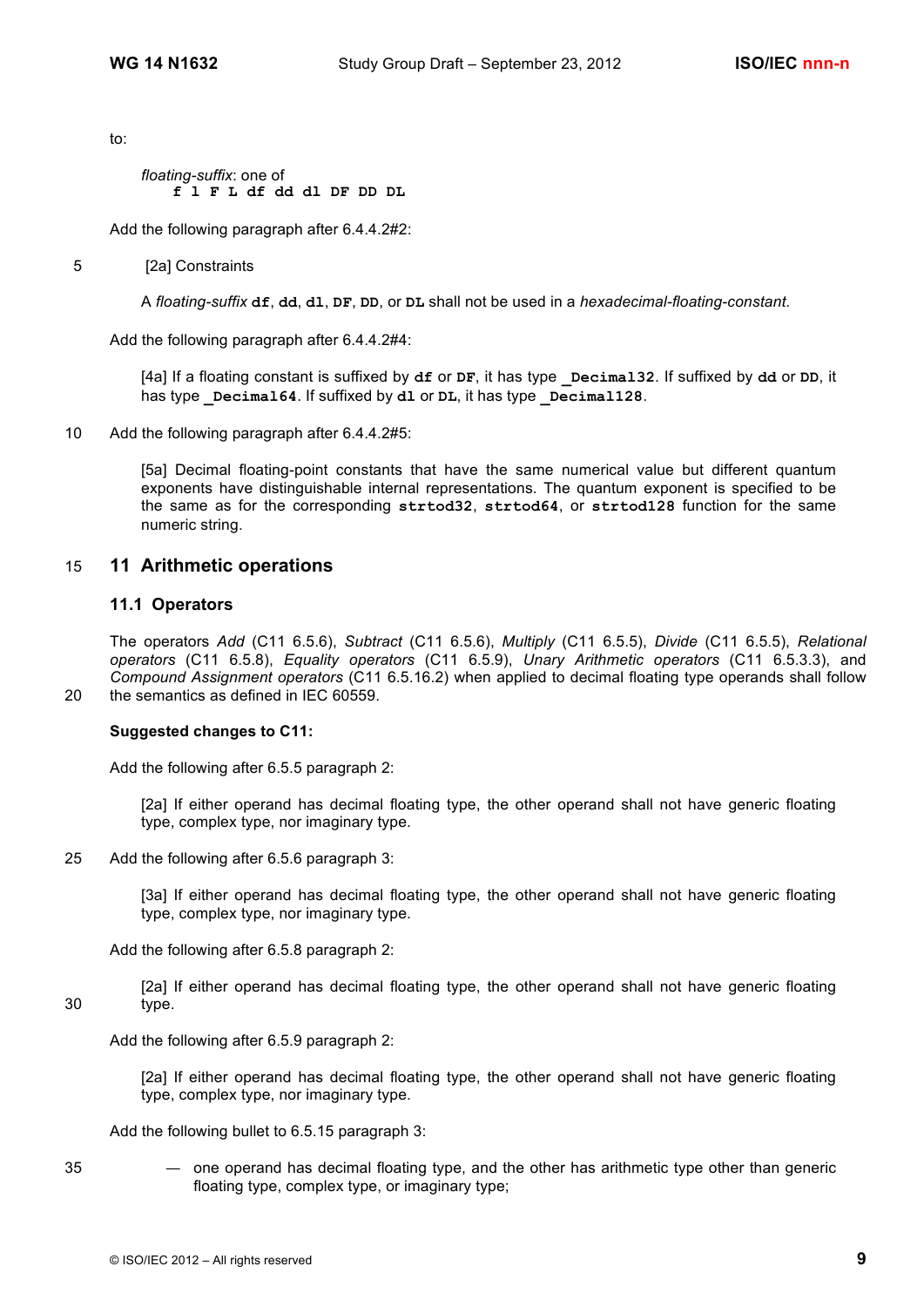Add the following after 6.5.16.2 paragraph 2:

[2a] If either operand has decimal floating type, the other operand shall not have generic floating type, complex type, nor imaginary type.

### **11.2 Functions**

5 The headers and library supply a number of functions and macros that implement support for decimal floatingpoint data with the semantics specified in IEC 60559, including producing results with the preferred quantum exponent where appropriate. That support is provided by the following:

From C11 **<math.h>**, with suggested changes in Part 1 of this Technical Specification, the decimal floatingpoint type versions of:

- 10 **sqrt**, **fma**, **fabs**, **fmax**, **fmin**, **ceil**, **floor**, **trunc**, **round**, **rint**, **lround**, **llround**, **ldexp**, **frexp**, **ilogb**, **logb, scalbn**, **scalbln**, **copysign**, **remainder**, **isnan**, **isinf**, **isfinite**, **isnormal**, **signbit**, **fpclassify**, **isunordered**, **isgreater**, **isgreaterequal**, **isless**, **islessequal** and **islessgreater**.
- From the **<math.h>** extensions specified in Part 1 of this Technical Specification, the decimal floating-point 15 type versions of:

**roundeven**, **nextup**, **nextdown**, **fminmag**, **fmaxmag**, **llogb**, **fadd**, **faddl**, **daddl**, **fsub**, **fsubl**, **dsubl**, **fmul**, **fmull**, **dmull**, **fdiv**, **fdivl**, **ddivl**, **fsqrt**, **fsqrtl**, **dsqrtl**, **ffma**, **ffmal**, **dfmal**, **fromfp**, **ufromfp**, **fromfpx**, **ufromfpx**, **canonicalize**, **iseqsig**, **issignaling**, **issubnormal**, **iscanonical**, **totalorder**, **totalordermag**, **getpayload**, 20 **setpayload**, and **setpayloadsig**.

The  $\leq$ math.h> extensions specified below in 12.4 for the decimal-specific functions:

**quantize**, **samequantum**, **quantexp**, **encodedpd**, **decodedpd**, **encodebid**, and **decodebid**.

From C11 <fenv.h>, facilities dealing with decimal context:

**feraiseexcept**, **feclearexcept**, **fetestexcept**, **fesetexceptflag**, **fegetexceptflag**, 25 **fesetenv**, **fegetenv**, **feupdateenv**, and **feholdexcept**.

From **<fenv.h>** extensions specified in Part 2 of this Technical Specification, facilities dealing with decimal context:

**fe\_dec\_getround** and **fe\_dec\_setround**.

From the **<fenv.h>** extensions specified in Part 1 of this Technical Specification, facilities dealing with 30 decimal context:

#### **fetestexceptflag**, **fesetexcept**, **fegetmode**, and **fesetmode**.

From **<stdio.h>**, decimal floating-point modified format specifiers for:

The **printf**/**scanf** family of functions.

From **<stdlib.h>** and **<wchar.h>**, with suggested changes in Part 1 of this Technical Specification, the 35 decimal floating-point type versions of:

**strtod** and **wcstod**.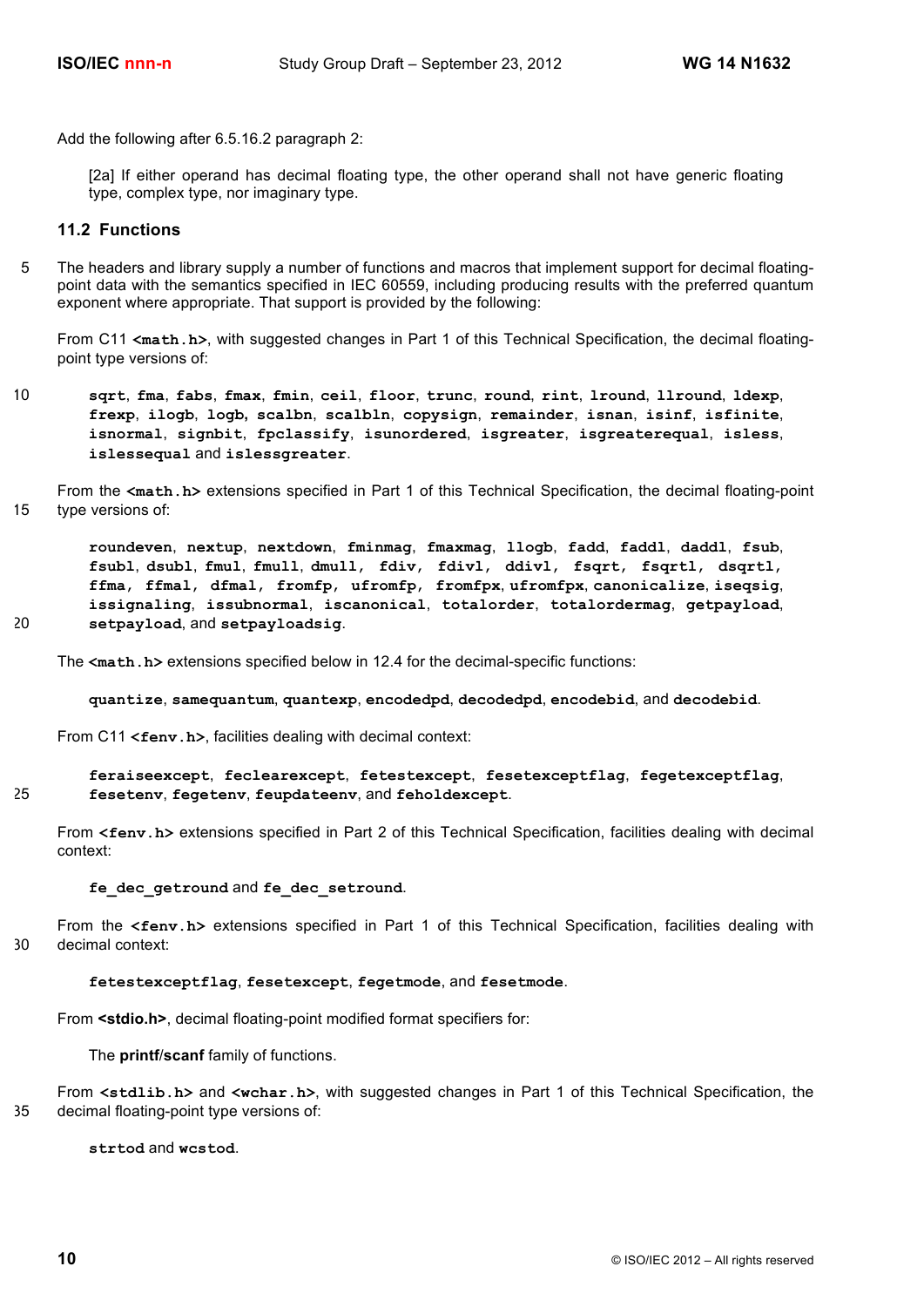From the **<stdlib.h>** extensions specified in Part 1 of this Technical Specification, the decimal floating-point type version of:

**strfromflt**.

From **<wchar.h>**, decimal floating-point modified format specifiers for:

5 The wide **wprintf**/**wscanf** family of functions.

### **11.3 Conversions**

Conversions between different floating types and to/from integer types are covered in clause 9.

# **12 Library**

### **12.1 Standard headers**

10 The functions, macros, and types declared or defined in Clause 12 and its subclauses are only declared or defined by their respective headers if the macro **STDC WANT DEC FP** is defined at the point in the source file where the appropriate header is first included.

# **12.2 Floating-point environment <fenv.h>**

The floating-point environment specified in C11 7.6 applies to both generic floating types and decimal floating 15 types. This is to implement the *context* defined in IEC 60559. The existing C11 specification gives flexibility to an implementation on which part of the environment is accessible to programs. The decimal floating-point arithmetic specifies a more stringent requirement. All the rounding directions and flags are supported.

| DEC Macros               | Existing C11 macros for generic   IEC 60559<br>floating types |                                 |
|--------------------------|---------------------------------------------------------------|---------------------------------|
|                          |                                                               |                                 |
| FE DEC TOWARDZERO        | FE TOWARDZERO                                                 | Toward zero                     |
| FE DEC TONEAREST         | FE TONEAREST                                                  | To nearest, ties even           |
| FE DEC UPWARD            | FE UPWARD                                                     | Toward plus infinity            |
| FE DEC DOWNWARD          | FE DOWNWARD                                                   | Toward minus infinity           |
| FE DEC TONEARESTFROMZERO | n/a                                                           | To nearest, ties away from zero |

### **Suggested changes to C11:**

20 Add the following after 7.6 paragraph 6:

[6a] Decimal floating-point arithmetic and IEC 60559 binary floating-point arithmetic (Annex F) access the same floating-point exception status flags.

Add the following after 7.6 paragraph 8:

[8a] Each of the macros

25 **FE\_DEC\_DOWNWARD FE\_DEC\_TONEAREST FE\_DEC\_TONEARESTFROMZERO FE\_DEC\_TOWARDZERO FE\_DEC\_UPWARD**

30

is defined for use by the fe dec getround and fe dec setround functions for getting and setting the rounding direction of decimal floating-point operations. The defined macros expand to integer constant expressions whose values are distinct nonnegative values.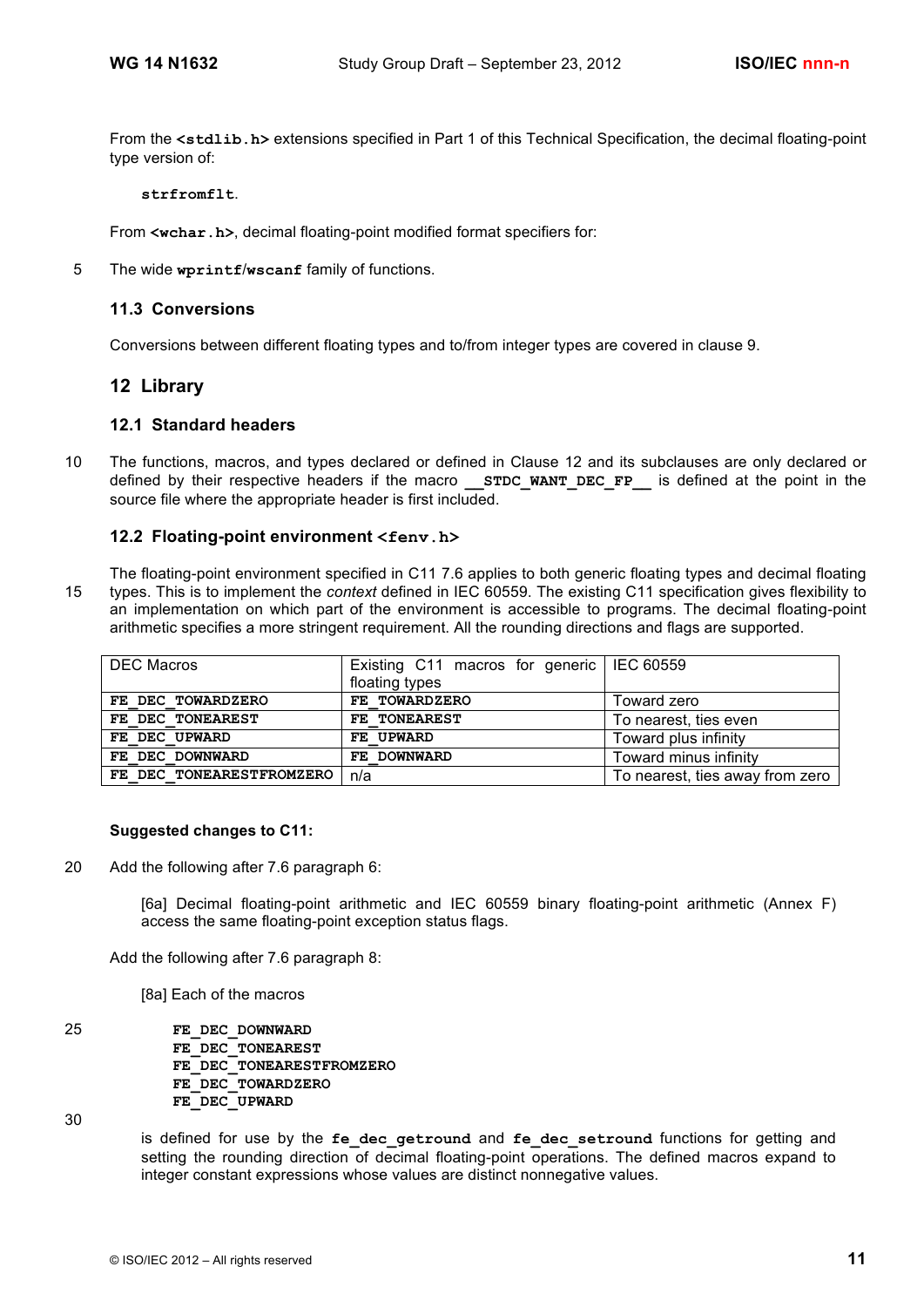[8b] During translation, constant rounding direction modes for decimal floating-point arithmetic are in effect where specified. Elsewhere, during translation the decimal rounding direction mode is **FE\_DEC\_TONEAREST**.

[8c] At program startup the dynamic rounding direction mode for decimal floating-point arithmetic is 5 initialized to **FE\_DEC\_TONEAREST**.

Add the following after 7.6.3.2:

**7.6.3.3 The fe\_dec\_getround function**

### **Synopsis**

|    | #define STDC WANT DEC FP    |  |  |
|----|-----------------------------|--|--|
| 10 | #include <fenv.h></fenv.h>  |  |  |
|    | int fe dec getround (void); |  |  |

### **Description**

The **fe** dec getround function gets the current rounding direction for decimal floating-point 15 operations.

#### **Returns**

The  $fe$  dec<sub>re</sub>tround function returns the value of the rounding direction macro representing the current rounding direction for decimal floating-point operations, or a negative value if there is no such rounding macro or the current rounding direction is not determinable.

### 20 **7.6.3.4 The fe\_dec\_setround function**

### **Synopsis**

**#define \_\_STDC\_WANT\_DEC\_FP\_\_ #include <fenv.h> int fe\_dec\_setround(int round);**

### **Description**

25

The fe dec setround function establishes the rounding direction for decimal floating-point operations represented by its argument round. If the argument is not equal to the value of a rounding direction macro, the rounding direction is not changed.

30 If **FLT\_RADIX** is not 10, the rounding direction altered by the **fesetround** function is independent of the rounding direction altered by the **fe\_dec\_setround** function; otherwise if **FLT\_RADIX** is 10, whether the **fesetround** and **fe** dec setround functions alter the rounding direction of both generic floating type and decimal floating type operations is implementation defined.

### **Returns**

35 The **fe dec setround** function returns a zero value if and only if the argument is equal to a rounding direction macro (that is, if and only if the requested rounding direction was established).

# **12.3 Decimal mathematics <math.h>**

The list of elementary functions specified in the mathematics library is extended to handle decimal floatingpoint types. These include functions specified in C11 7.12.4, 7.12.5, 7.12.6, 7.12.7, 7.12.8, 7.12.9, 7.12.10, 40 7.12.11, 7.12.12, and 7.12.13 and in Part 1 of this Technical Specification 14.1, 14.2, 14.3, 14.4, 14.5, 14.8, 14.9, and 14.0. The macros **HUGE\_VAL\_D32**, **HUGE\_VAL\_D64**, **HUGE\_VAL\_D128**, **DEC\_INFINITY**, **DEC\_NAN**,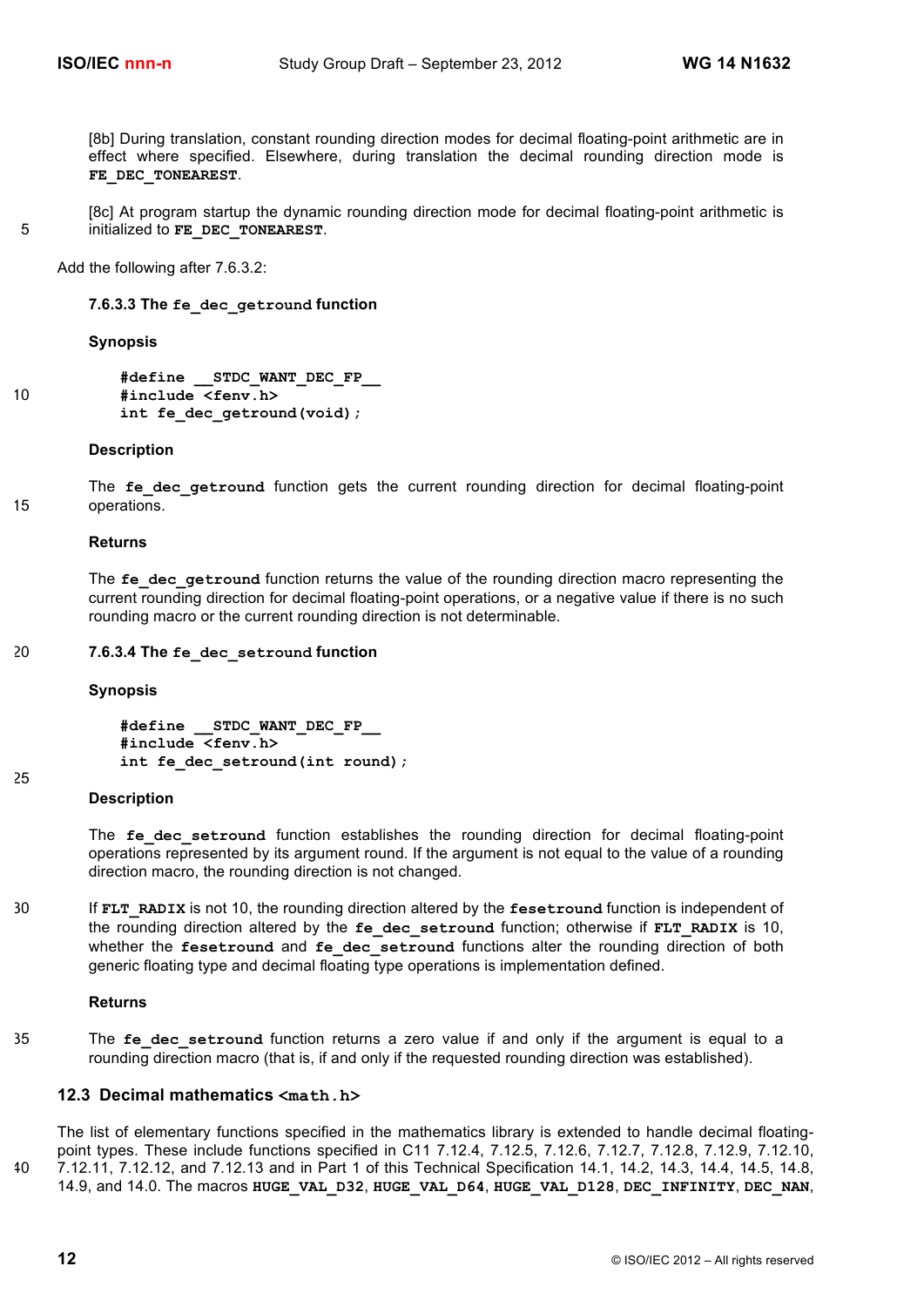**DEC\_SNAN32**, **DEC\_SNAN64**, and **DEC\_SNAN128** are defined to help using these functions. With the exception of the decimal floating-point functions listed in 11.2, which have accuracy as specified in IEC 60559, the accuracy of decimal floating-point results is implementation-defined. The implementation may state that the accuracy is unknown. All classification macros specified in C11 7.12.3 and in Part 1 of this Technical 5 Specification 14.7 are also extended to handle decimal floating-point types. The same applies to all comparison macros specified in C11 7.12.14 and in Part 1 of this Technical Specification 14.6.

The names of the functions are derived by adding suffixes **d32**, **d64**, and **d128** to the **double** version of the function name, except for the functions that round result to narrower type (7.12.14).

### **Suggested changes to C11:**

10 Add after 7.12 paragraph 2.

[2a] The types

**\_Decimal32\_t \_Decimal64\_t**

15 are decimal floating types at least as wide as **Decimal32** and **Decimal64**, respectively, and such that **Decimal64** t is at least as wide as **Decimal32** t. If **DEC** EVAL METHOD equals 0, **\_Decimal32\_t** and **\_Decimal64\_t** are **\_Decimal32** and **\_Decimal64**, respectively; if DEC EVAL METHOD equals 1, they are both **Decimal64**; if DEC EVAL METHOD equals 2, they are both **Decimal128**; and for other values of **DEC** EVAL METHOD, they are otherwise implementation-20 defined.

[2b] The types

**dpdencoding32\_t dpdencoding64\_t dpdencoding128\_t** 25 **bidencoding32\_t bidencoding64\_t bidencoding128\_t**

represent values of decimal floating types in one of the two alternative encodings required by the IEC 30 60559 standard: the Densely Packed Decimal (DPD) encoding or the Binary Integer Decimal (BID) encoding. These types are used by the decimal re-encoding functions (12.4.2).

Add at the end of 7.12 paragraph 3 the following macros.

[3] The macro

**HUGE\_VAL\_D64**

- 
- 

35 expands to a constant expression of type **Decimal64** representing infinity. The macros

# **HUGE\_VAL\_D32**

**HUGE\_VAL\_D128**

are respectively **\_Decimal32** and **\_Decimal128** analogs of **HUGE\_VAL\_D64**.

- 40 Add at the end of 7.12 paragraph 4 the following macro.
	- [4] The macro

### **DEC\_INFINITY**

expands to a constant expression of type **Decimal32** representing positive infinity.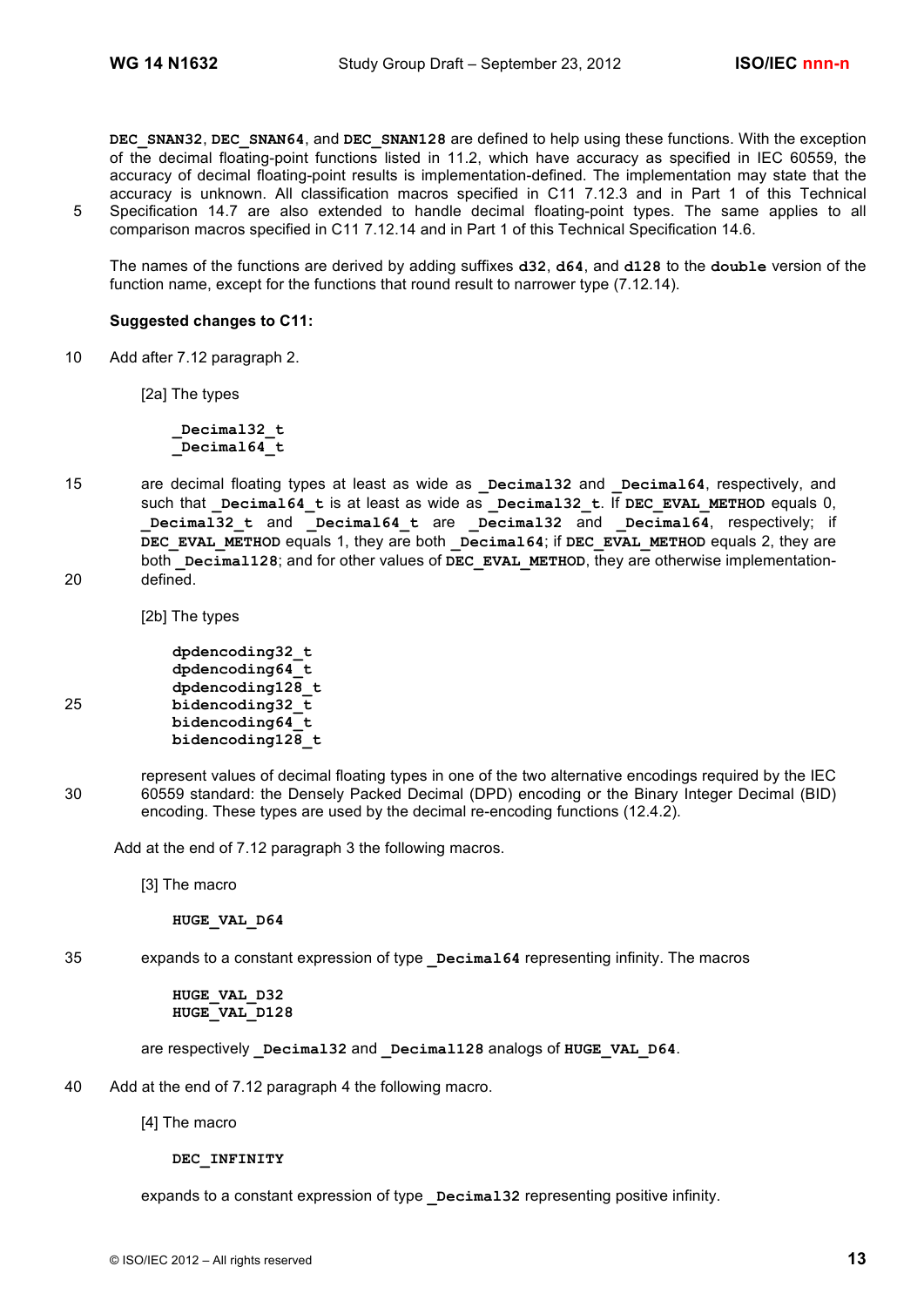Add at the end of 7.12 paragraph 5 the following macros.

[5a] The macro

**DEC\_NAN**

expands to a constant expression of type **Decimal32** representing a quiet NaN.

5 [5b] The signaling NaN macros

**DEC\_SNAN32 DEC\_SNAN64 DEC\_SNAN128**

10 expand into a constant expression of the respective decimal floating type representing a signaling NaN. If a signaling NaN macro is used for initializing an object of the same type that has static or thread-local storage duration, the object is initialized with a signaling NaN value.

Add at the end of 7.12 paragraph 7 the following macros.

[7] The macros

```
15 FP_FAST_FMAD32
          FP_FAST_FMAD64
          FP_FAST_FMAD128
```
are, respectively, **\_Decimal32**, **\_Decimal64**, and **\_Decimal128** analogs of **FP\_FAST\_FMA**.

20 Add the following list of function prototypes to the synopsis of the respective subclauses:

7.12.4 Trigonometric functions

```
Decimal64 acosd64( Decimal64 x);
             _Decimal32 acosd32(_Decimal32 x);
            _Decimal128 acosd128(_Decimal128 x);
25
            Decimal64 asind64 ( Decimal64 x);
            Decimal32 asind32(Decimal32 x);
             _Decimal128 asind128(_Decimal128 x);
30 _Decimal64 atand64(_Decimal64 x);
            Decimal32 atand32 (Decimal32 x);
            _Decimal128 atand128(_Decimal128 x);
            _Decimal64 atan2d64(_Decimal64 y, _Decimal64 x);
35 _Decimal32 atan2d32(_Decimal32 y, _Decimal32 x);
           Decimal128 atan2d128(Decimal128 y, Decimal128 x);
            Decimal64 cosd64( Decimal64 x);
           Decimal32 cosd32( Decimal32 x);
40 _Decimal128 cosd128(_Decimal128 x);
            Decimal64 sind64 (Decimal64 x);
           Decimal32 sind32(Decimal32 x);
           Decimal128 sind128 (Decimal128 x);
45
            Decimal64 tand64 ( Decimal64 x);
            Decimal32 tand32(Decimal32 x);
             _Decimal128 tand128(_Decimal128 x);
```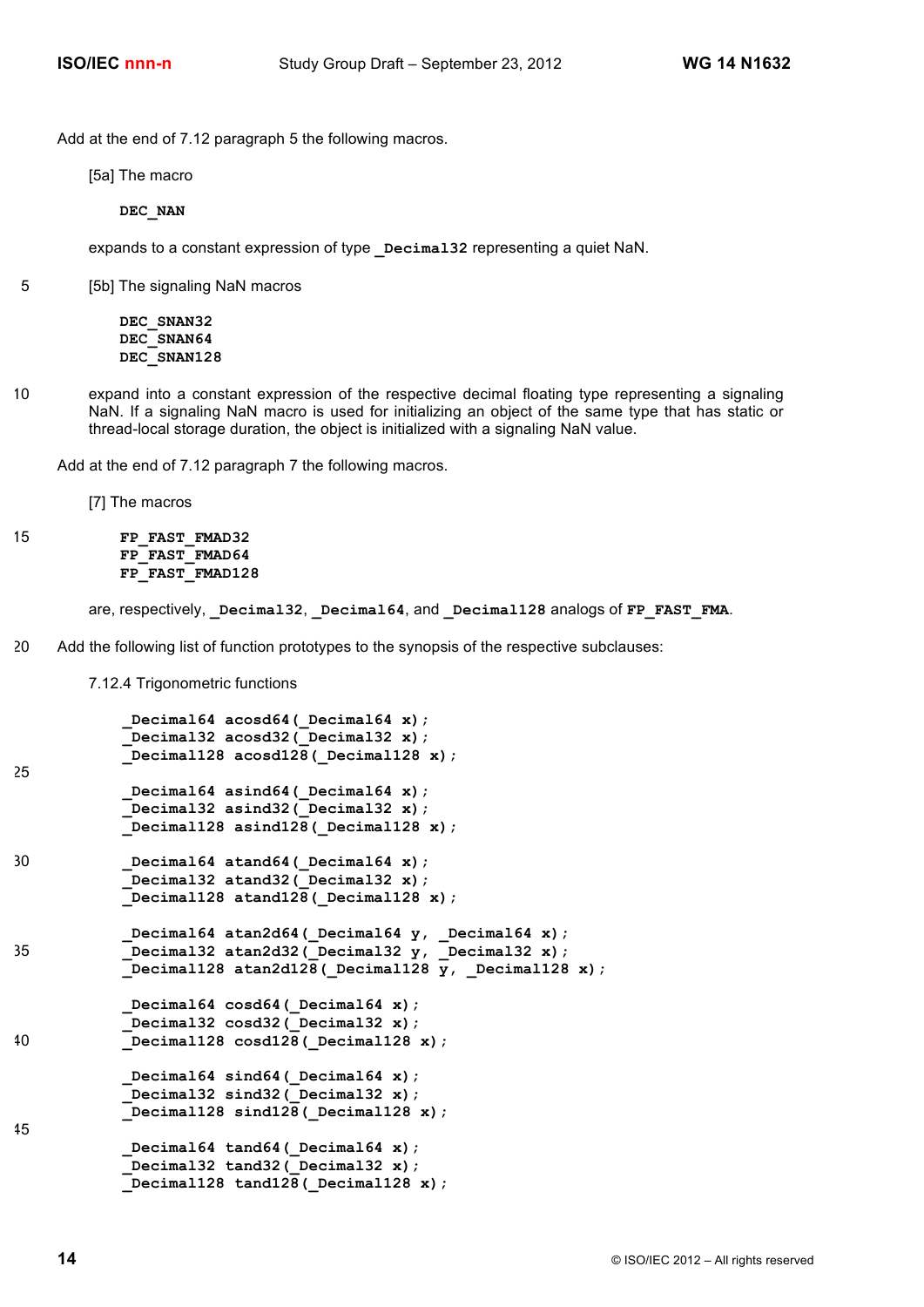7.12.5 Hyperbolic functions

```
 _Decimal64 acoshd64(_Decimal64 x);
            _Decimal32 acoshd32(_Decimal32 x);
            _Decimal128 acoshd128(_Decimal128 x);
5
            _Decimal64 asinhd64(_Decimal64 x);
           Decimal32 asinhd32(Decimal32 x);
           Decimal128 asinhd128(Decimal128 x);
10 Decimal64 atanhd64( Decimal64 x);
           Decimal32 atanhd32( Decimal32 x);
            _Decimal128 atanhd128(_Decimal128 x);
            Decimal64 coshd64( Decimal64 x);
15 _Decimal32 coshd32(_Decimal32 x);
            _Decimal128 coshd128(_Decimal128 x);
            Decimal64 sinhd64 (Decimal64 x);
             _Decimal32 sinhd32(_Decimal32 x);
20 _Decimal128 sinhd128(_Decimal128 x);
            _Decimal64 tanhd64(_Decimal64 x);
            _Decimal32 tanhd32(_Decimal32 x);
            _Decimal128 tanhd128(_Decimal128 x);
25 7.12.6 Exponential and logarithmic functions
            Decimal64 expd64( Decimal64 x);
           Decimal32 expd32(Decimal32 x);
           Decimal128 expd128( Decimal128 x);
30 _Decimal64 exp2d64(_Decimal64 x);
             _Decimal32 exp2d32(_Decimal32 x);
            _Decimal128 exp2d128(_Decimal128 x);
            _Decimal64 expm1d64(_Decimal64 x);
35 _Decimal32 expm1d32(_Decimal32 x);
            _Decimal128 expm1d128(_Decimal128 x);
            _Decimal64 frexpd64(_Decimal64 value, int *exp);3
            _Decimal32 frexpd32(_Decimal32 value, int *exp);
40 Decimal128 frexpd128 (Decimal128 value, int *exp);
           int ilogbd64( Decimal64 x);
            int ilogbd32(_Decimal32 x);
            int ilogbd128(_Decimal128 x);
45
           int llogbd64( Decimal64 x);
            int llogbd32(_Decimal32 x);
            int llogbd128(_Decimal128 x);
 _Decimal64 ldexpd64(_Decimal64 x, int exp);4 50
            _Decimal32 ldexpd32(_Decimal32 x, int exp);
            _Decimal128 ldexpd128(_Decimal128 x, int exp);
```
<sup>&</sup>lt;sup>3</sup> See suggested changes to the frexp function description below.

<sup>&</sup>lt;sup>4</sup> See suggested changes to the Idexp function description below.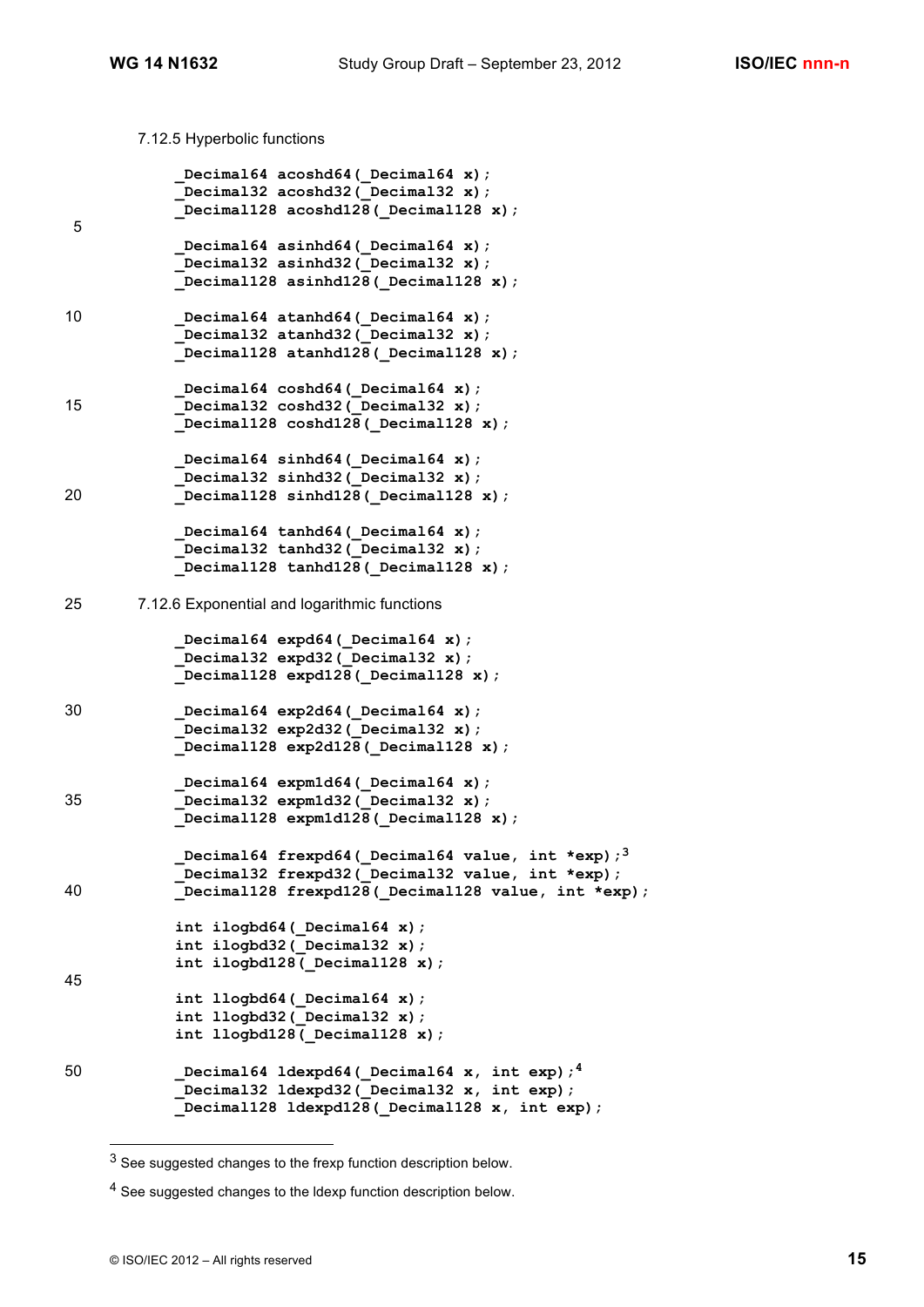```
Decimal64 logd64( Decimal64 x);
             _Decimal32 logd32(_Decimal32 x);
             _Decimal128 logd128(_Decimal128 x);
5
            _Decimal64 log10d64(_Decimal64 x);
            _Decimal32 log10d32(_Decimal32 x);
            _Decimal128 log10d128(_Decimal128 x);
10 Decimal64 log1pd64( Decimal64 x);
           Decimal32 log1pd32( Decimal32 x);
            _Decimal128 log1pd128(_Decimal128 x);
            Decimal64 log2d64( Decimal64 x);
15 _Decimal32 log2d32(_Decimal32 x);
            _Decimal128 log2d128(_Decimal128 x);
            Decimal64 logbd64( Decimal64 x);
            Decimal32 logbd32(Decimal32 x);
20 _Decimal128 logbd128(_Decimal128 x);
            Decimal64 modfd64( Decimal64 value, Decimal64 *iptr);
             _Decimal32 modfd32(_Decimal32 value, _Decimal32 *iptr);
            Decimal128 modfd128( Decimal128 value, Decimal128 *iptr);
25
            _Decimal64 scalbnd64(_Decimal64 x, int n);
            _Decimal32 scalbnd32(_Decimal32 x, int n);
           \overline{\text{Decimal128}} scalbnd128 (Decimal128 x, int n);
30 _Decimal64 scalblnd64(_Decimal64 x, long int n);
           Decimal32 scalblnd32 (Decimal32 x, long int n);
           Decimal128 scalblnd128(Decimal128 x, long int n);
       7.12.7 Power and absolute-value functions
            Decimal64 cbrtd64( Decimal64 x);
35 _Decimal32 cbrtd32(_Decimal32 x);
           Decimal128 cbrtd128 (Decimal128 x);
            _Decimal64 fabsd64(_Decimal64 x);
            Decimal32 fabsd32(Decimal32 x);
40 _Decimal128 fabsd128(_Decimal128 x);
            _Decimal64 hypotd64(_Decimal64 x, _Decimal64 y);
            _Decimal32 hypotd32(_Decimal32 x, _Decimal32 y);
           Decimal128 hypotd128( Decimal128 x, Decimal128 y);
45
             _Decimal64 powd64(_Decimal64 x, _Decimal64 y);
           Decimal32 powd32(Decimal32 x, Decimal32 y);
           Decimal128 powd128( Decimal128 x, Decimal128 y);
50 _Decimal64 sqrtd64(_Decimal64 x);
            Decimal32 sqrtd32(Decimal32 x);
            _Decimal128 sqrtd128(_Decimal128 x);
       7.12.8 Error and gamma functions
            _Decimal64 erfd64(_Decimal64 x);
55 _Decimal32 erfd32(_Decimal32 x);
```
 **\_Decimal128 erfd128(\_Decimal128 x);**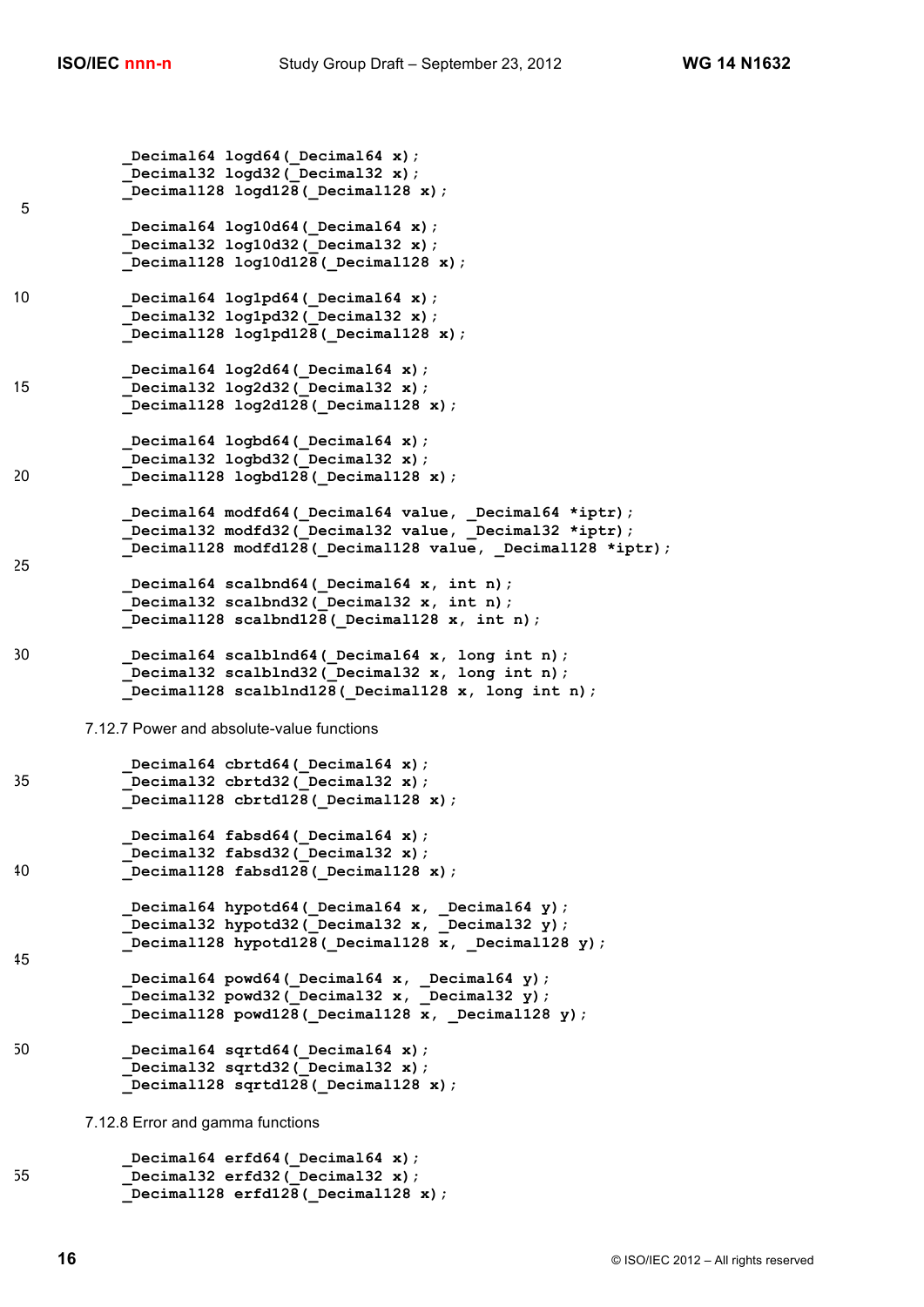**\_Decimal64 erfcd64(\_Decimal64 x);** Decimal32 erfcd32 (Decimal32 x);  **\_Decimal128 erfcd128(\_Decimal128 x);** 5  **\_Decimal64 lgammad64(\_Decimal64 x); \_Decimal32 lgammad32(\_Decimal32 x); \_Decimal128 lgammad128(\_Decimal128 x);** 10 **\_Decimal64 tgammad64(\_Decimal64 x);** Decimal32 tgammad32(Decimal32 x); Decimal128 tgammad128 (Decimal128 x); 7.12.9 Nearest integer functions Decimal64 ceild64( Decimal64 x); 15 **\_Decimal32 ceild32(\_Decimal32 x); \_Decimal128 ceild128(\_Decimal128 x); \_Decimal64 floord64(\_Decimal64 x);** Decimal32 floord32( Decimal32 x); 20 **\_Decimal128 floord128(\_Decimal128 x); \_Decimal64 nearbyintd64(\_Decimal64 x);** Decimal32 nearbyintd32 (Decimal32 x); Decimal128 nearbyintd128 (Decimal128 x); 25 Decimal64 rintd64( Decimal64 x); Decimal32 rintd32(Decimal32 x);  **\_Decimal128 rintd128(\_Decimal128 x);** 30 **long int lrintd64(\_Decimal64 x); long int lrintd32(\_Decimal32 x); long int lrintd128(\_Decimal128 x); long long int llrintd64(\_Decimal64 x);** 35 **long long int llrintd32(\_Decimal32 x);** long long int llrintd128( Decimal128 x);  **\_Decimal64 roundd64(\_Decimal64 x);** Decimal32 roundd32( Decimal32 x); 40 **\_Decimal128 roundd128(\_Decimal128 x); long int lroundd64(\_Decimal64 x); long int lroundd32(\_Decimal32 x); long int lroundd128(\_Decimal128 x);** 45  **long long int llroundd64(\_Decimal64 x); long long int llroundd32(\_Decimal32 x); long long int llroundd128(\_Decimal128 x);** 50 **\_Decimal64 truncd64(\_Decimal64 x);** Decimal32 truncd32 (Decimal32 x);  **\_Decimal128 truncd128(\_Decimal128 x); \_Decimal64 roundevend64(\_Decimal64 x);** 55 **Decimal32 roundevend32 (Decimal32 x)**; Decimal128 roundevend128 ( Decimal128 x);  **intmax\_t fromfpd64(\_Decimal64 x, int round, unsigned int width);**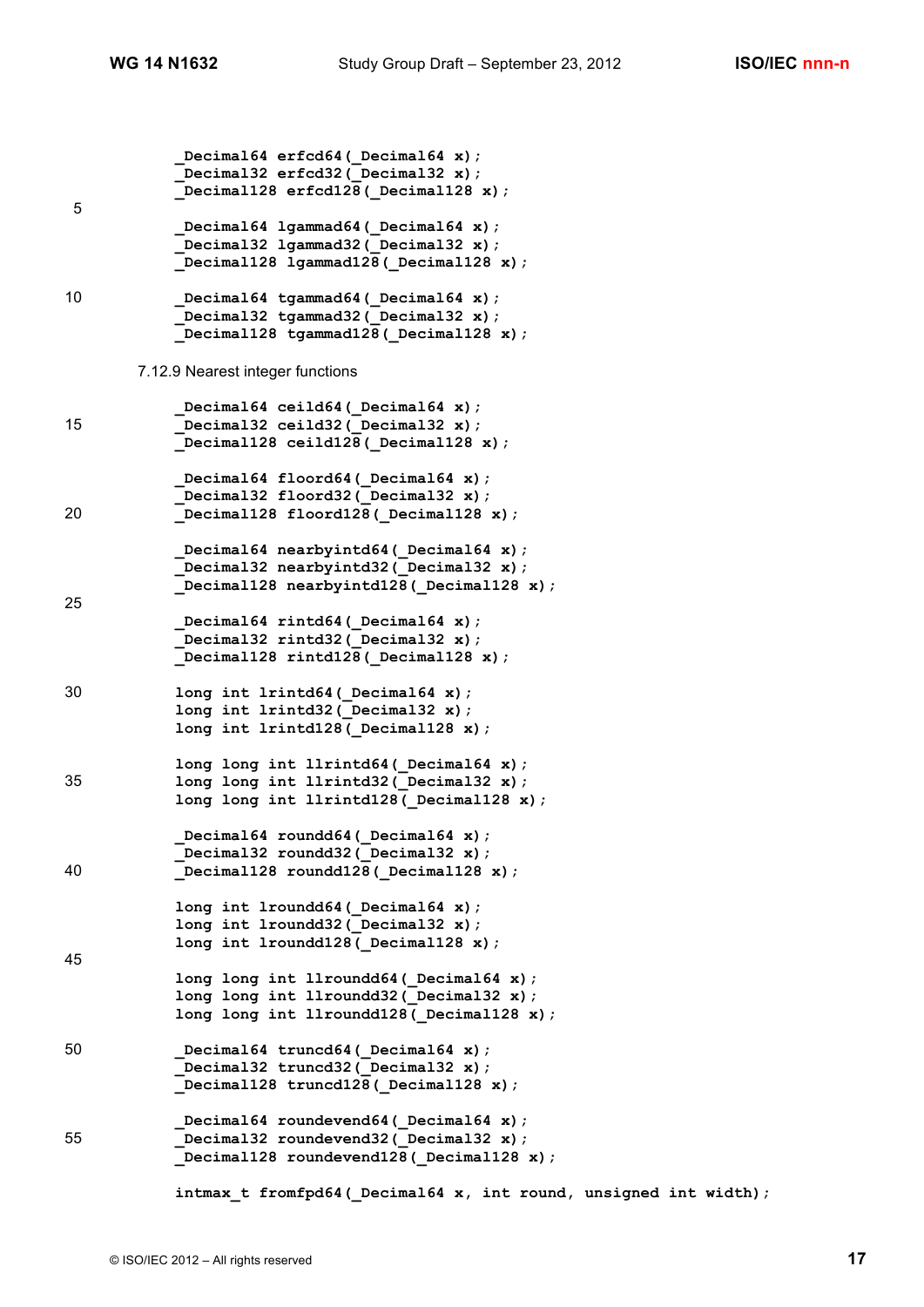```
intmax t fromfpd32( Decimal32 x, int round, unsigned int width);
            intmax t fromfpd128( Decimal128 x, int round, unsigned int width);
             uintmax_t ufromfpd64(_Decimal64 x, int round, unsigned int width);
            uintmax t ufromfpd32( Decimal32 x, int round, unsigned int width);
5 uintmax_t ufromfpd128(_Decimal128 x, int round, unsigned int width);
             intmax_t fromfpxd64(_Decimal64 x, int round, unsigned int width);
             intmax_t fromfpxd32(_Decimal32 x, int round, unsigned int width);
            intmax t fromfpxd128 (Decimal128 x, int round, unsigned int width);
10 uintmax t ufromfpxd64(Decimal64 x, int round, unsigned int width);
            uintmax t ufromfpxd32( Decimal32 x, int round, unsigned int width);
            uintmax t ufromfpxd128( Decimal128 x, int round, unsigned int width);
        7.12.10 Remainder functions<sup>5</sup>
              _Decimal64 fmodd64(_Decimal64 x, _Decimal64 y);
15 Leading Leading Leading 2 and September 2 and Section 2 and 2 y 2 and 2 y 2 and 2 y 2 and 2 y 2 and 2 y 2 and 2 y 2 and 2 y 2 and 2 y 2 and 2 y 2 and 2 y 2 and 2 y 2 and 2 y 2 and 2 y 2 and 2 y 2 and 2 y 2 and 2 y 2 a
            Decimal128 fmodd128( Decimal128 x, Decimal128 y);
             _Decimal64 remainderd64(_Decimal64 x, _Decimal64 y);
             _Decimal32 remainderd32(_Decimal32 x, _Decimal32 y);
20 Decimal128 remainderd128( Decimal128 x, Decimal128 y);
        7.12.11 Manipulation functions
             Decimal64 copysignd64( Decimal64 x, Decimal64 y);
            Decimal32 copysignd32 Decimal32 x, Decimal32 y);
            Decimal128 copysignd128 (Decimal128 x, Decimal128 y);
25
              _Decimal64 nand64(const char *tagp);
              _Decimal32 nand32(const char *tagp);
             _Decimal128 nand128(const char *tagp);
30 _Decimal64 nextafterd64(_Decimal64 x, _Decimal64 y);
             _Decimal32 nextafterd32(_Decimal32 x, _Decimal32 y);
            Decimal128 nextafterd128 (Decimal128 x, Decimal128 y);
             _Decimal64 nexttowardd64(_Decimal64 x, _Decimal128 y);
35 _Decimal32 nexttowardd32(_Decimal32 x, _Decimal128 y);
             _Decimal128 nexttowardd128(_Decimal128 x, _Decimal128 y);
            Decimal64 nextupd64( Decimal64 x);
            Decimal32 nextupd32 ( Decimal32 x);
40 _Decimal128 nextupd128(_Decimal128 x);
             Decimal64 nextdownd64( Decimal64 x);
             Decimal32 nextdownd32 (Decimal32 x);
            Decimal128 nextdownd128 ( Decimal128 x);
45
             Decimal64 canonicalized64( Decimal64 x);
             Decimal32 canonicalized32( Decimal32 x);
             Decimal128 canonicalized128(Decimal128 x);
        7.12.12 Maximum, minimum, and positive difference functions
50 Decimal64 fdimd64( Decimal64 x, Decimal64 y);
```

```
Decimal32 fdimd32(Decimal32 x, Decimal32 y);
```
l

<sup>5</sup> There is no decimal floating-point type version of the **remquo** function.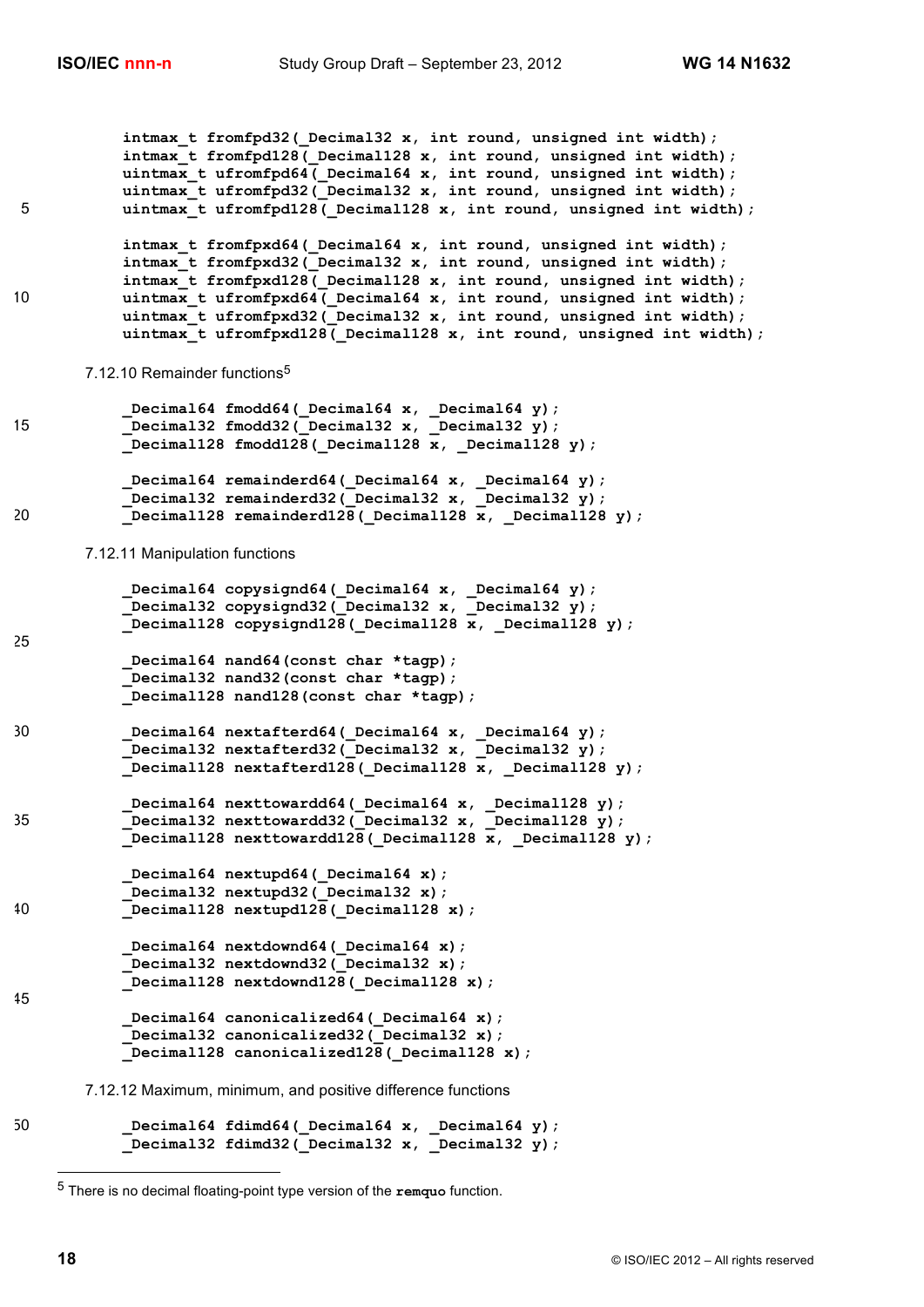```
Decimal128 fdime, d128( Decimal128 x, Decimal128 y);
             _Decimal64 fmaxd64(_Decimal64 x, _Decimal64 y);
             _Decimal32 fmaxd32(_Decimal32 x, _Decimal32 y);
5 _Decimal128 fmaxd128(_Decimal128 x, _Decimal128 y);
            _Decimal64 fmind64(_Decimal64 x, _Decimal64 y);
            _Decimal32 fmind32(_Decimal32 x, _Decimal32 y);
           \overline{\text{Decimal128}} fmind128 (Decimal128 x, Decimal128 y);
10
           Decimal64 fmaxmagd64( Decimal64 x, Decimal64 y);
           Decimal32 fmaxmagd32 (Decimal32 x, Decimal32 y);
           Decimal128 fmaxmagd128(Decimal128 x, Decimal128 y);
15 _Decimal64 fminmagd64(_Decimal64 x, _Decimal64 y);
           Decimal32 fminmagd32 (Decimal32 x, Decimal32 y);
            _Decimal128 fminmagd128(_Decimal128 x, _Decimal128 y);
       7.12.13 Floating multiply-add
            _Decimal64 fmad64(_Decimal64 x, _Decimal64 y, _Decimal64 z);
20 _Decimal32 fmad32(_Decimal32 x, _Decimal32 y, _Decimal32 z);
           Decimal128 fmad128 (Decimal128 x, Decimal128 y, Decimal128 z);
       7.12.14 Functions that round result to narrower format
            Decimal32 d32addd64( Decimal64 x, Decimal64 y);
            _Decimal32 d32addd128(_Decimal128 x, _Decimal128 y);
25 _Decimal64 d64addd128(_Decimal128 x, _Decimal128 y);
            Decimal32 d32subd64( Decimal64 x, _Decimal64 y);
           \overline{\text{Decimal32 d32subd128(} Decimal128 x, Decimal128 y);
           Decimal64 d64addd128(Decimal128 x, Decimal128 y);
30
             _Decimal32 d32muld64(_Decimal64 x, _Decimal64 y);
             _Decimal32 d32muld128(_Decimal128 x, _Decimal128 y);
            _Decimal64 d64muld128(_Decimal128 x, _Decimal128 y);
35 _Decimal32 d32divd64(_Decimal64 x, _Decimal64 y);
            _Decimal32 d32divd128(_Decimal128 x, _Decimal128 y);
            _Decimal64 d64divd128(_Decimal128 x, _Decimal128 y);
            _Decimal32 d32fmad64(_Decimal64 x, _Decimal64 y, _Decimal64 z);
40 becimal32 d32fmad128 Decimal128 x, Decimal128 \overline{y}, Decimal128 z);
           Decimal64 d64fmad128( Decimal128 x, Decimal128 y, Decimal128 z);
            Decimal32 d32sqrtd64( Decimal64 x);
            _Decimal32 d32sqrtd128(_Decimal128 x);
45 _Decimal64 d64sqrtd128(_Decimal128 x);
       F.10.13 Payload functions
      _Decimal64 getpayloadd64(const _Decimal64 *x);
      _Decimal32 getpayloadd32(const _Decimal32 *x);
           Decimal128 getpayloadd128(const Decimal128 *x);
50
            int setpayloadd64(_Decimal64 *res, _Decimal64 pl);
            int setpayloadd32(_Decimal32 *res, _Decimal32 pl);
           int setpayloadd128( Decimal128 *res, Decimal128 pl);
```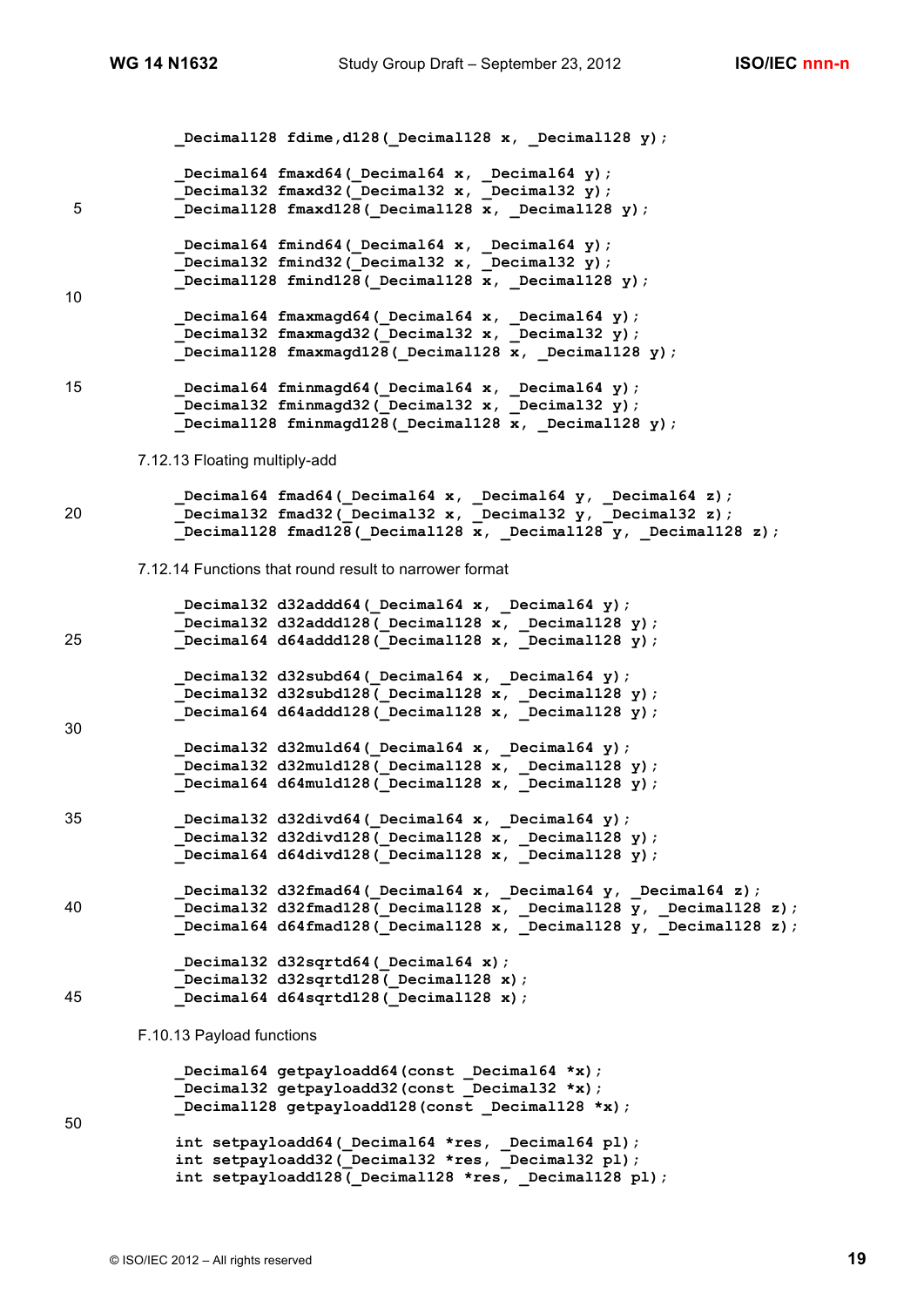int setpayloadsigd64( Decimal64 \*res, Decimal64 pl);  **int setpayloadsigd32(\_Decimal32 \*res, \_Decimal32 pl); int setpayloadsigd128(\_Decimal128 \*res, \_Decimal128 pl);**

Add to the end of 7.12.14 paragraph 1:

5 [1] … If either argument has decimal floating type, the other argument shall have decimal floating type as well.

Replace 7.12.6.4 paragraphs 2 and 3:

[2] The **frexp** functions break a floating-point number into a normalized fraction and an integral power of 2. They store the integer in the **int** object pointed to by **exp.**

10 [3] If **value** is not a floating-point number or if the integral power of 2 is outside the range of **int,** the results are unspecified. Otherwise, the **frexp** functions return the value **x,** such that **x** has a magnitude in the interval [1/2, 1) or zero, and **value** equals **x** × 2**\*exp**. If **value** is zero, both parts of the result are zero.

with the following:

15 [2] The **frexp** functions break a floating-point number into a normalized fraction and an integer exponent. They store the integer in the **int** object pointed to by **exp**. If **value** is a decimal floatingpoint number, the exponent is an integral power of 10; otherwise it is an integral power of 2.

[3] If **value** is not a floating-point number, the results are unspecified. Otherwise, the **frexp** functions return the value **x**, such that **x** has a magnitude in the interval [1/10, 1) or zero, and **value** 20 equals  $x \times 10^{x \text{exp}}$  when **value** is a decimal floating-point number, or x has a magnitude in the interval [1/2, 1) or zero, and **value** equals **x** × 2**\*exp** when **value** is a generic floating-point number. If **value** is zero, both parts of the result are zero.

*ISSUE 2: Should we change "If value is a decimal floating-point number, the exponent is an integral power of 10; otherwise it is an integral power of 2." to "If value is a generic floating-point value, the*  25 *exponent is integral power of 2, otherwise if is an integral power of 10"? Can we assume generic RADIX is not 10?* 

Replace 7.12.6.6 paragraphs 2 and 3:

[2] The **ldexp** functions multiply a floating-point number by an integral power of 2. A range error may occur.

30  $\qquad$  [3] The **ldexp** functions return  $x \times 2^{\exp}$ .

with the following:

[2] The **ldexp** functions multiply a decimal floating-point number by an integral power of 10, or a generic floating-point number by an integral power of 2. A range error may occur.

[3] If **x** is a decimal floating-point number, the **ldexp** functions return **x** × 10**exp**; otherwise they return 35  $\mathbf{x} \times 2^{\exp}$ .

*ISSUE 3: For ldexp, and scalbn below, should we change "A range error may occur" to "A range error may occur for finite arguments"? Waiting for WG14 resolution of same issue for corresponding functions in C11.*

Replace 7.12.6.11 paragraph 2: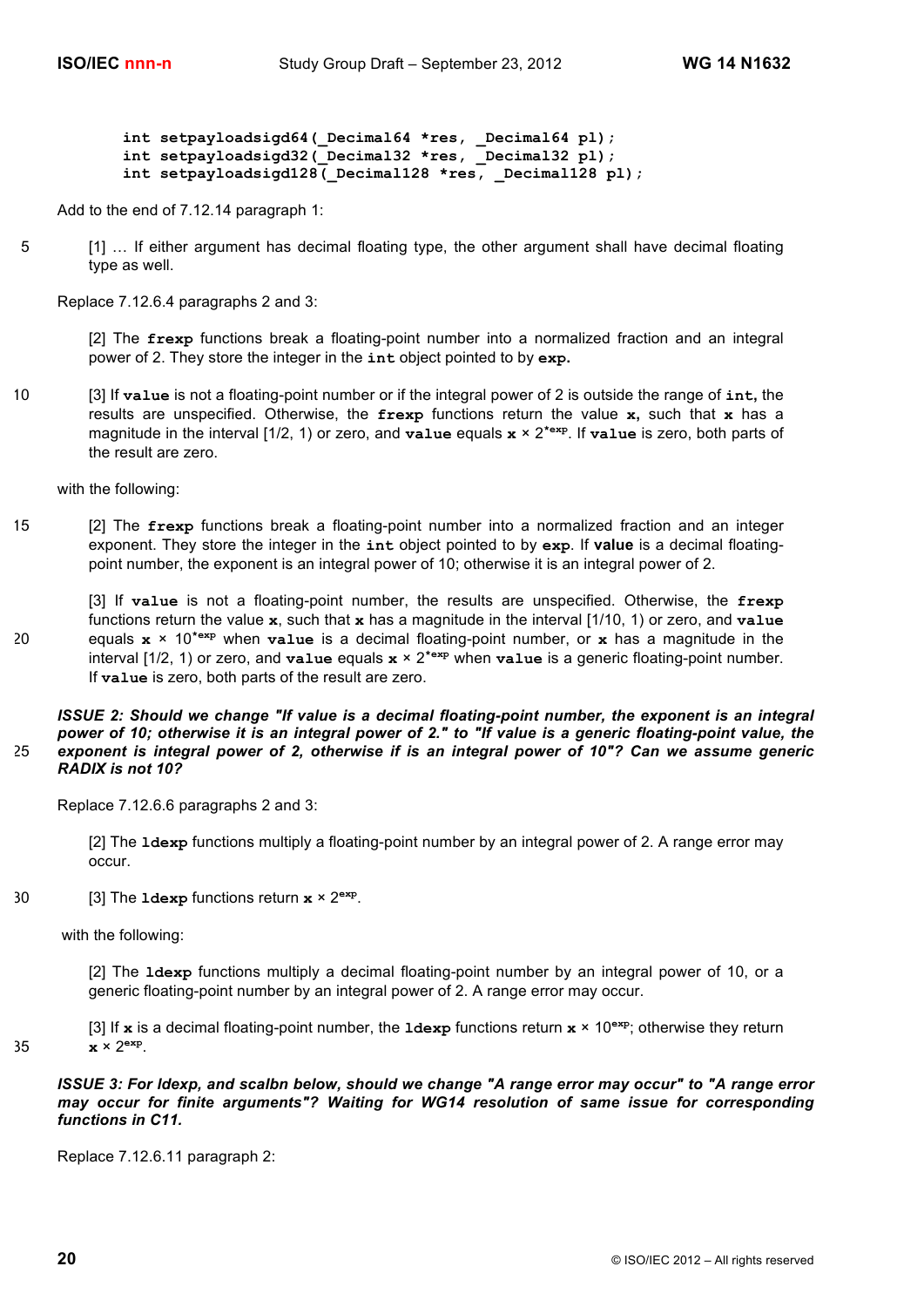[2] The **logb** functions extract the exponent of **x,** as a signed integer value in floating-point format. If **x** is subnormal it is treated as though it were normalized; thus, for positive finite **x,**

1 ≤ **x** × **FLT\_RADIX**<sup>−</sup>**logb**(**x**) < **FLT\_RADIX**

A domain error or pole error may occur if the argument is zero.

5 with the following:

[2] The **logb** functions extract the exponent of **x**, as a signed integer value in floating-point format. If **x** is subnormal it is treated as though it were normalized; thus, for positive finite **x**,

1 ≤  $\mathbf{x} \times b^{-\log b(\mathbf{x})} < b$ 

where  $b = 10$  if  $\boldsymbol{\mathrm{x}}$  is a decimal floating-point number; otherwise  $b = \boldsymbol{\mathrm{F}} \boldsymbol{\mathrm{L}} \boldsymbol{\mathrm{T}}$  **RADIX**. A domain error or 10 range error may occur if the argument is zero.

Replace 7.12.6.13 paragraphs 2 and 3:

 $[2]$  The scalbn and scalbln functions compute  $x \times FLT$  RADIX<sup>n</sup> efficiently, not normally by computing **FLT\_RADIX<sup>n</sup>** explicitly. A range error may occur.

[3] The **scalbn** and **scalbln** functions return **x** × **FLT\_RADIX<sup>n</sup>** .

15 with the following:

[2] The scalbn and scalbln functions compute  $x \times b^n$  (where  $b = 10$  if x is a decimal floating-point number; otherwise *b* = **FLT\_RADIX**) efficiently, not normally by computing *b***<sup>n</sup>** explicitly. A range error may occur.

[3] The scalbn and scalbln functions return  $x \times b^n$ .

### 20 **12.4 New <math.h> functions**

This clause suggests new functions to be added to **<math.h>**.

### **12.4.1 Quantum exponent functions**

### **Suggested addition to C11:**

### **7.12.11.5 The quantize functions**

### 25 **Synopsis**

```
[1] #define __STDC_WANT_DEC_FP__
```

```
#include <math.h>
           _Decimal32 quantized32 (_Decimal32 x, _Decimal32 y);
           _Decimal64 quantized64 (_Decimal64 x, _Decimal64 y);
30 Decimal128 quantized128( Decimal128 x, Decimal128 y);
```
### **Description**

[2] The **quantize** functions set the quantum exponent of argument **x** to the quantum exponent of argument **y**, while attempting to keep the value the same*.* If the quantum exponent is being 35 increased, the value shall be correctly rounded according to the current rounding mode; if the result does not have the same value as **x**, the "inexact" floating-point exception shall be raised. If the quantum exponent is being decreased and the significand of the result has more digits than the type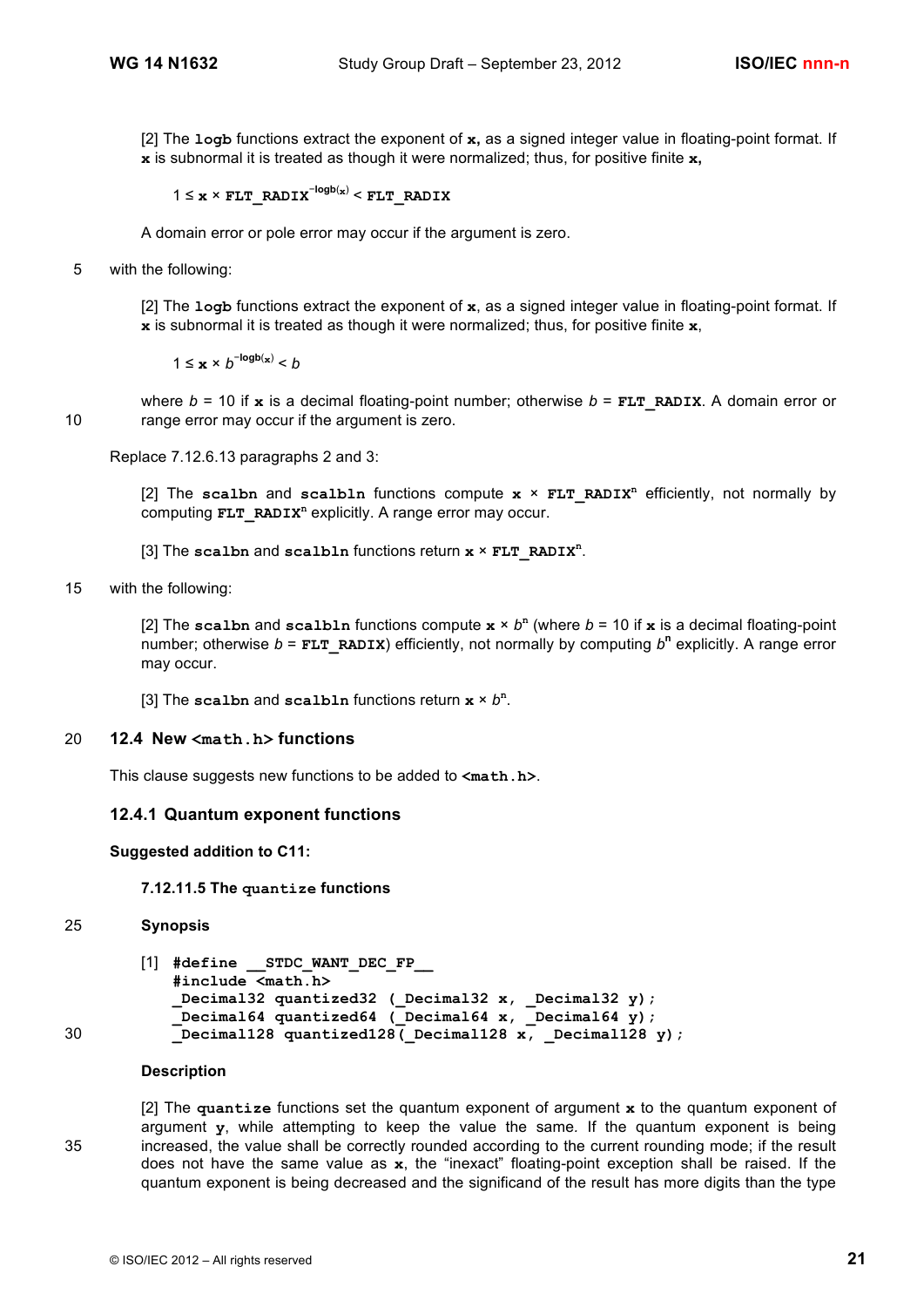would allow, the result is NaN and the "invalid" floating-point exception shall be raised. If one or both operands are NaN the result is NaN. Otherwise if only one operand is infinity, the result is NaN and the "invalid" floating-point exception shall be raised. If both operands are infinity, the result is **DEC\_INFINITY** with the sign as **x**, converted to the type of the function. The **quantize** functions do 5 not raise the "underflow" floating-point exception.

### **Returns**

[3] The **quantize** functions return the number which is equal in value (except for any rounding) and sign to **x**, and which has a quantum exponent set to be equal to the quantum exponent of **y**.

### **7.12.11.6 The samequantum functions**

### 10 **Synopsis**

```
[1] #define __STDC_WANT_DEC_FP__
           #include <math.h>
           _Bool samequantumd32 (_Decimal32 x, _Decimal32 y);
           _Bool samequantumd64 (_Decimal64 x, _Decimal64 y);
15 bool samequantumd128 (Decimal128 x, Decimal128 y);
```
### **Description**

[2] The **samequantum** functions determine if the quantum exponents of the **x** and **y** are the same. If both **x** and **y** are NaN, or infinity, they have the same quantum exponents; if exactly one operand is 20 infinity or exactly one operand is NaN, they do not have the same quantum exponents. The **samequantum** functions raise no exception.

### **Returns**

[3] The **samequantum** functions return nonzero (true) when **x** and **y** have the same quantum exponents, zero (false) otherwise.

### 25 **7.12.11.7 The quantexp functions**

#### **Synopsis**

```
[1] #define __STDC_WANT_DEC_FP__
           #include <math.h>
           int quantexpd32 ( Decimal32 x);
30 int quantexpd64 (Decimal64 x);
           int quantexpd128 ( Decimal128 x);
```
#### **Description**

[2] The **quantexp** functions compute the quantum exponent of a finite argument. If **x** is infinite or 35 NaN, they compute **INT MIN** and a domain error occurs.

### **Returns**

[3] The **quantexp** functions return the quantum exponent of **x**.

# **12.4.2 Decimal re-encoding functions**

# **Suggested addition to C11:**

40 **7.12.11.8 The encodedpd functions**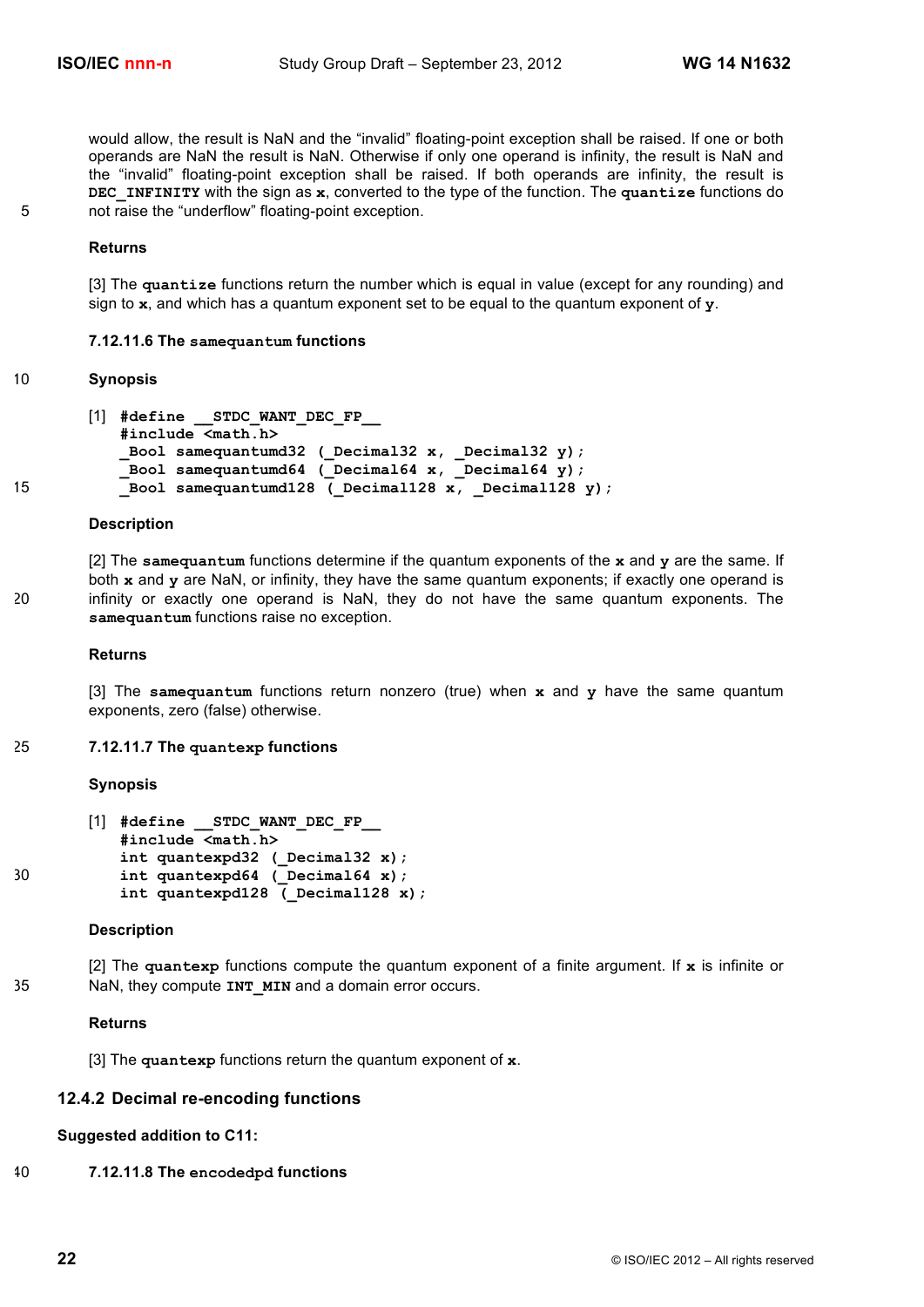### **Synopsis**

```
[1] #define __STDC_WANT_DEC_FP__
          #include <math.h>
          dpdencodingd32_t encodedpdd32 (_Decimal32 x);
5 dpdencodingd64 t encodedpdd64 (Decimal64 x);
          dpdencodingd128 t encodedpdd128 ( Decimal128 x);
```
### **Description**

[2] The **encodedpd** functions convert the argument into the DPD encoding. These functions preserve the 10 value of **x** and raise no floating-point exceptions. If **x** is non-canonical, these functions may or may not produce a canonical representation.

### **Returns**

[3] The **encodedpd** functions return the DPD encoding of **x**.

### **7.12.11.9 The decodedpd functions**

# 15 **Synopsis**

```
[1] #define __STDC_WANT_DEC_FP__
           #include <math.h>
           Decimal32 decodedpdd32 (dpdencodingd32 t x);
           _Decimal64 decodedpdd64 (dpdencodingd64_t x);
20 _Decimal128 decodedpdd128 (dpdencodingd128_t x);
```
### **Description**

[2] The **decodedpd** functions convert the argument from the DPD encoding into a representation in the type of the function. These functions preserve the value of **x** and raise no floating-point exceptions. If **x** is 25 non-canonical, these functions may or may not produce a canonical representation.

### **Returns**

[3] The **decodedpd** functions return the converted representation.

### **7.12.11.10 The encodebid functions**

### **Synopsis**

```
30 [1] #define __STDC_WANT_DEC_FP__
           #include <math.h>
           bidencodingd32 t encodebidd32 ( Decimal32 x);
           bidencodingd64 t encodebidd64 (Decimal64 x);
           bidencodingd128 t encodebidd128 ( Decimal128 x);
```
# **Description**

[2] The **encodebid** functions convert the argument into the BID encoding. These functions preserve the value of **x** and raise no floating-point exceptions. If **x** is non-canonical, these functions may or may not produce a canonical representation.

### 40 **Returns**

35

[3] The **encodebid** functions return the BID encoding of **x**.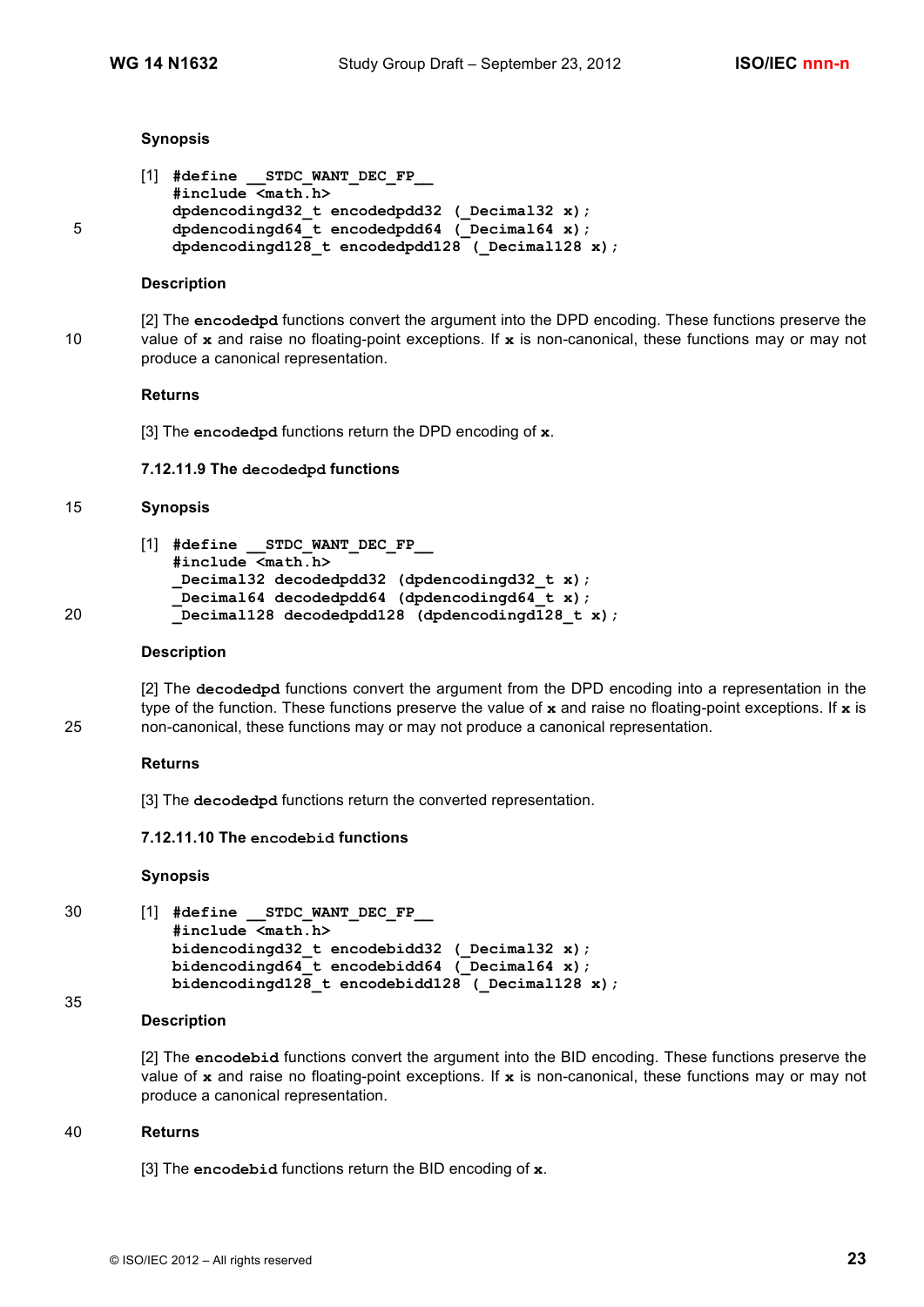### **7.12.11.11 The decodebid functions**

### **Synopsis**

```
[1] #define __STDC_WANT_DEC_FP__
          #include <math.h>
5 _Decimal32 decodebidd32 (bidencodingd32_t x);
           _Decimal64 decodebidd64 (bidencodingd64_t x);
          Decimal128 decodebidd128 (bidencodingd128 t x);
```
### **Description**

10 [2] The **decodebid** functions convert the argument from the BID encoding into a representation in the type of the function. These functions preserve the value of **x** and raise no floating-point exceptions. If **x** is non-canonical, these functions may or may not produce a canonical representation.

### **Returns**

[3] The **decodebid** functions return the converted representation.

### 15 **12.5 Formatted input/output specifiers**

With the following decimal forms of the **a**,**A** format specifiers, the **printf** family of functions provide conversions to decimal character sequences that preserve quantum exponents, as required by IEC 60559.

### **Suggested changes to C11:**

Add the following to 7.21.6.1 paragraph 7, to 7.21.6.2 paragraph 11, to 7.29.2.1 paragraph 7, and to 7.29.2.2 20 paragraph 11:

- **H** Specifies that a following **a**, **A**, **e**, **E**, **f**, **F**, **g**, or **G** conversion specifier applies to a **\_Decimal32** argument.
- **D** Specifies that a following **a**, **A**, **e**, **E**, **f**, **F**, **g**, or **G** conversion specifier applies to a \_**Decimal64** argument.
- 25 **DD** Specifies that a following **a**, **A**, **e**, **E**, **f**, **F**, **g**, or **G** conversion specifier applies to a **\_Decimal128** argument.

Change all occurrences of:

A **double** argument representing …

in the descriptions of the **e**, **E**, **f**, **F**, **g**, and **G** conversion specifiers in 7.21.6.1 paragraph 8 and 7.29.2.1 30 paragraph 8 to:

A **double** or decimal floating type argument representing …

Change the second paragraph in the description of the **a**,**A** conversion specifier in 7.21.6.1 paragraph 8 and 7.29.2.1. paragraph 8 from:

A **double** argument representing an infinity or NaN is converted in the style of an **f** or **F** conversion 35 specifier.

to:

A **double** or decimal floating type argument representing an infinity or NaN is converted in the style of an **f** or **F** conversion specifier.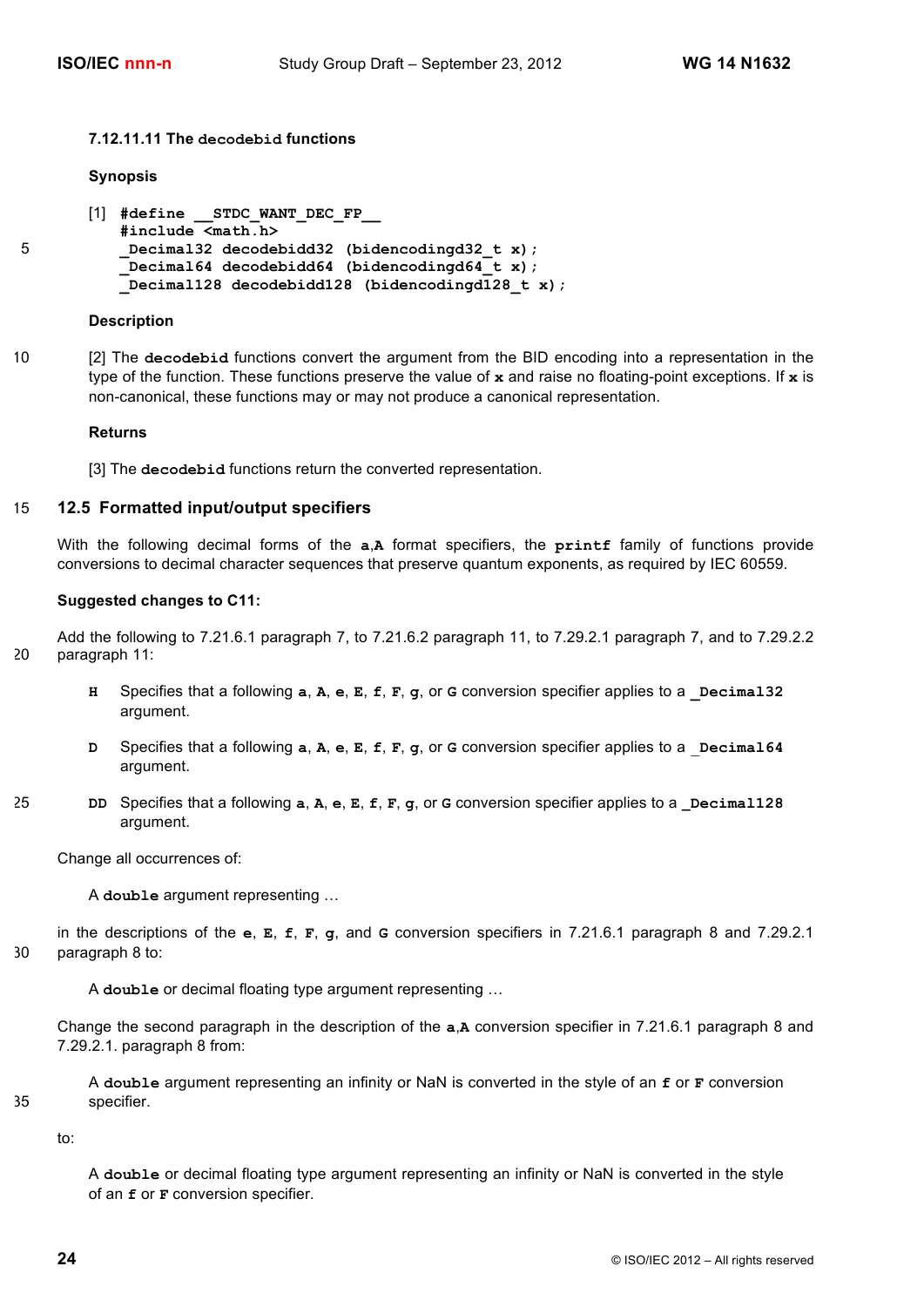Add the following to 7.21.6.1 paragraph 8 and 7.29.2.1 paragraph 8, under **a**,**A** conversion specifiers:

If an **H**, **D**, or **DD** modifier is present and the precision is missing, then for a decimal floating type argument represented by a triple of integers (*s*, *c*, *q*), where *n* is the number of digits in the coefficient *c*,

10

- 5 if 0 >= *q* >= −(*n*+5), use style **f** formatting with formatting precision equal to −*q*,
	- otherwise, use style **e** formatting with formatting precision equal to *n* − 1, with the exceptions that if *c* = 0 then the *digit-sequence* in the *exponent-part* shall have the value *q* (rather than 0), and that the exponent is always expressed with the minimum number of digits required to represent its value (the exponent never contains a leading zero).
- If the precision is present (in the conversion specification) and is zero or at least as large as the precision  $p$  (5.2.4.2.2) of the decimal floating type, the conversion is as if the precision were missing. If the precision is present (and nonzero) and less than the precision *p* of the decimal floating type, the conversion first obtains an intermediate result by rounding the input in the type, according to the 15 current rounding direction for decimal floating-point operations, to the number of digits specified by the precision, then converts the intermediate result as if the precision were missing. The length of the coefficient of the intermediate result is the smallest number, at least as large as the formatting precision, for which the quantum exponent is within the quantum exponent range of the type. The intermediate rounding may overflow.
- 20 EXAMPLE 1 Following are representations of **\_Decimal64** arguments as triples (*s*, *c*, *q*) and the corresponding character sequences **printf** produces with **%Da**:

|    | (1, 123, 0)               | 123    |                                                      |
|----|---------------------------|--------|------------------------------------------------------|
|    | $(-1, 123, 0)$ $-123$     |        |                                                      |
|    | $(1, 123, -2)$ 1.23       |        |                                                      |
| 25 | $(1, 123, 1)$ 1.23e+3     |        |                                                      |
|    | $(-1, 123, 1)$ $-1.23e+3$ |        |                                                      |
|    | $(1, 123, -8)$ 0.00000123 |        |                                                      |
|    | $(1, 123, -9)$ 1.23e-7    |        |                                                      |
|    | $(1, 120, -8)$ 0.00000120 |        |                                                      |
| 30 | $(1, 120, -9)$ 1.20e-7    |        |                                                      |
|    |                           |        | $(1, 1234567890123456, 0)$ 1234567890123456          |
|    |                           |        | $(1, 1234567890123456, 1)$ 1.234567890123456e+16     |
|    |                           |        | $(1, 1234567890123456, -1)$ 123456789012345.6        |
|    |                           |        | $(1, 1234567890123456, -21)$ 0.000001234567890123456 |
| 35 |                           |        | $(1, 1234567890123456, -22)$ 1.234567890123456e-7    |
|    | (1, 0, 0)                 | 0      |                                                      |
|    | $(-1, 0, 0)$              | $-0$   |                                                      |
|    | $(1, 0, -6)$ 0.000000     |        |                                                      |
|    | $(1, 0, -7)$ 0e-7         |        |                                                      |
| 40 | $(1, 0, 2)$ 0e+2          |        |                                                      |
|    | $(1, 5, -6)$ 0.000005     |        |                                                      |
|    | $(1, 50, -7)$ 0.0000050   |        |                                                      |
|    | $(1, 5, -7)$              | $5e-7$ |                                                      |
|    |                           |        |                                                      |

45 EXAMPLE 2 To illustrate the effects of a precision specification, the sequence:

```
_Decimal32 x = 6543.00DF; // represented by the triple (1, 654300, -2)
           printf("%Ha\n", x);
           printf("%.6Ha\n", x);
           printf("%.5Ha\n", x);
50 printf("%.4Ha\n", x);
           printf("%.3Ha\n", x);
           printf("%.2Ha\n", x);
```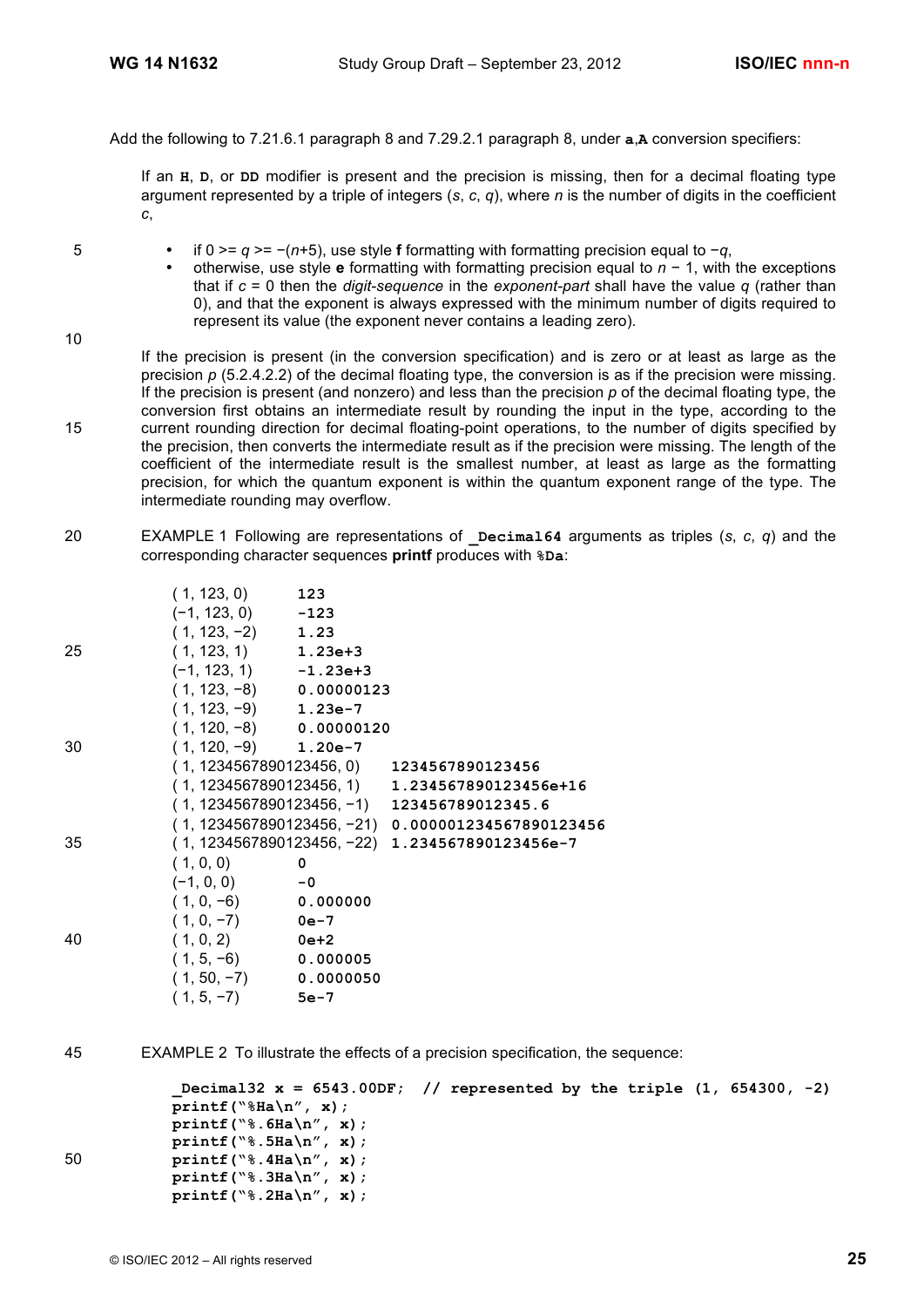```
printf("%.1Ha\n", x);
printf("%.0Ha\n", x);
```
assuming default rounding, results in:

5 **6543.00 6543.00 6543.0 6543 6.54e+3** 10 **6.5e+3 7e+3 6543.00**

EXAMPLE 3 To illustrate the effect of the exponent range, the sequence:

```
15 _Decimal32 x = 9543210e87DF; // represented by the triple (1, 9543210, 87)
           _Decimal32 y = 9500000e90DF; // represented by the triple (1, 9500000, 90)
           printf("%.6Ha\n", x);
           printf("%.5Ha\n", x);
           printf("%.4Ha\n", x);
20 printf("%.3Ha\n", x);
           printf("%.2Ha\n", x);
           printf("%.1Ha\n", x);
           printf("%.1Ha\n", y);
```
25 assuming default rounding, results in:

**954321e88 95432e89 9543e90 9540e90** 30 **9500e90 10000e90 inf**

**12.6 strtod32, strtod64, and strtod128 functions <stdlib.h>**

35 The specifications of these functions are similar to those of **strtod**, **strtof**, and **strtold** as defined in C11 7.22.1.3. These functions are declared in **<stdlib.h>**.

# **Suggested addition to C11:**

**7.22.1.5 The strtod32, strtod64, and strtod128 functions**

**Synopsis**

```
40 [1] #define __STDC_WANT_DEC_FP__
           #include <stdlib.h>
           _Decimal32 strtod32 (const char * restrict nptr, char ** restrict
              endptr);
           _Decimal64 strtod64 (const char * restrict nptr, char ** restrict
45 endptr);
           _Decimal128 strtod128(const char * restrict nptr, char ** restrict
              endptr);
```
**Description**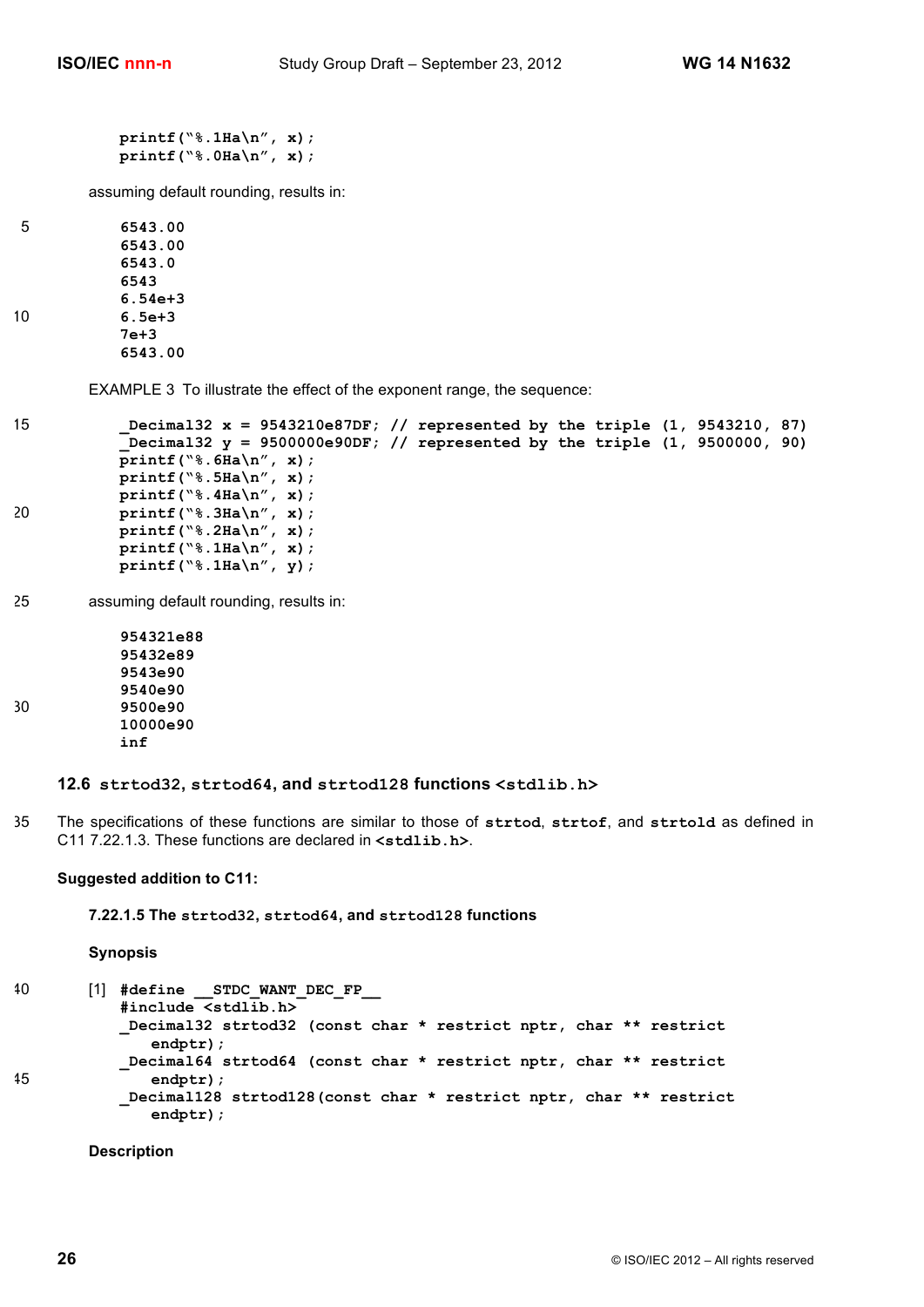[2] The **strtod32**, **strtod64**, and **strtod128** functions convert the initial portion of the string pointed to by **nptr** to **\_Decimal32**, **\_Decimal64**, and **\_Decimal128** representation, respectively. First, they decompose the input string into three parts: an initial, possibly empty, sequence of whitespace characters (as specified by the **isspace** function), a subject sequence resembling a floating-5 point constant or representing an infinity or NaN; and a final string of one or more unrecognized characters, including the terminating null character of the input string. Then, they attempt to convert the subject sequence to a floating-point number, and return the result.

[3] The expected form of the subject sequence is an optional plus or minus sign, then one of the following:

- 
- 10 a nonempty sequence of decimal digits optionally containing a decimal-point character, then an optional exponent part as defined in 6.4.4.2;
	- **INF** or **INFINITY**, ignoring case
	- **NAN** or **NAN**( $d$ -char-sequence<sub>opt</sub>), ignoring case in the **NAN** part, where:

15 *d-char-sequence: digit d-char-sequence digit*

The subject sequence is defined as the longest initial subsequence of the input string, starting with 20 the first non-white-space character, that is of the expected form. The subject sequence contains no characters if the input string is not of the expected form.

[4] If the subject sequence has the expected form for a floating-point number, the sequence of characters starting with the first digit or the decimal-point character (whichever occurs first) is interpreted as a floating constant according to the rules of 6.4.4.2, except that it is not a hexadecimal 25 floating number, that the decimal-point character is used in place of a period, and that if neither an exponent part nor a decimal-point character appears in a decimal floating point number, an exponent part of the appropriate type with value zero is assumed to follow the last digit in the string. If the subject sequence begins with a minus sign, the sequence is interpreted as negated (before rounding). A character sequence **INF** or **INFINITY** is interpreted as an infinity. A character sequence 30 **NAN** or **NAN**(*d-char-sequence<sub>opt</sub>*), is interpreted as a quiet NaN; the meaning of the d-char sequences is implementation-defined.<sup>6</sup> A pointer to the final string is stored in the object pointed to by **endptr**, provided that **endptr** is not a null pointer.

[5] If the sequence is negated, the sign *s* is set to −1, else *s* is set to 1.

[6] If the subject sequence has the expected form for a floating-point number, then the result shall be 35 correctly rounded as specified in IEC 60559.

[7] The coefficient *c* and the quantum exponent *q* of a finite converted floating-point number are determined from the subject sequence as follows:

- The *fractional-constant* or *digit-sequence* and the *exponent-part* (if any) are extracted from the subject sequence. If there is an *exponent-part*, then *q* is set to the value of *sign<sub>opt</sub> digit-*40 *sequence* in the *exponent-part*. If there is no *exponent-part*, *q* is set to 0.
	- If there is a *fractional-constant*, *q* is decreased by the number of digits to the right of the decimal point and the decimal point is removed to form a *digit-sequence*.
	- *c* is set to the value of the *digit-sequence* (after any decimal point has been removed).
- Rounding required because of insufficient precision or range in the type of the result will 45 round *c* to the full precision available in the type, and will adjust *q* accordingly within the limits of the type, provided the rounding does not yield an infinity (in which case an appropriately signed internal representation of infinity is returned). If the full precision of the type would

 <sup>6</sup> An implementation may use the d-char sequence to determine extra information to be represented in the NaN's significand.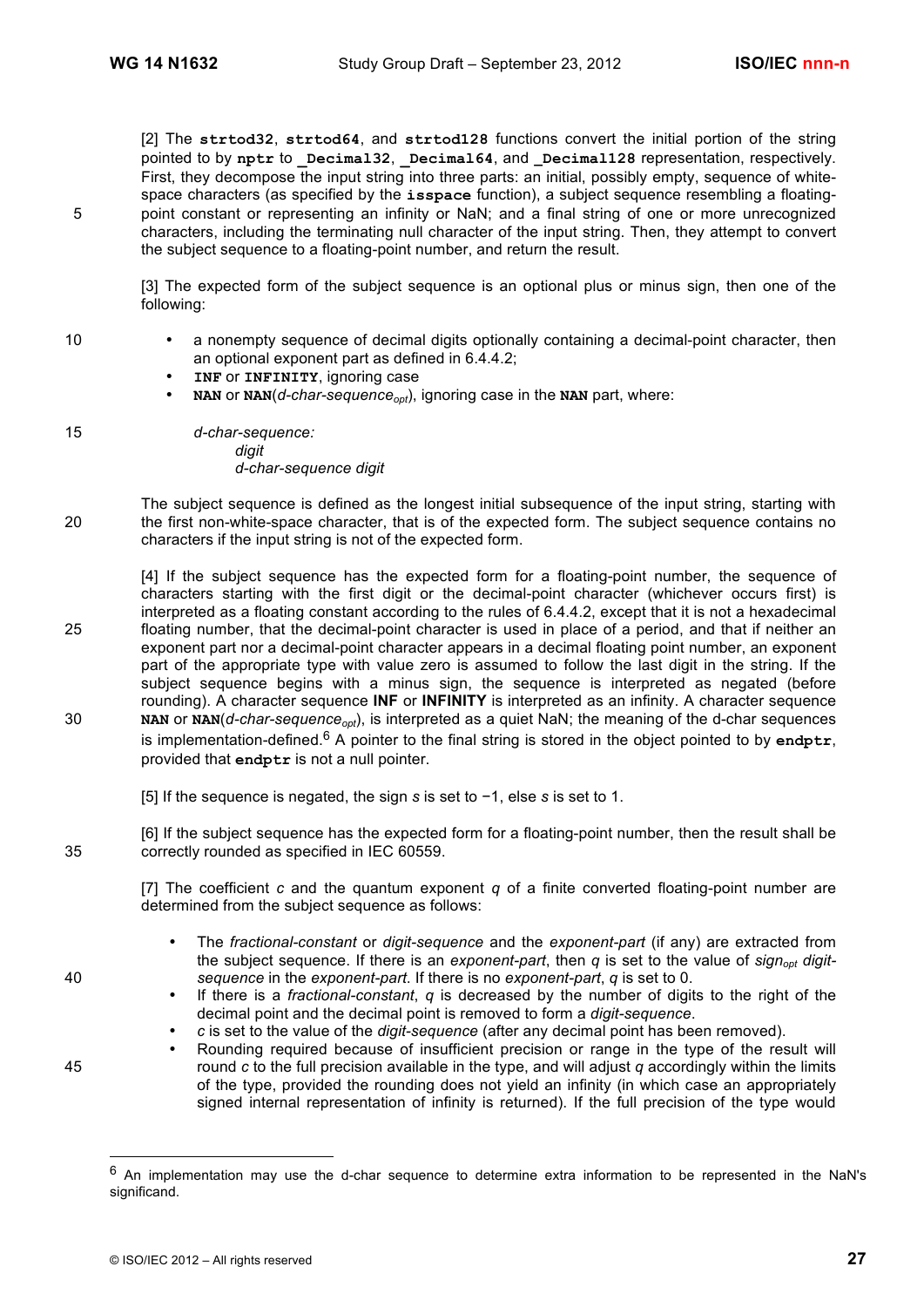require *q* to be smaller than the minimum for the type, then *q* is pinned at the minimum and *c* is adjusted through the subnormal range accordingly, perhaps to zero.

EXAMPLE Following are subject sequences of the decimal form and the resulting triples (*s*, *c*, *q*) 5 produced by strtod64. Note that for **Decimal64**, the precision (maximum coefficient length) is 16 and the quantum exponent range is −398 <= *q* <= 369.

|    | "0"                    | (1,0,0)                                                       |
|----|------------------------|---------------------------------------------------------------|
|    | "0.00"                 | $(1,0,-2)$                                                    |
|    | "123"                  | (1, 123, 0)                                                   |
| 10 | $" - 123"$             | $(-1, 123, 0)$                                                |
|    | "1.23E3"               | (1, 123, 1)                                                   |
|    | "1.23E+3"              | (1, 123, 1)                                                   |
|    | "12.3E+7"              | (1, 123, 6)                                                   |
|    | "12.0"                 | $(1, 120, -1)$                                                |
| 15 | "12.3"                 | $(1, 123, -1)$                                                |
|    | "0.00123"              | $(1, 123, -5)$                                                |
|    | "-1.23E-12"            | $(-1, 123, -14)$                                              |
|    | "1234.5E-4"            | $(1, 12345, -5)$                                              |
|    | $"$ -0"                | $(-1,0,0)$                                                    |
| 20 | $"$ -0.00"             | $(-1,0,-2)$                                                   |
|    | "0E+7"                 | (1,0,7)                                                       |
|    | "-0E-7"                | $(-1,0,-7)$                                                   |
|    | "12345678901234567890" | $(1, 1234567890123457, 4)$ or $(1, 1234567890123456, 4)$      |
|    |                        | depending on rounding mode                                    |
| 25 | "1234E-400"            | $(1, 12, -398)$ or $(1, 13, -398)$ depending on rounding mode |
|    | "1234E-402"            | $(1, 0, -398)$ or $(1, 1, -398)$ depending on rounding mode   |
|    | "1000."                | (1,1000,0)                                                    |
|    | ".0001"                | $(1,1,-4)$                                                    |
|    | "1000.e0"              | (1,1000,0)                                                    |
| 30 | ".0001e0"              | $(1,1,-4)$                                                    |
|    | "1000.0"               | $(1,10000,-1)$                                                |
|    | "0.0001"               | $(1,1,-4)$                                                    |
|    | "1000.00"              | $(1,100000,-2)$                                               |
|    | "00.0001"              | $(1,1,-4)$                                                    |
| 35 | "001000."              | (1,1000,0)                                                    |
|    | "001000.0"             | $(1,10000,-1)$                                                |
|    | "001000.00"            | $(1,100000,-2)$                                               |
|    | "00.00"                | $(1,0,-2)$                                                    |
|    | "00."                  | (1,0,0)                                                       |
| 40 | ".00"                  | $(1,0,-2)$                                                    |
|    | "00.00e-5"             | $(1,0,-7)$                                                    |
|    | "00.e-5"               | $(1,0,-5)$                                                    |
|    | ".00e-5"               | $(1,0,-7)$                                                    |
|    |                        |                                                               |

45 [8] In other than the **"C"** locale, additional locale-specific subject sequence forms may be accepted.

[9] If the subject sequence is empty or does not have the expected form, no conversion is performed; the value of **nptr** is stored in the object pointed to by **endptr**, provided that **endptr** is not a null pointer.

### **Returns**

50 [10] The functions return the converted value, if any. If no conversion could be performed, **+0.E0dd** converted to type of the function is returned. If the correct value overflows and default rounding is in effect (7.12.1), plus or minus **HUGE\_VAL\_D64, HUGE\_VAL\_D32,** or **HUGE\_VAL\_D128** is returned (according to the return type and sign of the value), and the value of the macro **ERANGE** is stored in **errno.** If the result underflows (7.12.1), the functions return a value whose magnitude is no greater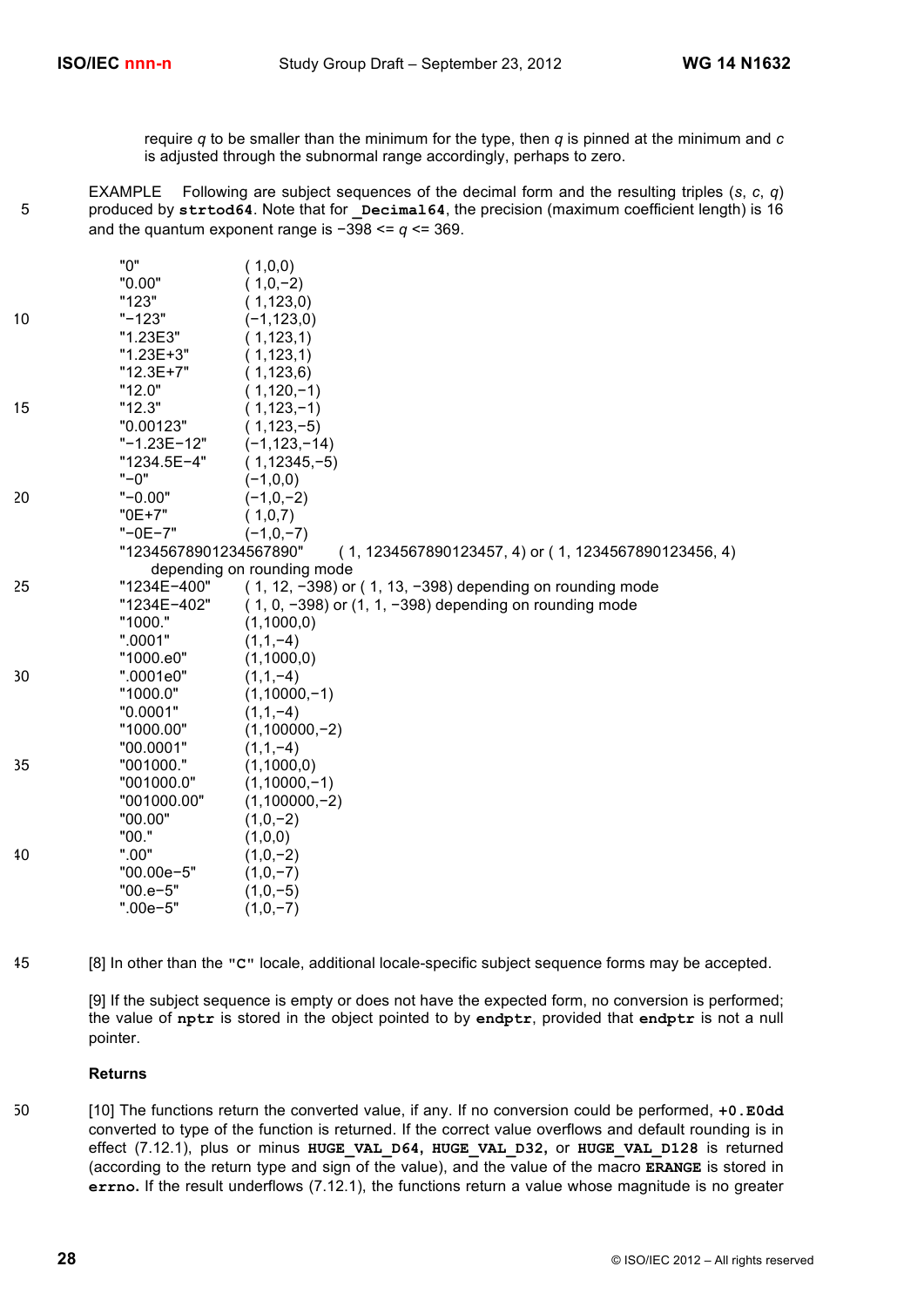than the smallest normalized positive number in the return type; whether **errno** acquires the value **ERANGE** is implementation-defined.

# **12.7 wcstod32, wcstod64, and wcstod128 functions <wchar.h>**

The specifications of these functions are similar to those of **wcstod**, **wcstof**, and **wcstold** as defined in 5 C11 7.29.4.1.1. They are declared in **<wchar.h>**.

### **Suggested addition to C11:**

### **7.29.4.1.3 The wcstod32, wcstod64, and wcstod128 functions**

### **Synopsis**

| I<br>۰. |
|---------|
| ×<br>۰. |

[1] **#define \_\_STDC\_WANT\_DEC\_FP\_\_** 10 **#include <wchar.h> \_Decimal32 wcstod32 (const wchar\_t \* restrict nptr, wchar\_t \*\* restrict endptr); \_Decimal64 wcstod64 (const wchar\_t \* restrict nptr, wchar\_t \*\* restrict endptr);** 15 **\_Decimal128 wcstod128(const wchar\_t \* restrict nptr, wchar\_t \*\* restrict endptr);**

### **Description**

[2] The **wcstod32**, **wcstod64**, and **wcstod128** functions convert the initial portion of the wide string 20 pointed to by nptr to **Decimal32**, **Decimal64**, and **Decimal128** representation, respectively. First, they decompose the input string into three parts:  $\overline{ap}$  initial, possibly empty, sequence of whitespace wide characters (as specified by the **iswspace** function), a subject sequence resembling a floating-point constant or representing an infinity or NaN; and a final wide string of one or more unrecognized wide characters, including the terminating null wide character of the input wide string. 25 Then, they attempt to convert the subject sequence to a floating-point number, and return the result.

[3] The expected form of the subject sequence is an optional plus or minus sign, then one of the following:

- a nonempty sequence of decimal digits optionally containing a decimal-point wide character, then an optional exponent part as defined in 6.4.4.2;
- 30 **INF** or **INFINITY**, ignoring case
	- **NAN** or  $NAN(d-wchar-sequence_{\text{out}})$ , ignoring case in the **NAN** part, where:

d-wchar-sequence: digit 35 d-wchar-sequence digit

> The subject sequence is defined as the longest initial subsequence of the input wide string, starting with the first non-white-space wide character, that is of the expected form. The subject sequence contains no wide characters if the input wide string is not of the expected form.

40 [4] If the subject sequence has the expected form for a floating-point number, the sequence of wide characters starting with the first digit or the decimal-point wide character (whichever occurs first) is interpreted as a floating constant according to the rules of 6.4.4.2, except that it is not a hexadecimal floating number, that the decimal-point wide character is used in place of a period, and that if neither an exponent part nor a decimal-point wide character appears in a decimal floating point number, an 45 exponent part of the appropriate type with value zero is assumed to follow the last digit in the string. If the subject sequence begins with a minus sign, the sequence is interpreted as negated (before rounding). A wide character sequence **INF** or **INFINITY** is interpreted as an infinity. A wide character sequence NAN or NAN(*d-wchar-sequence<sub>opt</sub>*), is interpreted as a quiet NaN; the meaning of

© ISO/IEC 2012 – All rights reserved **29**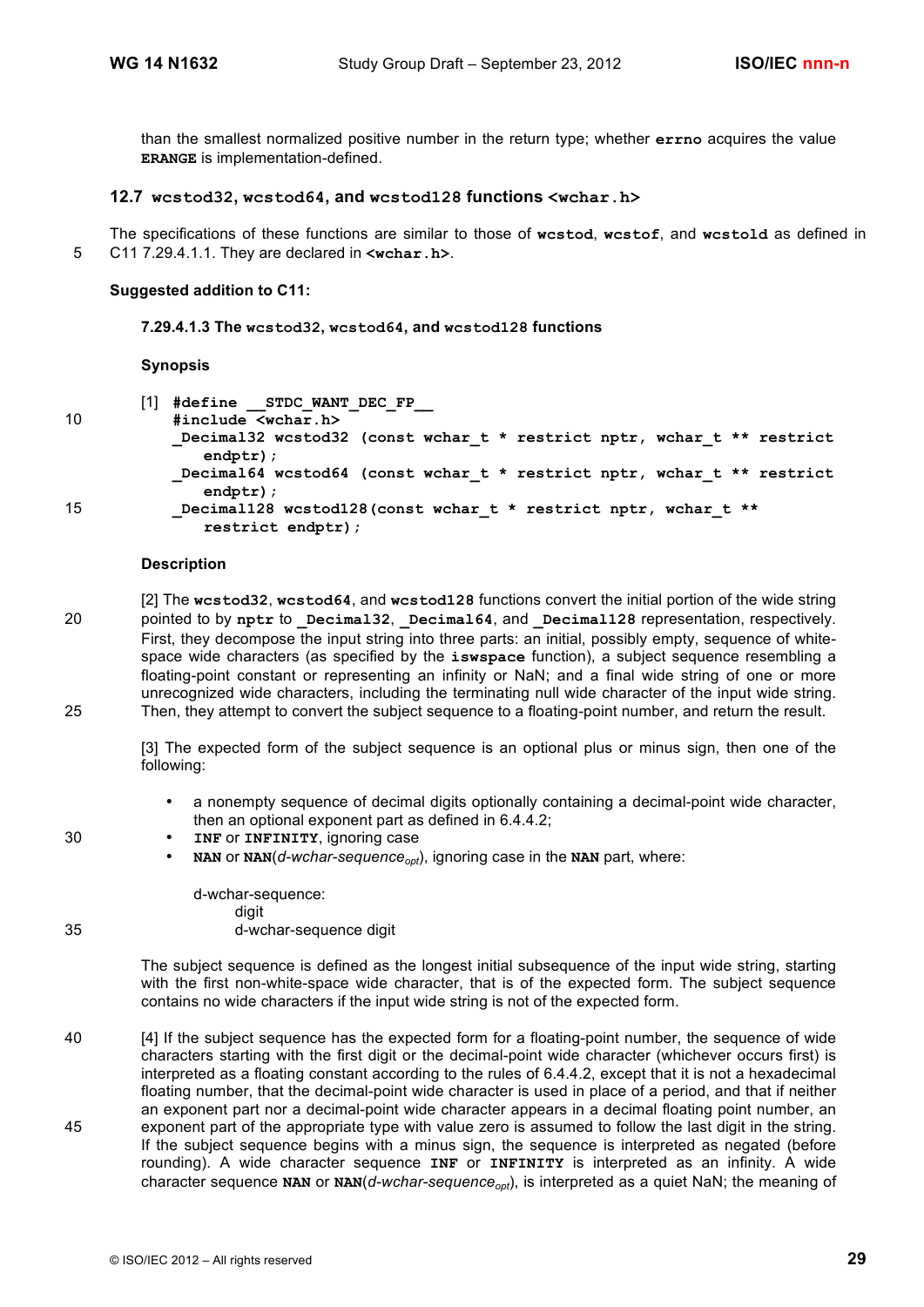the d-wchar sequences is implementation-defined.<sup>7</sup> A pointer to the final wide string is stored in the object pointed to by **endptr**, provided that **endptr** is not a null pointer.

[5] If the sequence is negated, the sign *s* is set to −1, else *s* is set to 1.

[6] If the subject sequence has the expected form for a floating-point number, then the result shall be 5 correctly rounded as specified in IEC 60559.

[7] The coefficient *c* and the quantum exponent *q* of a finite converted floating-point number are determined from the subject sequence as follows:

- The *fractional-constant* or *digit-sequence* and the *exponent-part* (if any) are extracted from the subject sequence. If there is an *exponent-part*, then *q* is set to the value of *sign<sub>opt</sub> digit-*10 *sequence* in the *exponent-part*. If there is no *exponent-part*, *q* is set to 0.
	- If there is a *fractional-constant*, *q* is decreased by the number of digits to the right of the decimal point and the decimal point is removed to form a *digit-sequence*.
	- *c* is set to the value of the *digit-sequence* (after any decimal point has been removed).
- Rounding required because of insufficient precision or range in the type of the result will 15 round *c* to the full precision available in the type, and will adjust *q* accordingly within the limits of the type, provided the rounding does not yield an infinity (in which case an appropriately signed internal representation of infinity is returned). If the full precision of the type would require *q* to be smaller than the minimum for the type, then *q* is pinned at the minimum and *c* is adjusted through the subnormal range accordingly, perhaps to zero.

[8] In other than the **"C"** locale, additional locale-specific subject sequence forms may be accepted.

[9] If the subject sequence is empty or does not have the expected form, no conversion is performed; the value of **nptr** is stored in the object pointed to by **endptr**, provided that **endptr** is not a null pointer.

### 25 **Returns**

20

[10] The functions return the converted value, if any. If no conversion could be performed, **+0.E0dd** converted to the type of the function is returned. If the correct value overflows and default rounding is in effect (7.12.1), plus or minus **HUGE\_VAL\_D64, HUGE\_VAL\_D32,** or **HUGE\_VAL\_D128** is returned (according to the return type and sign of the value), and the value of the macro **ERANGE** is stored in 30 **errno.** If the result underflows (7.12.1), the functions return a value whose magnitude is no greater than the smallest normalized positive number in the return type; whether **errno** acquires the value **ERANGE** is implementation-defined.

# **12.8 Type-generic macros <tgmath.h>**

All new functions added to **<math.h>** are subjected to the same requirement as specified in C11 7.25 to 35 provide support for *type-generic* macro expansion. When one of the type-generic arguments has a decimal floating type, use of the type-generic macro invokes a function whose parameters have the types determined as follows:

If there are more than one real floating type arguments, usual arithmetic conversions are applied to the real floating type arguments so that they have compatible types. Then,

- 
- <sup>40</sup> If any argument has type **Decimal128**, the type determined is **Decimal128**.
	- Otherwise, if any argument has type **Decimal64**, or if one argument has an integer type and another argument has type **Decimal32**, the type determined is **Decimal64**.
	- Otherwise, if any argument has type  $\overline{Decimal32}$ , the type determined is  $\overline{Decimal32}$ .
	- Otherwise, the specification in C11 7.25 paragraph 3 applies.

 <sup>7</sup> An implementation may use the d-char sequence to determine extra information to be represented in the NaN's significand.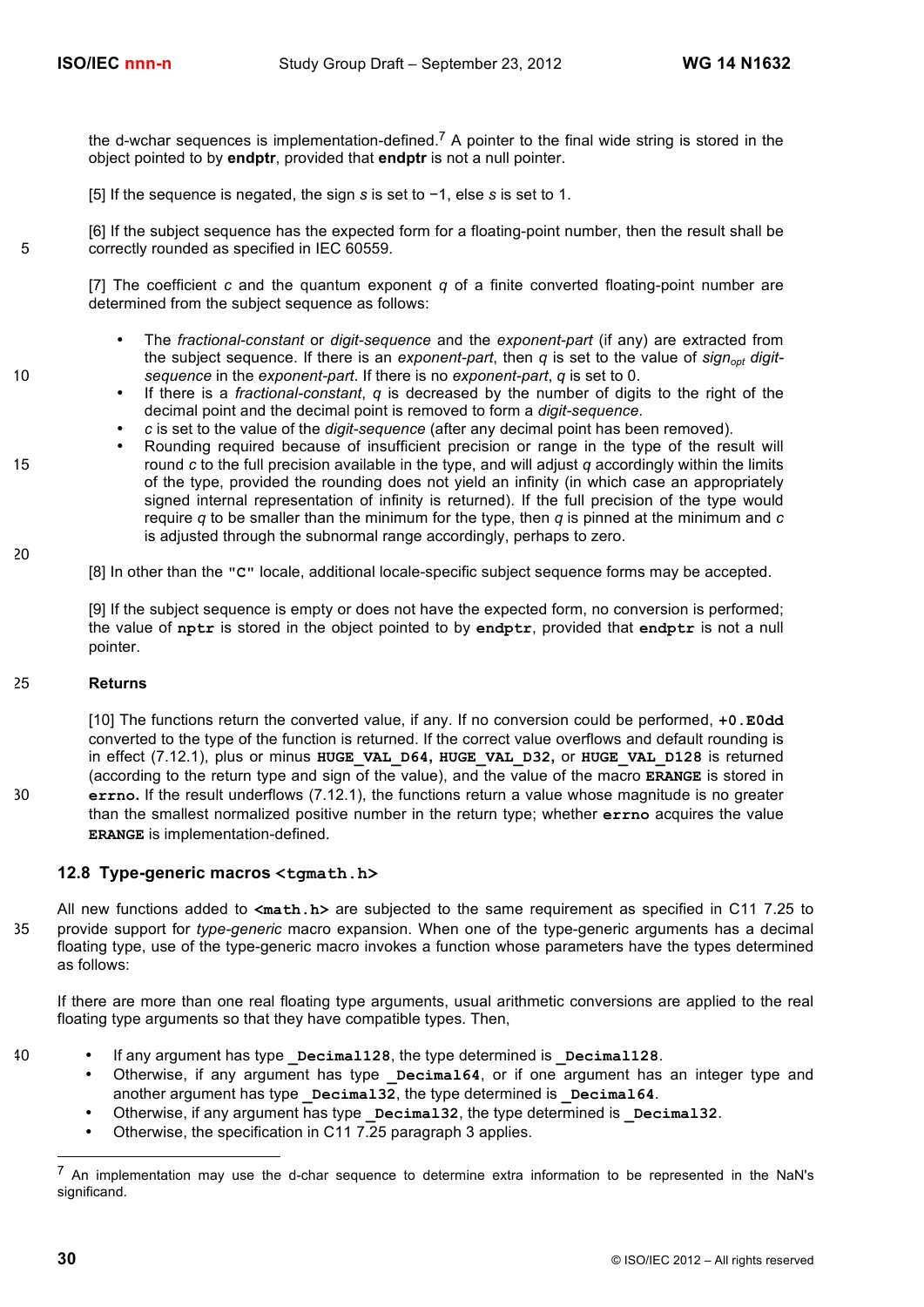EXAMPLE

**pow(2,3.0) // expands to the double version of pow: // pow((double)2, (double)3.0)** 5 **pow(2,3.DD) // expands to the \_Decimal64 version of pow: // powd64((\_Decimal64)2, (\_Decimal64)3.DD)**

*ISSUE 4: Clause 12.8 needs to provide suggested changes to C11.*

*ISSUE 5: The study group is still considering other issues with tgmath for decimal.*

10 *ISSUE 6: We intend to add an example showing how generic selection can be used to define cbrt for tgmath to handle decimal as well as generic FP types.*

*ISSUE 7: We intend to add specification for determining the quantum exponent for decimal operation results.*

*ISSUE 8: We intend to add guidance for optimization that will preserve quantum exponents.*